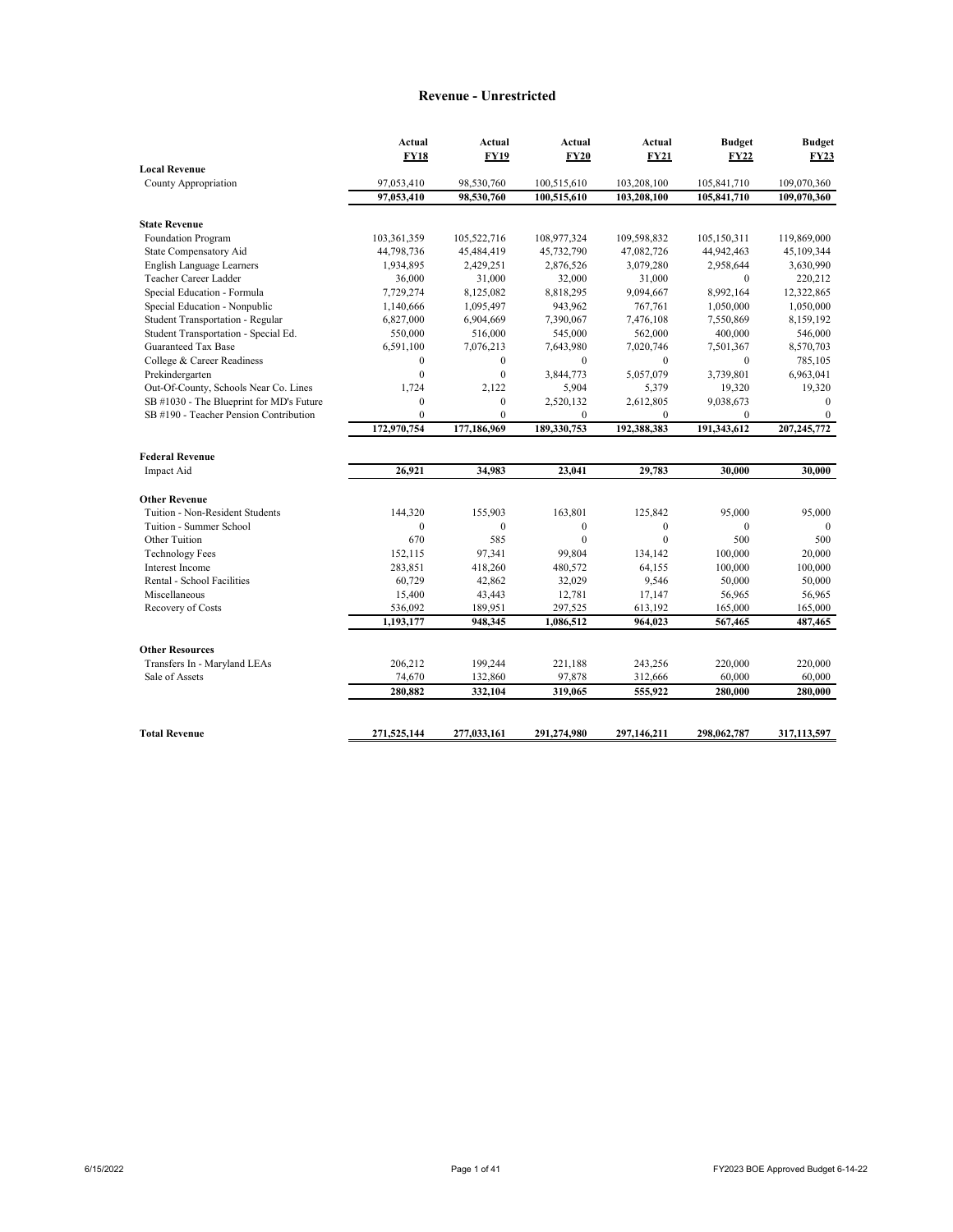## **Summary of Unrestricted Expenditures**

|                                                                   | Actual<br><b>FY18</b> | Actual<br><b>FY19</b> | Actual<br><b>FY20</b> | Actual<br><b>FY21</b> | <b>Budget</b><br><b>FY22</b> | <b>Budget</b><br>FY23 |
|-------------------------------------------------------------------|-----------------------|-----------------------|-----------------------|-----------------------|------------------------------|-----------------------|
|                                                                   |                       |                       |                       |                       |                              |                       |
| <b>Instructional Programs</b><br>School Principals & School Staff | 13,310,431            | 13,531,685            | 13,750,353            | 13,970,406            | 14, 119, 214                 | 15,140,462            |
| Office of Instructional Supervision                               | 3,639,290             |                       |                       |                       |                              | 4,917,067             |
| Testing & Accountability Programs                                 | 766,221               | 3,853,274<br>727,938  | 4,061,422<br>509,540  | 4,219,046<br>471,412  | 4,315,634<br>703,281         | 724,124               |
| <b>Classroom Instructional Programs</b>                           | 91,451,132            | 91,091,944            | 95,417,746            | 95,451,083            | 96,310,224                   | 102,680,741           |
| Targeted Instructional Programs                                   | 4,615,403             | 4,950,374             | 5,426,603             | 5,381,751             | 5,568,023                    | 6,180,720             |
| Career Technology Programs                                        | 5,092,692             | 5,157,708             | 5,172,808             | 5,422,628             | 5,480,345                    | 5,794,496             |
| Gifted and Talented Programs                                      | 3,702,784             | 3,705,373             | 3,761,248             | 3,744,623             | 3,836,642                    | 4,022,897             |
| School Library Programs                                           | 3,172,499             | 3,254,022             | 3,106,397             | 3,036,853             | 3,059,300                    | 3,179,588             |
| Professional Development                                          | 977,225               | 1,322,389             | 1,612,612             | 1,635,200             | 1,581,994                    | 1,537,421             |
| School Counseling Programs                                        | 3,893,146             | 3,962,938             | 4,418,222             | 4,609,829             | 4,791,606                    | 5,232,719             |
| Psychological Services Programs                                   | 700,580               | 733,918               | 724,496               | 697,635               | 750,731                      | 794,099               |
| Sp. Ed. Programs in WCPS                                          | 17,899,633            | 18,223,815            | 18,331,128            | 18,591,489            | 18,636,035                   | 20,913,711            |
| Sp. Ed. Prog. In Private/Contr. Centers                           | 3,988,509             | 3,742,644             | 3,449,701             | 2,885,052             | 4,000,000                    | 4,000,000             |
| Sp. Ed. Staff Development Program                                 |                       |                       |                       |                       |                              |                       |
| Admin. & School Staff in Local Sp. Ed. Centers                    | 70,927<br>229,592     | 63,632                | 23,117<br>222,081     | 47,771<br>241,910     | 57,500                       | 57,500<br>259,196     |
|                                                                   |                       | 245,121               |                       |                       | 244,357                      |                       |
| Supervision of Sp. Ed. Programs                                   | 1,060,735             | 1,056,303             | 1,039,445             | 1,055,937             | 1,068,986                    | 1,135,739             |
| <b>Total - Instructional Programs</b>                             | 154,570,800           | 155,623,079           | 161,026,916           | 161,462,626           | 164,523,873                  | 176,570,480           |
| <b>Student/Staff Support Programs</b>                             |                       |                       |                       |                       |                              |                       |
| <b>Student Services Programs</b>                                  | 1,581,864             | 1,718,542             | 2,021,056             | 2,297,379             | 2,416,564                    | 2,798,647             |
| <b>Student Health Programs</b>                                    | 3,913,080             | 4,177,131             | 3,354,318             | 2,755,428             | 4,154,255                    | 4,531,758             |
| <b>Student Transportation Programs</b>                            | 11,955,688            | 12,370,659            | 11,686,159            | 10,739,643            | 13,001,340                   | 13,682,409            |
| Facilities Operations Programs                                    | 15,640,431            | 16,227,748            | 15,888,612            | 15,259,870            | 16,247,077                   | 17,420,820            |
| Technology Support & Maintenance                                  | 4,034,857             | 4,841,387             | 5,620,938             | 5,244,786             | 5,541,052                    | 5,411,509             |
| Safety/Security & Risk Mgmt. Programs                             | 1,715,511             | 1,544,394             | 1,616,628             | 2,127,900             | 1,633,916                    | 1,967,571             |
| Facilities Maintenance Programs                                   | 8,076,457             | 8,328,940             | 9,976,621             | 8,950,130             | 9,054,182                    | 10,555,292            |
| Facilities Capital Outlay                                         | 401,811               | 449,137               | 1,077,726             | 2,235,292             | 4,010,801                    | 2,549,136             |
| Food Services Program                                             | 97,540                | 84,296                | 1,498,074             | $\theta$              | 30,000                       | 30,000                |
| Employee Benefit Program                                          | 63,553,775            | 65,467,073            | 69,705,082            | 72,356,572            | 70,952,853                   | 74,617,008            |
| <b>Total - Student/Staff Support Programs</b>                     | 110,971,014           | 115,209,308           | 122,445,216           | 121,967,002           | 127,042,041                  | 133,564,150           |
|                                                                   |                       |                       |                       |                       |                              |                       |
| <b>Administrative Services</b>                                    |                       |                       |                       |                       |                              |                       |
| <b>Elected Board Member Services</b>                              | 541,011               | 660,060               | 763,339               | 563,960               | 715,772                      | 785,881               |
| Executive Leadership Team                                         | 721,948               | 742,592               | 763,206               | 801,497               | 842,334                      | 848,968               |
| <b>Financial Services</b>                                         | 617,324               | 308,161               | 491,945               | 62,230                | 513,833                      | 649,746               |
| <b>Purchasing Services</b>                                        | 287,939               | 296,559               | 320,146               | 307,541               | 314,760                      | 332,997               |
| <b>Printing Services</b>                                          | 810,320               | 780,669               | 1,007,240             | 630,260               | 841,200                      | 854,539               |
| Comm. Relations & Public Engagement Serv.                         | 362,832               | 347,542               | 359,022               | 408,865               | 375,157                      | 415,266               |
| Human Resources Services                                          | 984,455               | 1,039,374             | 1,262,435             | 1,296,512             | 1,214,009                    | 1,260,325             |
| Employee Benefits Administration                                  | 189,190               | 191,625               | 194,813               | 191,323               | 199,371                      | 202,275               |
| Data & Information Processing Serv.                               | 1,186,663             | 1,247,354             | 1,425,678             | 1,440,760             | 1,480,437                    | 1,628,971             |
| <b>Total - Administrative Services</b>                            | 5,701,682             | 5,613,936             | 6,587,823             | 5,702,949             | 6,496,873                    | 6.978.967             |
| <b>Total Expenditures</b>                                         | 271,243,496           | 276,446,322           | 290,059,955           | 289,132,576           | 298,062,787                  | 317,113,597           |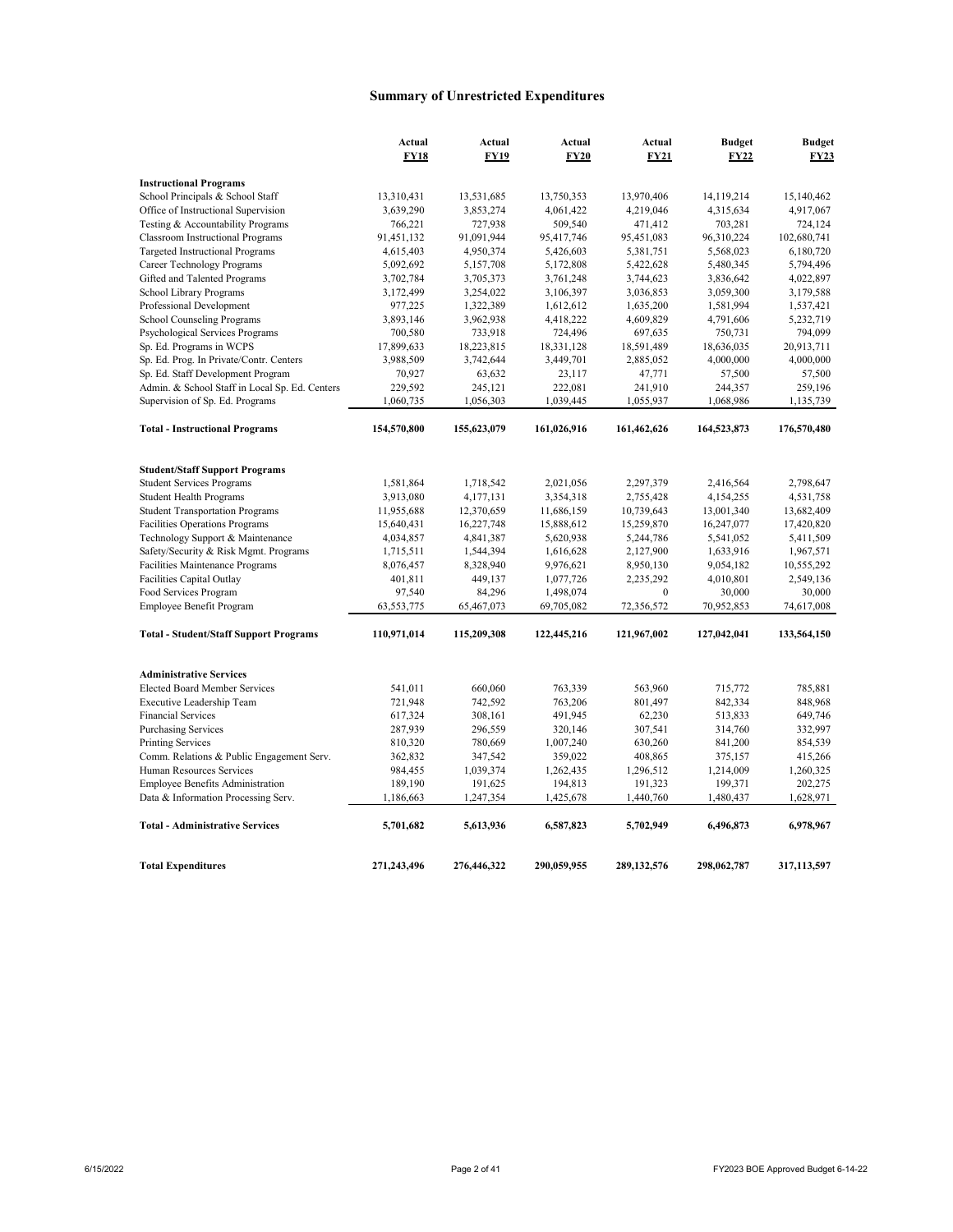## **School Principals and School Staff**

**MSDE Category: Mid-Level Administration**

| <b>MSDE Subcategory: Office Of The Principal</b> |  |  |  |
|--------------------------------------------------|--|--|--|
|--------------------------------------------------|--|--|--|

|                                           |                  |                       |                       |                       | MSDE Subcategory: Office Of The Principal |                              |
|-------------------------------------------|------------------|-----------------------|-----------------------|-----------------------|-------------------------------------------|------------------------------|
| <b>Program Staffing Summary</b>           | Actual<br>FY18   | Actual<br><b>FY19</b> | Actual<br><b>FY20</b> | Actual<br><b>FY21</b> | <b>Budget</b><br><b>FY22</b>              | <b>Budget</b><br><b>FY23</b> |
| Principals                                |                  |                       |                       |                       |                                           |                              |
| Elementary                                | 26.0             | 26.0                  | 26.0                  | 25.0                  | 25.0                                      | 25.0                         |
| Middle                                    | 7.0              | 7.0                   | 7.0                   | 7.0                   | 7.0                                       | 7.0                          |
| High                                      | 9.0              | 8.0                   | 8.0                   | 8.0                   | 8.0                                       | 8.0                          |
| Career & Technology Education             | 1.0              | 1.0                   | 1.0                   | 1.0                   | 1.0                                       | 1.0                          |
| Alternative/Evening High                  | 1.0              | 1.0                   | 1.0                   | 1.0                   | 1.0                                       | 1.0                          |
| <b>Assistant Principals</b>               |                  |                       |                       |                       |                                           |                              |
| Elementary                                | 12.0             | 12.0                  | 11.0                  | 11.0                  | 10.0                                      | 10.0                         |
| Middle                                    | 13.0             | 13.0                  | 13.0                  | 14.5                  | 14.6                                      | 14.6                         |
| High                                      | 18.0             | 18.0                  | 18.0                  | 17.5                  | 18.4                                      | 20.4                         |
| Career & Technology Education             | 1.0              | 1.0                   | 1.0                   | 1.0                   | 1.0                                       | 1.0                          |
| Alternative/Evening High                  | 1.0              | 1.0                   | 1.0                   | 1.0                   | 1.0                                       | 1.0                          |
| STEM Coordinator - Outdoor School         | 0.0              | 0.0                   | 0.0                   | 1.0                   | 1.0                                       | 1.0                          |
| <b>Business Managers</b>                  |                  |                       |                       |                       |                                           |                              |
| High                                      | 0.0              | 0.0                   | 0.0                   | 0.0                   | 0.0                                       | 0.0                          |
| Clerical                                  |                  |                       |                       |                       |                                           |                              |
| Elementary                                | 34.0             | 34.0                  | 34.0                  | 33.0                  | 33.0                                      | 33.0                         |
| Middle                                    | 20.5             | 20.5                  | 20.5                  | 20.5                  | 20.5                                      | 21.0                         |
| High                                      | 30.0             | 30.0                  | 30.0                  | 33.4                  | 33.4                                      | 34.4                         |
| Career & Technology Education             | 2.5              | 2.7                   | 2.7                   | 2.7                   | 2.7                                       | 2.7                          |
| Alternative/Evening High                  | 1.5              | 1.5                   | 1.5                   | 1.5                   | 1.5                                       | 1.5                          |
| Other School (Outdoor/Children's Village) | 2.0              | 2.0                   | 2.0                   | 2.0                   | 2.0                                       | 2.0                          |
| <b>Total FTE</b>                          | 179.5            | 178.7                 | 177.7                 | 181.1                 | 181.1                                     | 184.6                        |
|                                           |                  |                       |                       |                       |                                           |                              |
| <b>Program Budget</b>                     | Actual           | Actual                | Actual                | Actual                | <b>Budget</b>                             | <b>Budget</b>                |
|                                           | FY18             | <b>FY19</b>           | FY20                  | <b>FY21</b>           | FY22                                      | <b>FY23</b>                  |
| <b>Salaries and Wages</b>                 |                  |                       |                       |                       |                                           |                              |
| Principals                                |                  |                       |                       |                       |                                           |                              |
| Elementary                                | 2,692,956        | 2,735,760             | 2,747,245             | 2,851,517             | 2,805,205                                 | 2,988,076                    |
| Middle                                    | 726,264          | 752,014               | 774,547               | 782,086               | 792,078                                   | 840,303                      |
| High                                      | 969,347          | 914,786               | 933,734               | 945,835               | 960,041                                   | 1,032,297                    |
| Career & Technology Education             | 112,490          | 116,021               | 119,496               | 120,694               | 122,202                                   | 106,402                      |
| Alternative                               | 138,861          | 120,136               | 123,736               | 124,971               | 126,536                                   | 113,482                      |
| <b>Assistant Principals</b>               |                  |                       |                       |                       |                                           |                              |
| Elementary                                | 866,397          | 950,140               | 887,721               | 800,744               | 818,159                                   | 851,271                      |
| Middle                                    | 1,023,448        | 1,045,462             | 1,067,620             | 1,200,043             | 1,226,067                                 | 1,378,175                    |
| High                                      | 1,708,326        | 1,711,836             | 1,713,980             | 1,696,233             | 1,806,089                                 | 2,136,424                    |
| Career & Technology Education             | 90,662           | 93,437                | 89,900                | 90,266                | 91,393                                    | 101,865                      |
| Alternative                               | 88,627           | 91,158                | 93,896                | 98,497                | 99,859                                    | 85,695                       |
| STEM Coordinator - Outdoor School         | $\boldsymbol{0}$ | $\boldsymbol{0}$      | $\boldsymbol{0}$      | 80,249                | 81,252                                    | 86,199                       |
| Clerical                                  |                  |                       |                       |                       |                                           |                              |
| Elementary                                | 1,557,545        | 1,576,535             | 1,539,875             | 1,574,778             | 1,580,639                                 | 1,657,253                    |
| Middle                                    | 794,861          | 814,155               | 814,991               | 833,374               | 828,065                                   | 856,342                      |
| High                                      | 1,208,678        | 1,244,527             | 1,257,520             | 1,396,025             | 1,402,277                                 | 1,446,252                    |
| Career & Technology Education             | 126,645          | 137,382               | 131,059               | 132,143               | 130,633                                   | 136,927                      |
| Alternative/Evening High                  | 63,894           | 68,050                | 70,588                | 65,843                | 68,529                                    | 76,965                       |
| Other School (Outdoor/Children's Village) | 85,612           | 88,230                | 85,547                | 85,771                | 85,440                                    | 80,284                       |
| Additional Employment - Clerical          | 77,517           | 45,783                | 145,175               | 35,102                | 50,000                                    | 50,000                       |
| Additional Empl. - A&S                    | 1,356            | $\mathbf{0}$          | 3,932                 | $\mathbf{0}$          | $\mathbf{0}$                              | $\mathbf{0}$                 |
| <b>Instructional Substitutes</b>          | 110              | $\mathbf{0}$          | $\overline{0}$        | $\mathbf{0}$          | $\mathbf{0}$                              | $\mathbf{0}$                 |
| Substitutes - Clerical                    | 50,723           | 75,283                | 68,598                | 29,264                | 47,500                                    | 47,500                       |
| Turnover Credit                           | $\mathbf{0}$     | $\overline{0}$        | $\mathbf{0}$          | $\mathbf{0}$          | (100,000)                                 | (100,000)                    |
|                                           | 12,384,320       | 12,580,693            | 12,669,159            | 12,943,436            | 13,021,964                                | 13,971,712                   |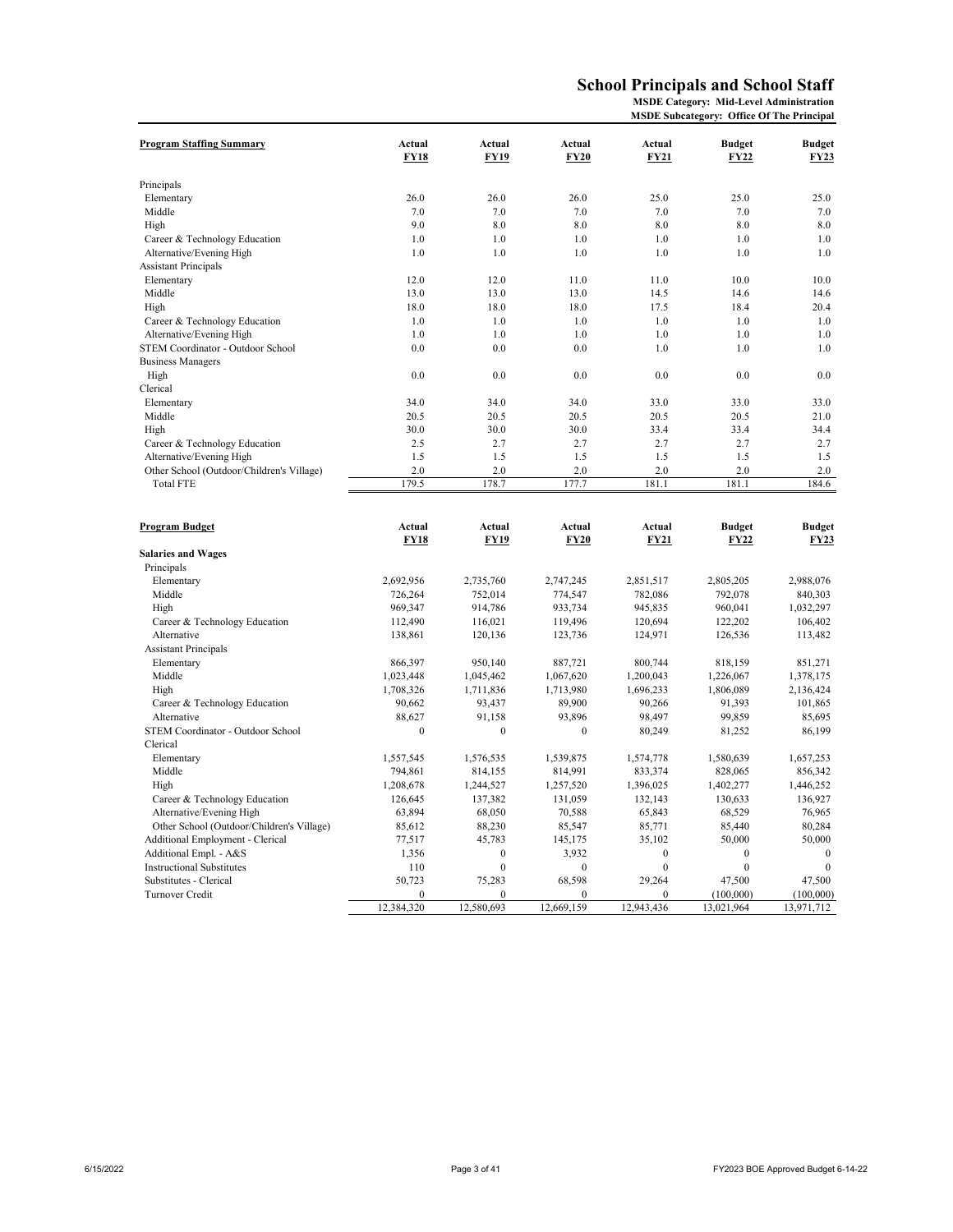|  | School Principals and School Staff (Continued) |  |  |  |  |
|--|------------------------------------------------|--|--|--|--|
|--|------------------------------------------------|--|--|--|--|

| <b>Program Budget</b>         | Actual<br><b>FY18</b> | Actual<br><b>FY19</b> | Actual<br><b>FY20</b> | Actual<br><b>FY21</b> | <b>Budget</b><br><b>FY22</b> | <b>Budget</b><br>FY23 |
|-------------------------------|-----------------------|-----------------------|-----------------------|-----------------------|------------------------------|-----------------------|
|                               |                       |                       |                       |                       |                              |                       |
| <b>Contracted Services</b>    |                       |                       |                       |                       |                              |                       |
| Consultants                   | $\mathbf{0}$          | $\mathbf{0}$          | 53,090                | 28,579                | $\mathbf{0}$                 | $\mathbf{0}$          |
| Tech. - Service Contracts     | 256,861               | $\mathbf{0}$          | $\Omega$              | $\mathbf{0}$          | $\mathbf{0}$                 | $\bf{0}$              |
|                               | 256,861               | $\mathbf{0}$          | 53,090                | 28,579                | $\mathbf{0}$                 | $\mathbf{0}$          |
| <b>Supplies and Materials</b> |                       |                       |                       |                       |                              |                       |
| Office Supplies               | 567                   | 649                   | 4,517                 | 2,793                 | 3,750                        | 3,750                 |
| Computer Software             | 54,886                | 56,091                | 58,895                | 61,752                | 65,000                       | 66,500                |
| Postage - Schools             | 67,097                | 54,421                | 56,959                | 57,321                | 60,500                       | 60,500                |
| Diplomas                      | 8,315                 | 10.866                | 10.765                | 37,551                | 10.000                       | 10,000                |
| Food/Meals                    | 1,510                 | 675                   | 799                   | $\mathbf{0}$          | 3.000                        | 3,000                 |
|                               | 132,375               | 122,702               | 131,936               | 159,417               | 142,250                      | 143,750               |
| <b>Other Charges</b>          |                       |                       |                       |                       |                              |                       |
| Travel/Mileage                | 48,870                | 50,523                | 40,099                | 27,647                | 55,000                       | 55,000                |
| Communications - Schools      | 488,005               | 777,767               | 856,068               | 811,326               | 900,000                      | 970,000               |
|                               | 536,876               | 828,290               | 896,168               | 838,974               | 955,000                      | 1,025,000             |
| Property                      |                       |                       |                       |                       |                              |                       |
| Equipment                     | $\mathbf{0}$          | $\mathbf{0}$          | $\mathbf{0}$          | $\mathbf{0}$          | $\mathbf{0}$                 | $\mathbf{0}$          |
|                               |                       |                       |                       |                       |                              |                       |
| Program Total                 | 13,310,431            | 13,531,685            | 13,750,353            | 13,970,406            | 14,119,214                   | 15,140,462            |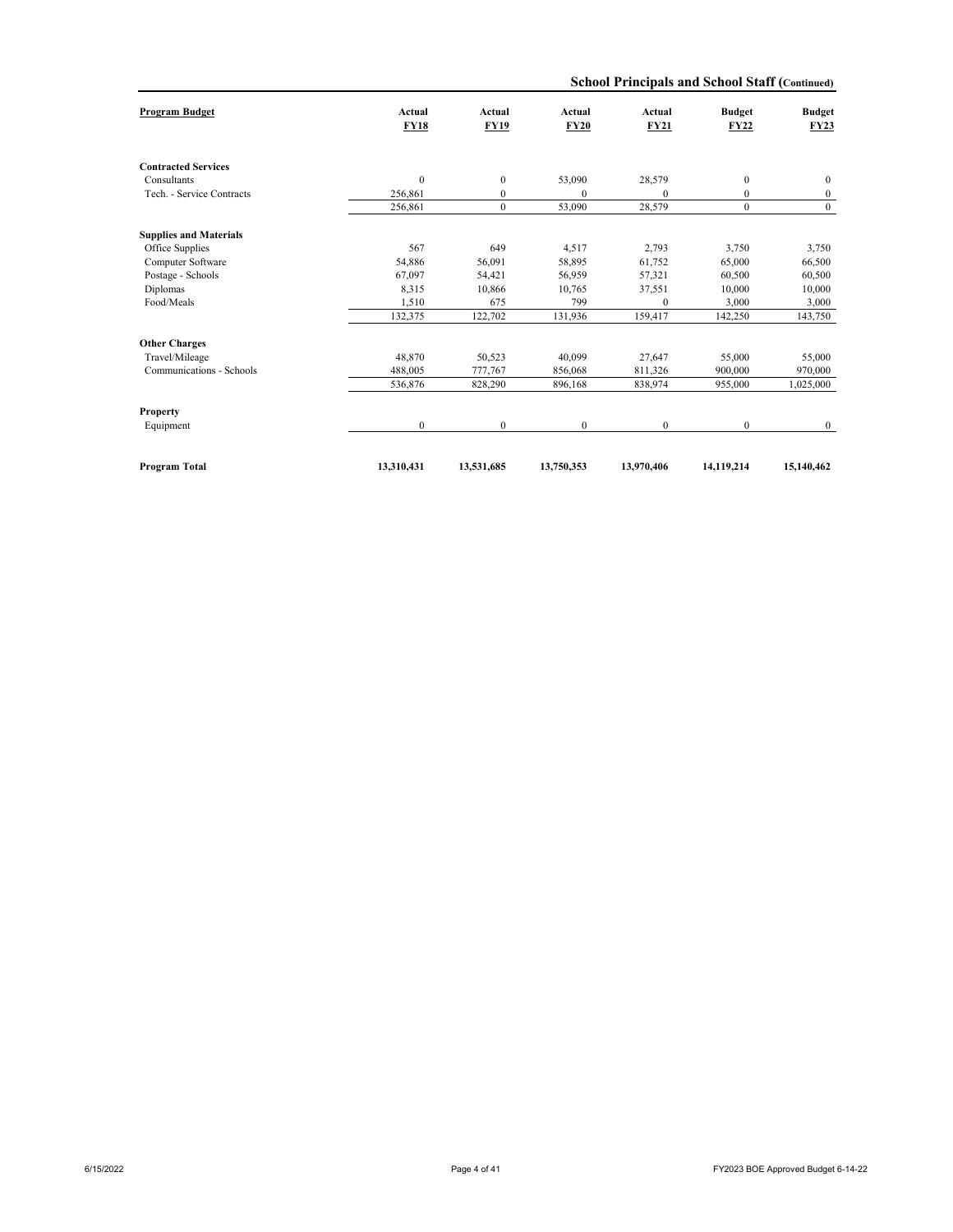## **Office of Instructional Supervision**

**MSDE Category: Mid-Level Administration MSDE Subcategory: Instructional Administration and Supervision**

| <b>Program Staffing Summary</b>    | Actual                | Actual                | Actual                | Actual           | <b>Budget</b>         | <b>Budget</b>         |
|------------------------------------|-----------------------|-----------------------|-----------------------|------------------|-----------------------|-----------------------|
|                                    | <b>FY18</b>           | <b>FY19</b>           | <b>FY20</b>           | <b>FY21</b>      | <b>FY22</b>           | <b>FY23</b>           |
| Professional                       |                       |                       |                       |                  |                       |                       |
| Regular Programs                   | 25.0                  | 25.0                  | 26.0                  | 27.0             | 27.0                  | 31.0                  |
| Career & Technology Programs       | 2.0                   | 2.0                   | 2.0                   | 2.0              | 2.0                   | 2.0                   |
| Curriculum & Instr. Specialists    | 3.5                   | 4.5                   | 4.5                   | 5.0              | 5.0                   | 4.0                   |
| Technology Integration Specialists | 3.0                   | 3.0                   | 3.0                   | 3.0              | 3.0                   | 3.0                   |
| Clerical and Support               |                       |                       |                       |                  |                       |                       |
| Regular Programs                   | 9.5                   | 9.5                   | 10.0                  | 10.0             | 10.0                  | 10.0                  |
| Career & Technology Programs       | 1.0                   | 1.0                   | 1.0                   | 1.0              | 1.0                   | 1.0                   |
| <b>Total FTE</b>                   | 44.0                  | 45.0                  | 46.5                  | 48.0             | 48.0                  | 51.0                  |
| Program Budget                     | Actual<br><b>FY18</b> | Actual<br><b>FY19</b> | Actual<br><b>FY20</b> | Actual<br>FY21   | <b>Budget</b><br>FY22 | Budget<br><b>FY23</b> |
|                                    |                       |                       |                       |                  |                       |                       |
| <b>Salaries and Wages</b>          |                       |                       |                       |                  |                       |                       |
| Professional                       |                       |                       |                       |                  |                       |                       |
| Regular Programs                   | 2,549,888             | 2,586,053             | 2,774,689             | 2,869,513        | 2,923,718             | 3,461,078             |
| Career & Technology Programs       | 157,222               | 162,101               | 169,853               | 171,017          | 173,829               | 221,461               |
| Curriculum & Instr. Specialists    | 240,903               | 322,385               | 334,690               | 376,204          | 381,379               | 328,025               |
| Technology Integration Specialists | 176,073               | 228,358               | 237,109               | 237,645          | 242,333               | 257,980               |
| Clerical and Support               |                       |                       |                       |                  |                       |                       |
| Regular Programs                   | 416,649               | 426,763               | 404,384               | 464,455          | 470,957               | 489,692               |
| Career & Technology Programs       | 51,002                | 38,965                | 36,650                | 38,298           | 37,918                | 43,331                |
| Temporary Employment               | $\boldsymbol{0}$      | $\boldsymbol{0}$      | $\boldsymbol{0}$      | $\boldsymbol{0}$ | $\mathbf{0}$          | $\mathbf{0}$          |
| <b>Additional Pay</b>              | 20,786                | 20,982                | 34,215                | 32,607           | 15,000                | 40,000                |
|                                    | 3,612,523             | 3,785,608             | 3,991,590             | 4,189,738        | 4,245,134             | 4,841,567             |
| <b>Contracted Services</b>         |                       |                       |                       |                  |                       |                       |
| Consultants                        | $\boldsymbol{0}$      | $\boldsymbol{0}$      | $\boldsymbol{0}$      | 4,000            | $\mathbf{0}$          | $\bf{0}$              |
|                                    | $\mathbf{0}$          | $\mathbf{0}$          | $\overline{0}$        | 4.000            | $\overline{0}$        | $\mathbf{0}$          |
| <b>Supplies and Materials</b>      |                       |                       |                       |                  |                       |                       |
| Office Supplies                    | 5,273                 | 4.123                 | 8,119                 | 5.198            | 5.000                 | 5,000                 |
| Small Computer Equipment           | 1,857                 | $\mathbf{0}$          | $\boldsymbol{0}$      | $\mathbf{0}$     | $\mathbf{0}$          | $\mathbf{0}$          |
| Food/Meals                         | 294                   | 582                   | $\overline{0}$        | $\mathbf{0}$     | 500                   | 500                   |
|                                    | 7,423                 | 4,705                 | 8,119                 | 5,198            | 5,500                 | 5,500                 |
| <b>Other Charges</b>               |                       |                       |                       |                  |                       |                       |
| Travel/Prof. Development           | 18,625                | 60.928                | 51.064                | 10,484           | 60,000                | 60,000                |
| Dues & Subscriptions               | 719                   | 2,034                 | 10,648                | 9,626            | 5,000                 | 10,000                |
|                                    | 19,344                | 62,961                | 61,713                | 20,110           | 65,000                | 70,000                |
| Property                           |                       |                       |                       |                  |                       |                       |
| Equipment                          | $\boldsymbol{0}$      | $\mathbf{0}$          | $\boldsymbol{0}$      | $\boldsymbol{0}$ | $\mathbf{0}$          | $\boldsymbol{0}$      |
|                                    |                       |                       |                       |                  |                       |                       |
| Program Total                      | 3,639,290             | 3,853,274             | 4,061,422             | 4,219,046        | 4,315,634             | 4,917,067             |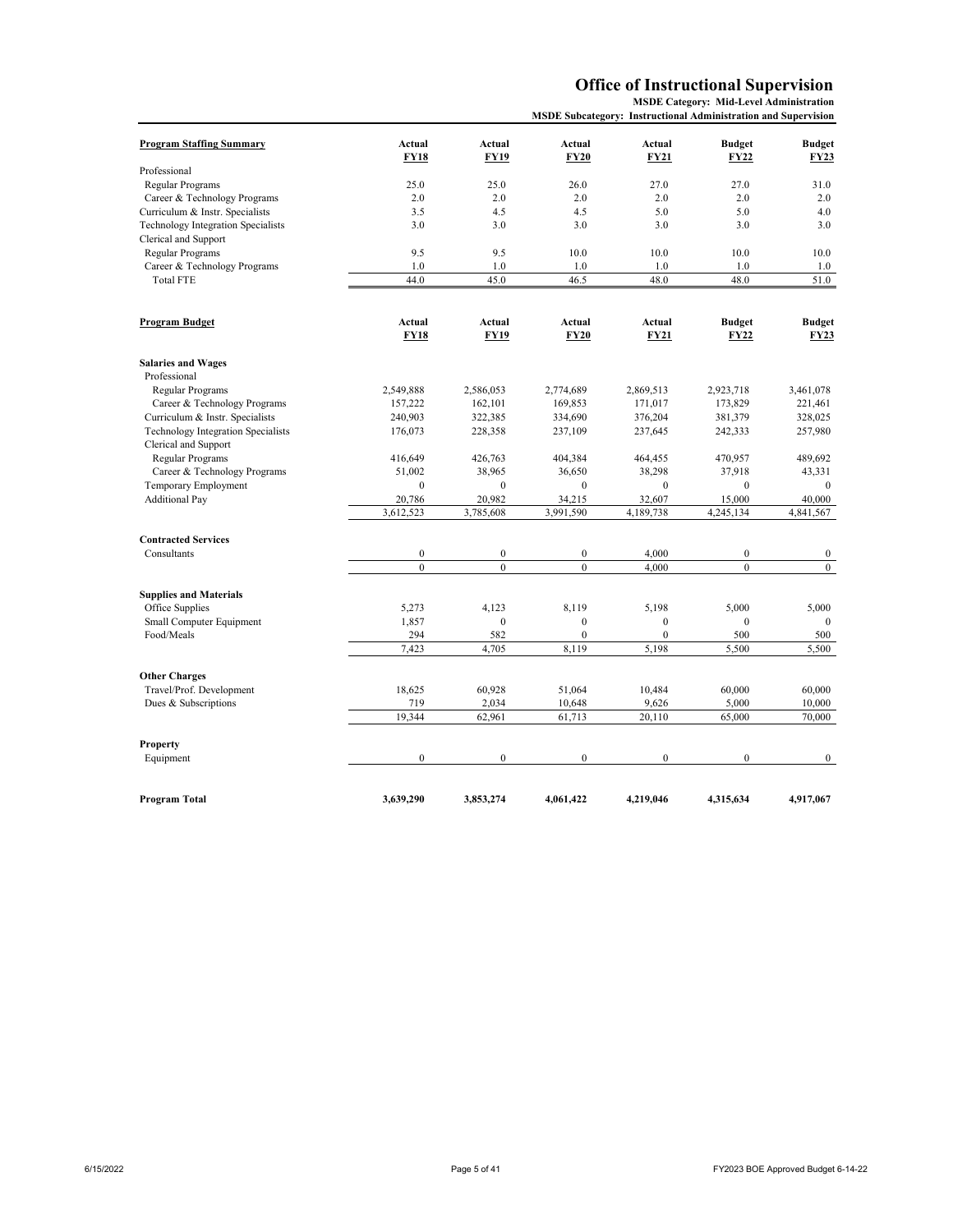#### **Testing and Accountability Programs**

| <b>MSDE Subcategory: Planning, Research, Development, and Evaluation Services</b> |  |
|-----------------------------------------------------------------------------------|--|
|                                                                                   |  |

| <b>Program Staffing Summary</b>  | Actual<br><b>FY18</b> | <b>Actual</b><br><b>FY19</b> | Actual<br><b>FY20</b> | <b>Actual</b><br><b>FY21</b> | <b>Budget</b><br><b>FY22</b> | <b>Budget</b><br><b>FY23</b> |
|----------------------------------|-----------------------|------------------------------|-----------------------|------------------------------|------------------------------|------------------------------|
|                                  |                       |                              |                       |                              |                              |                              |
| Professional                     | 3.0                   | 3.0                          | 3.0                   | 3.0                          | 3.0                          | 3.0                          |
| Clerical and Support             | 0.5                   | 0.5                          | 1.0                   | 1.0                          | 1.0                          | 1.0                          |
| <b>Total FTE</b>                 | 3.5                   | 3.5                          | 4.0                   | 4.0                          | 4.0                          | 4.0                          |
|                                  |                       |                              |                       |                              |                              |                              |
| <b>Program Budget</b>            | Actual                | Actual                       | Actual                | Actual                       | <b>Budget</b>                | <b>Budget</b>                |
|                                  | <b>FY18</b>           | <b>FY19</b>                  | <b>FY20</b>           | <b>FY21</b>                  | <b>FY22</b>                  | <b>FY23</b>                  |
| <b>Salaries and Wages</b>        |                       |                              |                       |                              |                              |                              |
| Professional                     | 266,899               | 273,230                      | 282,173               | 285,544                      | 289,671                      | 308,379                      |
| Clerical and Support             | 17,593                | 8,446                        | 33,853                | 33,341                       | 43,111                       | 45,745                       |
| Temporary Employment             | $\boldsymbol{0}$      | $\mathbf{0}$                 | $\boldsymbol{0}$      | $\boldsymbol{0}$             | $\mathbf{0}$                 | $\mathbf{0}$                 |
| <b>Additional Wages</b>          | 8,127                 | 3,992                        | 3,183                 | 455                          | 4,500                        | 4,500                        |
|                                  | 292,619               | 285,667                      | 319,208               | 319,340                      | 337,281                      | 358,624                      |
| <b>Contracted Services</b>       |                       |                              |                       |                              |                              |                              |
| <b>Research Consultants</b>      | 152,667               | 84,448                       | $\boldsymbol{0}$      | $\boldsymbol{0}$             | 6,000                        | 6,000                        |
| Contracted Services              | 7,520                 | 322                          | $\boldsymbol{0}$      | $\boldsymbol{0}$             | $\mathbf{0}$                 | $\mathbf{0}$                 |
|                                  | 160,187               | 84,770                       | $\overline{0}$        | $\mathbf{0}$                 | 6,000                        | 6,000                        |
| <b>Supplies and Materials</b>    |                       |                              |                       |                              |                              |                              |
| Software and Supplies            | 2,582                 | $\mathbf{0}$                 | 959                   | $\boldsymbol{0}$             | 2,000                        | 2,000                        |
| <b>Testing Materials</b>         | 112,410               | 143,015                      | 23,025                | 8,011                        | 120,000                      | 120,000                      |
| <b>G&amp;T</b> Screening Exams   | 39,600                | 36,000                       | $\mathbf{0}$          | 38,325                       | 40,000                       | 40,000                       |
| AP Exams/Supplies                | 81,996                | 83,745                       | 93,491                | 76,197                       | 95,000                       | 95,000                       |
|                                  | 236,588               | 262,760                      | 117,475               | 122,533                      | 257,000                      | 257,000                      |
| <b>Other Charges</b>             |                       |                              |                       |                              |                              |                              |
| Travel/Professional Dev.         | 1,292                 | 973                          | 869                   | $\boldsymbol{0}$             | 2,000                        | 2,000                        |
| <b>PSAT Fees</b>                 | 41,301                | 46,502                       | 46,076                | 6,358                        | 50,000                       | 50,000                       |
| <b>Student Registration Fees</b> | 33,852                | 47,177                       | 25,823                | 22,996                       | 50,000                       | 50,000                       |
| Dues & Subscriptions             | 383                   | 89                           | 89                    | 186                          | 1,000                        | 500                          |
|                                  | 76,828                | 94,741                       | 72,857                | 29,540                       | 103,000                      | 102,500                      |
| <b>Property</b>                  |                       |                              |                       |                              |                              |                              |
| Equipment                        | $\boldsymbol{0}$      | $\boldsymbol{0}$             | $\boldsymbol{0}$      | $\boldsymbol{0}$             | $\boldsymbol{0}$             | $\bf{0}$                     |
| <b>Program Total</b>             | 766,221               | 727,938                      | 509.540               | 471.412                      | 703.281                      | 724,124                      |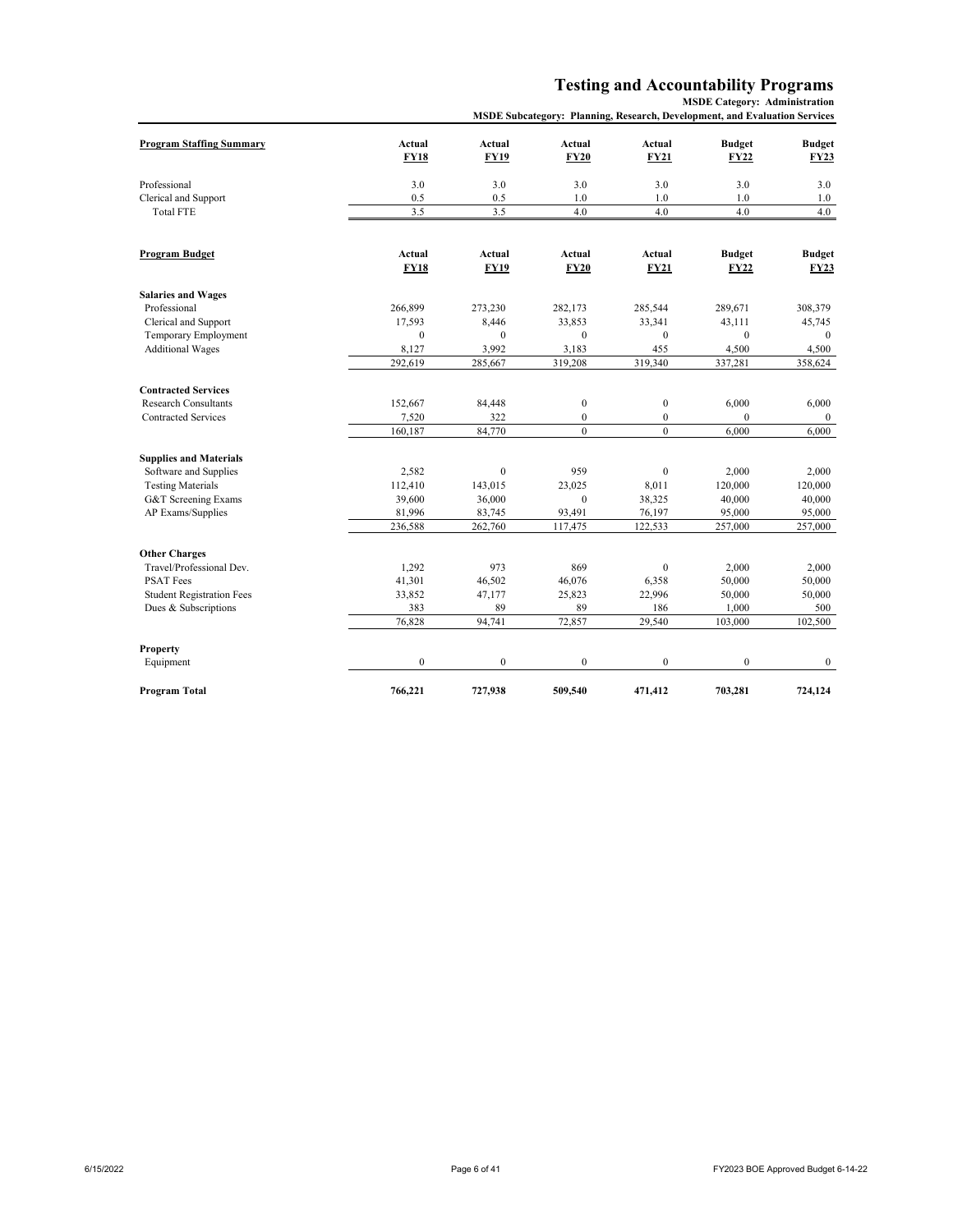#### **Classroom Instructional Programs**

**MSDE Categories: Instructional Salaries**

**Instructional Textbooks & Supplies Other Instructional Costs**

| <b>Program Staffing Summary</b>       | Actual      | Actual       | Actual      | Actual       | <b>Budget</b> | <b>Budget</b> |
|---------------------------------------|-------------|--------------|-------------|--------------|---------------|---------------|
|                                       | FY18        | <b>FY19</b>  | <b>FY20</b> | <b>FY21</b>  | <b>FY22</b>   | <b>FY23</b>   |
| Teachers                              |             |              |             |              |               |               |
| Pre-Kindergarten                      | 30.0        | 39.0         | 56.0        | 66.5         | 54.5          | 63.5          |
| Elementary                            |             |              |             |              |               |               |
| Regular Classes, Gr. K-5              | 430.0       | 424.0        | 418.0       | 422.0        | 423.0         | 425.0         |
| Physical Education                    | 30.5        | 30.5         | 30.5        | 30.5         | 30.5          | 30.5          |
| Music                                 | 27.3        | 27.3         | 27.3        | 27.3         | 27.3          | 27.3          |
| <b>Instrumental Music</b>             | 5.5         | 5.5          | 5.5         | 5.5          | 5.5           | 5.5           |
| Art                                   | 24.0        | 24.0         | 24.0        | 24.0         | 24.0          | 24.0          |
| Intervention                          | 10.0        | 7.5          | 9.5         | 11.5         | 10.5          | 10.5          |
| Middle                                | 282.5       | 283.5        | 293.5       | 296.5        | 296.5         | 294.5         |
| High School                           | 330.4       | 331.4        | 330.4       | 332.4        | 331.4         | 333.4         |
| <b>Behavior Modification</b>          | 2.5         | 2.0          | 2.0         | 9.0          | 9.0           | 12.0          |
| Alternative School                    | 19.0        | 19.0         | 19.0        | 19.0         | 19.0          | 19.0          |
| Outdoor School                        | 4.0         | 4.0          | 4.0         | 3.0          | 3.0           | 3.0           |
| Family Life                           | 2.0         | 2.0          | 2.0         | 2.0          | 2.0           | 2.0           |
| <b>Instructional Assistants</b>       |             |              |             |              |               |               |
| Instr. Assistants-Regular-Elem.       | 3.0         | 12.0         | 2.0         | 2.0          | 2.0           | 2.0           |
| Instr. Assistants-Regular-Second.     | 3.0         | 3.0          | 3.0         | 3.0          | 3.0           | 3.0           |
| Instructional Assistants-Pre-K        | 28.5        | 36.5         | 58.5        | 70.0         | 59.0          | 68.0          |
| <b>Behavior Modification</b>          | 8.0         | 8.0          | 9.0         | 24.0         | 24.0          | 30.0          |
| Middle Sch. Drop-out Prevention       | 9.0         | 7.0          | 7.0         | 6.0          | 6.0           | 6.0           |
| High School Drop-out Prevention       | 9.0         | 9.0          | 9.0         | 11.0         | 11.0          | 13.0          |
| Instr. Assistants-ISS-Secondary       | 13.0        | 13.0         | 13.0        | 13.0         | 13.0          | 13.0          |
| Alternative School                    | 2.0         | 2.0          | 2.0         | 2.0          | 2.0           | 2.0           |
| IA - Teacher Interns                  | 0.0         | 0.0          | 0.0         | 0.0          | 0.0           | 0.0           |
| <b>Total FTE</b>                      | 1,273.2     | 1,290.2      | 1,325.2     | 1,380.2      | 1,356.2       | 1,387.2       |
|                                       |             |              |             |              |               |               |
| <b>Program Budget</b>                 | Actual      | Actual       | Actual      | Actual       | <b>Budget</b> | <b>Budget</b> |
|                                       | <b>FY18</b> | <b>FY19</b>  | <b>FY20</b> | <b>FY21</b>  | FY22          | <b>FY23</b>   |
| <b>Salaries and Wages</b><br>Teachers |             |              |             |              |               |               |
| Pre-Kindergarten                      | 1,616,933   | 2,251,944    | 3,576,096   | 4,171,852    | 3,552,588     | 4,285,744     |
| Elementary                            |             |              |             |              |               |               |
| Regular Classes, Gr. K-5              | 25,670,862  | 25,806,002   | 26,619,126  | 26,706,437   | 27,552,659    | 28,985,385    |
| Physical Education                    | 1,993,749   | 2,006,530    | 2,072,743   | 2,041,996    | 2,140,212     | 2,211,965     |
| Music                                 | 1,771,150   | 1,701,454    | 1,817,231   | 1,731,276    | 1,802,686     | 1,891,130     |
| <b>Instrumental Music</b>             | 361,648     | 351,764      | 375,833     | 375,137      | 384,505       | 403,760       |
| Art                                   | 1,404,747   | 1,418,036    | 1,484,620   | 1,437,609    | 1,537,585     | 1,582,668     |
| Intervention                          | 688,461     | 518,585      | 638,418     | 776,434      | 721,680       | 775,378       |
| Middle                                | 17,321,047  | 17,607,502   | 18,891,868  | 19,278,391   | 19,811,857    | 20,652,668    |
| High School                           | 20,518,933  | 20,594,341   | 21,655,647  | 21,667,606   | 22,409,246    | 23,405,491    |
| <b>Behavior Modification</b>          | 131,273     | 138,756      | 144,052     | 537,537      | 568,646       | 799,436       |
| Alternative School                    | 1,245,295   | 1,314,069    | 1,349,029   | 1,344,651    | 1,365,898     | 1,414,510     |
| Outdoor School                        | 316,515     | 323,345      | 336,644     | 244,578      | 248,084       | 263,251       |
| Family Life                           | 144,367     | 147,982      | 153,651     | 155,158      | 157,036       | 166,636       |
| Home & Hospital                       | 294,019     | 446,978      | 343,890     | 239,524      | 400,000       | 400,000       |
| Evening High School - Add'l Pay       | 436,669     | 439,061      | 449,678     | 98,892       | 425,000       | 425,000       |
| Contingency                           | $\Omega$    | $\mathbf{0}$ | $\theta$    | $\mathbf{0}$ | $\mathbf{0}$  | $\mathbf{0}$  |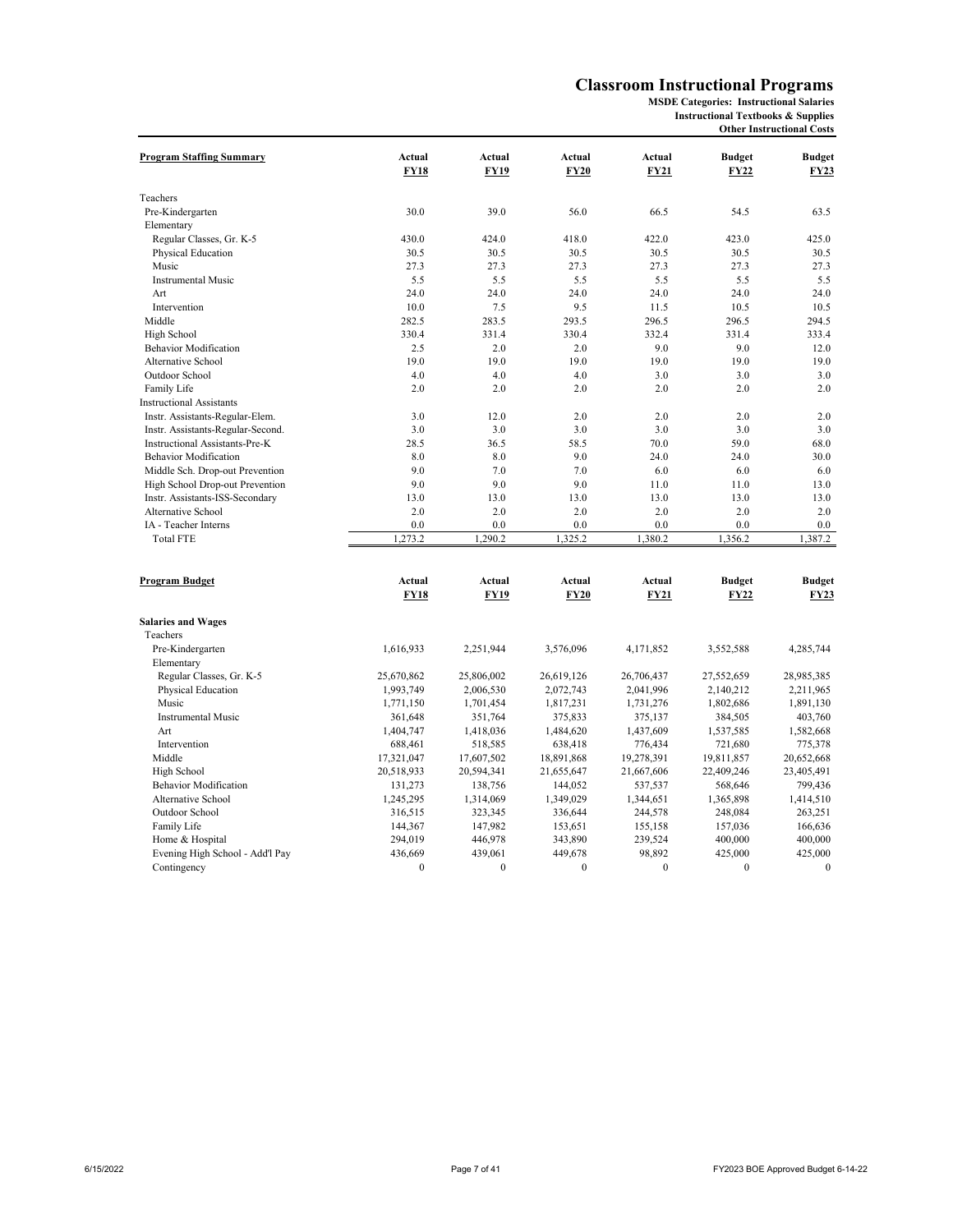| <b>Program Budget</b>                         | Actual           | Actual           | Actual           | Actual           | <b>Budget</b>    |                              |
|-----------------------------------------------|------------------|------------------|------------------|------------------|------------------|------------------------------|
|                                               | <b>FY18</b>      | <b>FY19</b>      | <b>FY20</b>      | <b>FY21</b>      | FY22             | <b>Budget</b><br><b>FY23</b> |
| Adult Correctional Facility Instr.            | 39,013           | 70,045           | 24,578           | 36,113           | 40,000           | 35,000                       |
| <b>Instructional Assistants</b>               |                  |                  |                  |                  |                  |                              |
| Instr. Assistants-Regular-Elem.               | 90,316           | 172,220          | 85,178           | 50,570           | 50,367           | 56,422                       |
| Instr. Assistants-Regular-Second.             | 84,723           | 75,513           | 106,880          | 82,829           | 78.414           | 89,109                       |
| Instructional Assistants-Pre-K                | 622,487          | 868,465          | 1,136,504        | 1,548,659        | 1,427,797        | 1,848,525                    |
| <b>Behavior Modification</b>                  | 258,570          | 203,445          | 229,722          | 346,009          | 571,416          | 895,265                      |
| Middle Sch. Drop-out Prevention               | 280,440          | 224,002          | 239,297          | 213,494          | 206,964          | 211,773                      |
| High School Drop-out Prevention               | 347,556          | 356,983          | 360,815          | 471,194          | 455,265          | 520,687                      |
| Instr. Assistants-ISS-Secondary               | 335,786          | 329,929          | 293,855          | 295,985          | 308,865          | 347,058                      |
| Alternative School                            | 49,236           | 50,684           | 42,658           | 47,503           | 49,997           | 54,991                       |
| Lunchtime Assistants                          | 583,941          | 564,790          | 576,765          | 301,381          | 648,000          | 648,000                      |
| Summer/Additional Empl.                       | 456,727          | 126,936          | 142,468          | 144,828          | 150,000          | 150,000                      |
| Add'l Pay-Elem Planning                       | 704,552          | 637,651          | 620,970          | 576,800          | 740,000          | 740,000                      |
| Add'l Pay-Elem Extended Learning              | 48,902           | 60,305           | 44,983           | 65,582           | 80,000           | 80,000                       |
| Add'l Pay-Middle Sch. After School Activities | 28,236           | 30,621           | 28,294           | 14,061           | 58,277           | 56,005                       |
| Add'l Pay-SHS                                 | 122,147          | 126,493          | 51,251           | 79,780           | 100,000          | 100,000                      |
| Add'l Pay-Middle Sat./Drop-out                | 88,646           | 82,994           | 47,912           | 61,213           | 115,000          | 115,000                      |
| Add'l Pay-High Sat./Twilight                  | 124,727          | 125,623          | 63,541           | 75,762           | 125,000          | 125,000                      |
| Add'l Pay-D/O Intervent'n                     | 24,336           | 23,863           | 12,449           | 12,509           | 30,000           | 30,000                       |
| Add'l Pay-Upward Bound Tutoring               | $\mathbf{0}$     | 87               | $\mathbf{0}$     | $\mathbf{0}$     | 5,000            | 5,000                        |
| SIT Planning Workshop                         | 122.242          | 135,631          | 140,433          | 132,632          | 211,750          | 228,500                      |
| Summer School-Elementary                      | 379,863          | 443,906          | 448,181          | 339,667          | $\mathbf{0}$     | $\mathbf{0}$                 |
| Summer School-Middle                          | 141.713          | 70,719           | 88,638           | 85,963           | $\boldsymbol{0}$ | $\mathbf{0}$                 |
| Summer School-High                            | 249,164          | 243,990          | 280,176          | 357,013          | $\mathbf{0}$     | $\theta$                     |
| <b>Instructional Substitutes</b>              | 1,376,364        | 1,574,491        | 1,578,935        | 1,500,135        | 2,085,000        | 2,450,000                    |
| Extra-Curricular Compensation                 | 870,355          | 874,909          | 815,201          | 713,480          | 865,000          | 900,000                      |
| Sick Leave Cash Out                           | $\boldsymbol{0}$ | $\boldsymbol{0}$ | $\boldsymbol{0}$ | $\boldsymbol{0}$ | $\mathbf{0}$     | $\mathbf{0}$                 |
| Turnover Credit                               | $\overline{0}$   | $\mathbf{0}$     | $\overline{0}$   | $\mathbf{0}$     | (2,400,000)      | (2,400,000)                  |
|                                               | 81,345,711       | 82,540,641       | 87,368,212       | 88,360,241       | 89,079,795       | 94,949,359                   |
| <b>Contracted Services</b>                    |                  |                  |                  |                  |                  |                              |
| <b>Equipment Rental</b>                       | 274,749          | 279,426          | 301,790          | 279,322          | 300,000          | 300,000                      |
| <b>Official Fees</b>                          | 159,242          | 171,000          | 171,000          | 176,100          | 176,100          | 176,100                      |
| <b>Athletic Trainer Services</b>              | 206,311          | 260,260          | 221,923          | 297,569          | 309,000          | 309,000                      |
| Music and Arts                                | 93,605           | 81,874           | 49,293           | 58,045           | 85,000           | 85,000                       |
| Alternative School - Social Work              | 84,500           | $\bf{0}$         | $\mathbf{0}$     | $\boldsymbol{0}$ | $\boldsymbol{0}$ | $\mathbf{0}$                 |
| Interpreters                                  | 13,544           | 96,546           | 81,038           | 78,914           | 77,300           | 77,300                       |
| Drop-out Prevention                           | 1,200            | $\mathbf{0}$     | $\mathbf{0}$     | $\mathbf{0}$     | $\mathbf{0}$     | $\mathbf{0}$                 |
| Home and Hospital                             | 30,664           | 34,155           | 12,514           | 5,353            | 30,900           | 30,900                       |
| <b>Contracted Services</b>                    | 354,997          | 404,115          | 341,322          | 326,226          | 381,100          | 381,100                      |
|                                               | 1,218,812        | 1,327,377        | 1,178,879        | 1,221,528        | 1,359,400        | 1,359,400                    |
|                                               |                  |                  |                  |                  |                  |                              |
| <b>Supplies and Materials</b>                 |                  |                  |                  |                  |                  |                              |
| <b>Printing Supplies</b>                      | 9,079            | 79.643           | 90,431           | 65,154           | 75,000           | 75,000                       |
| Small Computer Equipment                      | 2,733,997        | 2,211,899        | 2,188,011        | 1,145,030        | 1,075,000        | 1,075,000                    |
| Computer Software                             | 401.662          | 381,328          | 480,581          | 590,661          | 499,000          | 689,000                      |
| Textbooks-School Allocations                  | 2,674            | 1,086            | 1,287            | 738              | 2,000            | 1,000                        |
| Textbooks-Supv. - Elementary                  | $\boldsymbol{0}$ | 114,252          | 137,986          | 13,341           | 200,000          | 200,000                      |
| Textbooks-Supv. - Secondary                   | 1,593,099        | 297,930          | 206,054          | 655,949          | 315,000          | 315,000                      |
| Instructional Mat'ls-School Alloc.            | 993,550          | 954,759          | 941,552          | 894,094          | 1,003,250        | 1,018,000                    |
| Instr. Mat's-Supv. - Elementary               | 811,344          | 1,114,521        | 1,339,864        | 615,916          | 798,000          | 888,000                      |
| Instr. Mat's-Supv. - Secondary                | 719,449          | 603,248          | 313,523          | 787,498          | 744,000          | 724,000                      |
| Instr. Mat's-Outdoor School                   | 3,492            | 3,914            | 4,864            | 8,929            | 5,000            | 5,000                        |
| Instructional Mat'ls-Classroom                | 210,908          | 168,694          | 170,935          | 177,864          | 189,395          | 178,000                      |
| Summer School Materials-Elem.                 | 13,716           | 16,572           | 18,118           | 84,282           | $\boldsymbol{0}$ |                              |
| Summer School Materials-Second.               | 378              | 10,948           | 3,723            | 38,323           | $\boldsymbol{0}$ | $\mathbf{0}$                 |
| Instr. Mat's-Planetarium                      | 2,636            | 2,595            | 2,236            | 2,488            | 2,500            | 2,500                        |
| Instr. Mat's-Drop-out Prevention              | 10,030           | 10,055           | 7,771            | 9,759            | 10,000           | 10,000                       |
| Instr. Mat's-Family Life                      | 19,050           | 17,906           | 17,996           | 17,999           | 18,000           | 18,000                       |
| Instr. Mat's-Drop-out Prev.Incentives         | 2,964            | 2,994            | 2,182            | 2,867            | 3,000            | 3,000                        |
|                                               | 7,528,027        | 5,992,342        | 5,927,113        | 5,110,892        | 4,939,145        | 5,201,500                    |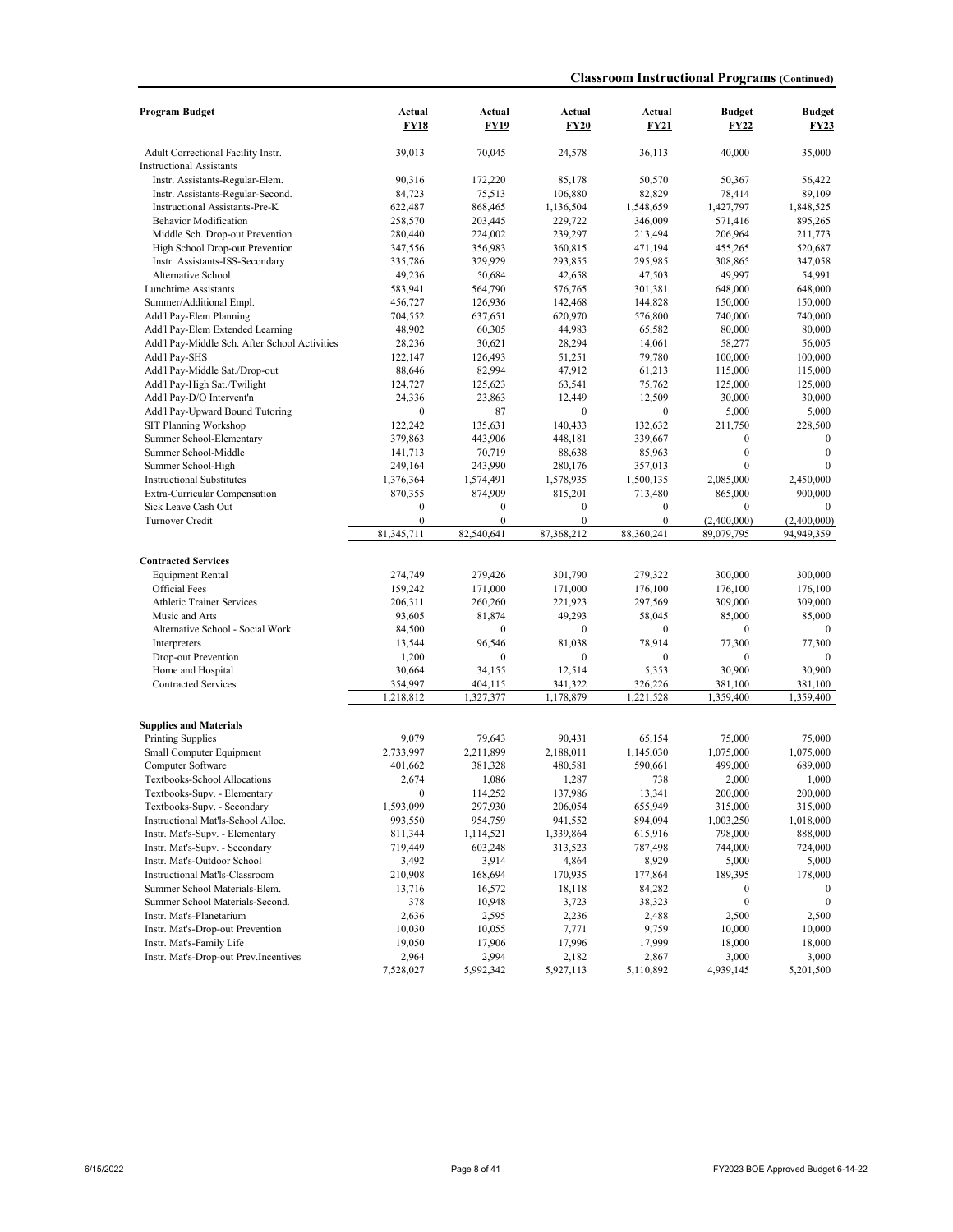| <b>Program Budget</b>                  | Actual<br><b>FY18</b> | Actual<br><b>FY19</b> | Actual<br><b>FY20</b> | Actual<br><b>FY21</b> | <b>Budget</b><br><b>FY22</b> | <b>Budget</b><br><b>FY23</b> |
|----------------------------------------|-----------------------|-----------------------|-----------------------|-----------------------|------------------------------|------------------------------|
|                                        |                       |                       |                       |                       |                              |                              |
| <b>Other Charges</b>                   |                       |                       |                       |                       |                              |                              |
| Travel - Dropout Prevent               | 4,136                 | 3.619                 | 2,424                 | 3,718                 | 5,000                        | 5,000                        |
| Travel - Diversity Achieve. Coun.      | $\mathbf{0}$          | $\theta$              | 58                    | 149                   | 1.000                        | 1,000                        |
| <b>Traveling Teachers</b>              | 8,606                 | 8.705                 | 6,922                 | 3,862                 | 10.000                       | 10,000                       |
| Mileage - Home Instruction             | 49,893                | 78,004                | 51,168                | 795                   | 50,000                       | 30,000                       |
| <b>SIT Grants</b>                      | 102,154               | 115,446               | 107,128               | 77,058                | 110,000                      | 92,000                       |
| School Enrichment Activities           | 85,631                | 98,884                | 82,595                | 86,133                | 125,500                      | 125,500                      |
| Middle School After School Activities  | 12,732                | 12,460                | 10.670                | 11,011                | $\theta$                     | $\theta$                     |
| Interscholastic Athletics              | 230,384               | 202,858               | 230,385               | 230,384               | 230,384                      | 230,384                      |
| Other - Contingency                    | 10,538                | 11.331                | 7.197                 | 543                   | 10.000                       | 10,000                       |
|                                        | 504,073               | 531,308               | 498,547               | 413,653               | 541,884                      | 503,884                      |
| <b>Property</b>                        |                       |                       |                       |                       |                              |                              |
| Instr. Equip.-School Alloc.            | 40,048                | 31.835                | 33,223                | 9,290                 | $\mathbf{0}$                 | $\mathbf{0}$                 |
| Instr. Equip.-Supv. - Elementary       | 35,961                | 123,538               | 8,543                 | $\mathbf{0}$          | $\theta$                     | 60,000                       |
| Instr. Equip.-Supv. - Secondary        | 426,659               | 119,198               | 74,513                | 38,760                | 20,000                       | 65,000                       |
| <b>Instructional Technology</b>        | 26.629                | 40.907                | 29,042                | 9.905                 | $\Omega$                     | $\theta$                     |
|                                        | 529,297               | 315,478               | 145,322               | 57,955                | 20,000                       | 125,000                      |
| <b>Transfers</b>                       |                       |                       |                       |                       |                              |                              |
| Tuition (to other Md. LEA's)           | 48,528                | 78,348                | 67,112                | 42,256                | 50,000                       | 50,000                       |
| <b>State Institutions</b>              | 128,603               | 134,772               | 85,405                | 82,083                | 150,000                      | 150,000                      |
| Transfers - Private/Other Institutions | 148,080               | 171,679               | 147,157               | 162,474               | 170,000                      | 341,598                      |
|                                        | 325,212               | 384,799               | 299,674               | 286,813               | 370,000                      | 541,598                      |
|                                        |                       |                       |                       |                       |                              |                              |
| <b>Program Total</b>                   | 91,451,132            | 91,091,944            | 95,417,746            | 95,451,083            | 96.310.224                   | 102,680,741                  |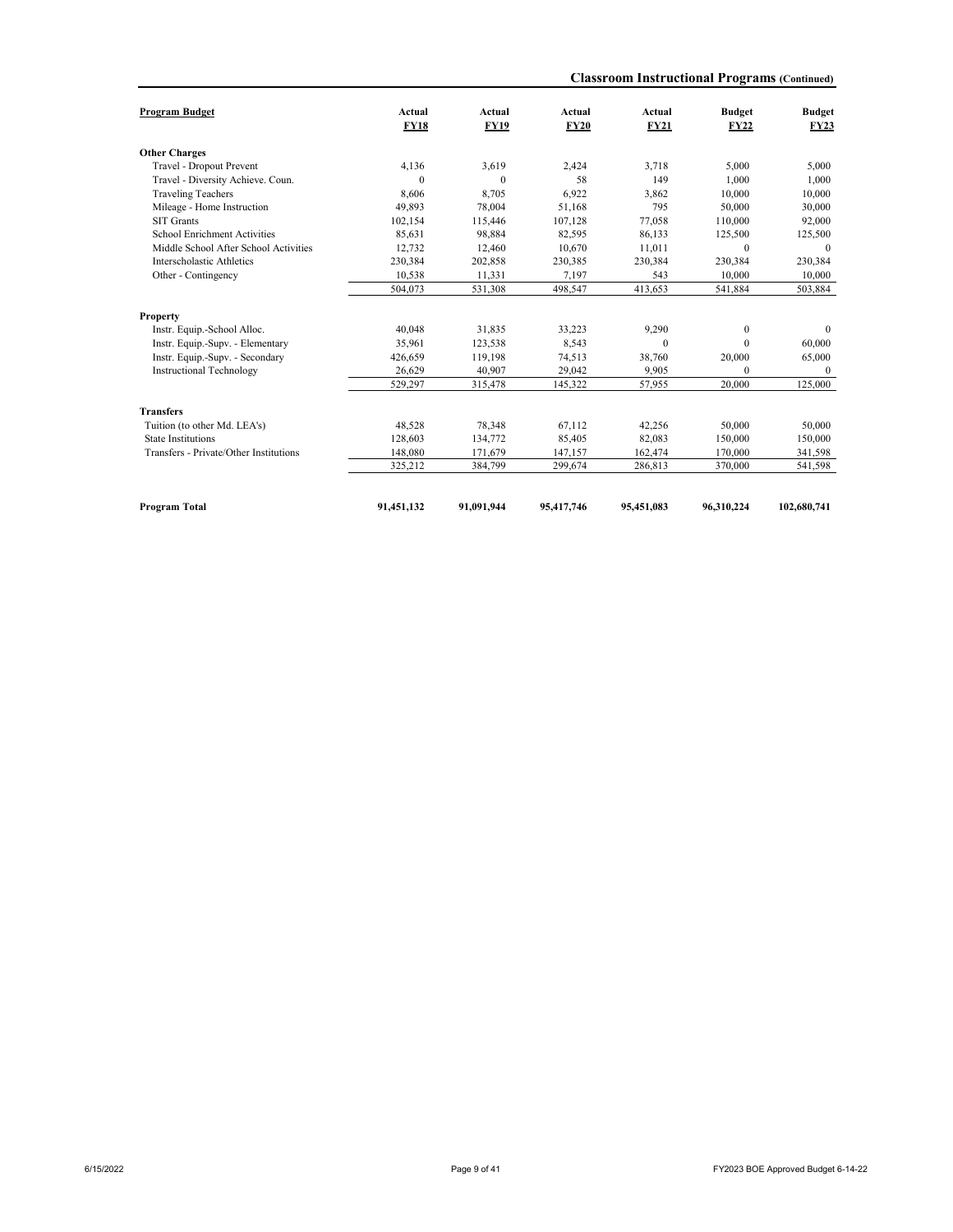#### **Targeted Instructional Programs**

**MSDE Categories: Instructional Salaries**

#### **Other Instructional Costs Instructional Textbooks & Supplies**

| <b>Program Staffing Summary</b>                                 | Actual                       | Actual                | Actual                | Actual                | <b>Budget</b>                | <b>Budget</b>                |
|-----------------------------------------------------------------|------------------------------|-----------------------|-----------------------|-----------------------|------------------------------|------------------------------|
|                                                                 | <b>FY18</b>                  | <b>FY19</b>           | <b>FY20</b>           | <b>FY21</b>           | <b>FY22</b>                  | <b>FY23</b>                  |
| Lead Teachers-Elem.                                             | 23.0                         | 23.0                  | 23.0                  | 22.5                  | 22.5                         | 22.5                         |
| Lead Teachers-Second.                                           | 21.5                         | 21.5                  | 22.5                  | 23.0                  | 23.0                         | 23.0                         |
| Family Center                                                   | 2.5                          | 2.5                   | 2.5                   | 2.5                   | 2.5                          | 2.5                          |
| EL                                                              | 19.0                         | 23.0                  | 26.0                  | 28.0                  | 28.0                         | 33.0                         |
| <b>Instructional Assistants</b>                                 |                              |                       |                       |                       |                              |                              |
| Family Center                                                   | 0.0                          | 1.0                   | 1.0                   | 1.0                   | 1.0                          | 1.0                          |
| <b>Total FTE</b>                                                | 66.0                         | 71.0                  | 75.0                  | 77.0                  | 77.0                         | 82.0                         |
|                                                                 |                              |                       |                       |                       |                              |                              |
| <b>Program Budget</b>                                           | <b>Actual</b><br><b>FY18</b> | Actual<br><b>FY19</b> | Actual<br><b>FY20</b> | Actual<br><b>FY21</b> | <b>Budget</b><br><b>FY22</b> | <b>Budget</b><br><b>FY23</b> |
| <b>Salaries and Wages</b>                                       |                              |                       |                       |                       |                              |                              |
| Teachers                                                        |                              |                       |                       |                       |                              |                              |
| Lead Teachers-Elem.                                             | 1,614,678                    | 1,649,645             | 1,696,085             | 1,628,699             | 1,659,416                    | 1,747,548                    |
| Lead Teachers-Second.                                           | 1,569,972                    | 1,567,365             | 1,695,911             | 1,721,943             | 1,752,642                    | 1,848,685                    |
| Family Center                                                   | 137,605                      | 151,687               | 157,703               | 147,500               | 161,403                      | 172,269                      |
| EL.                                                             | 1,222,062                    | 1,478,324             | 1,748,391             | 1,757,567             | 1,877,532                    | 2,284,037                    |
| <b>Instructional Assistants</b>                                 |                              |                       |                       |                       |                              |                              |
| Family Center                                                   | $\boldsymbol{0}$             | 22,351                | 22,540                | 23,644                | 23,030                       | 26,181                       |
| EL                                                              | $\mathbf{0}$                 | 3,479                 | 10,973                | 3,195                 | $\Omega$                     | $\mathbf{0}$                 |
| Summer/Additional Pay                                           | 6,955                        | 5,311                 | 39,342                | 3,334                 | 7,500                        | 7,500                        |
| <b>Instructional Substitutes</b>                                | 33,724                       | 38,502                | 24,361                | 59,338                | 47,000                       | 55,000                       |
|                                                                 | 4,584,996                    | 4,916,663             | 5,395,305             | 5,345,219             | 5,528,523                    | 6,141,220                    |
| <b>Contracted Services</b>                                      |                              |                       |                       |                       |                              |                              |
| EL                                                              | 11,714                       | 16,213                | 20,237                | 22,049                | 20,000                       | 20,000                       |
|                                                                 | 11,714                       | 16,213                | 20,237                | 22,049                | 20,000                       | 20,000                       |
| <b>Supplies and Materials</b><br><b>Instructional Materials</b> |                              |                       |                       |                       |                              |                              |
| EL                                                              | 12,026                       | 12,101                | 7,087                 | 11,997                | 12,000                       | 12,000                       |
|                                                                 | 12,026                       | 12,101                | 7,087                 | 11,997                | 12,000                       | 12,000                       |
|                                                                 |                              |                       |                       |                       |                              |                              |
| <b>Other Charges</b><br>Travel - EL                             |                              |                       |                       |                       |                              |                              |
|                                                                 | 6,669<br>6,669               | 5,398<br>5,398        | 3,974<br>3,974        | 2,485<br>2,485        | 7,500<br>7,500               | 7,500<br>7,500               |
|                                                                 |                              |                       |                       |                       |                              |                              |
| Property                                                        |                              |                       |                       |                       |                              |                              |
| Equipment                                                       | $\boldsymbol{0}$             | $\mathbf{0}$          | $\mathbf{0}$          | $\boldsymbol{0}$      | $\mathbf{0}$                 | $\bf{0}$                     |
|                                                                 | $\theta$                     | $\theta$              | $\overline{0}$        | $\theta$              | $\theta$                     | $\mathbf{0}$                 |
| Program Total                                                   | 4,615,403                    | 4,950,374             | 5.426.603             | 5,381,751             | 5,568,023                    | 6,180,720                    |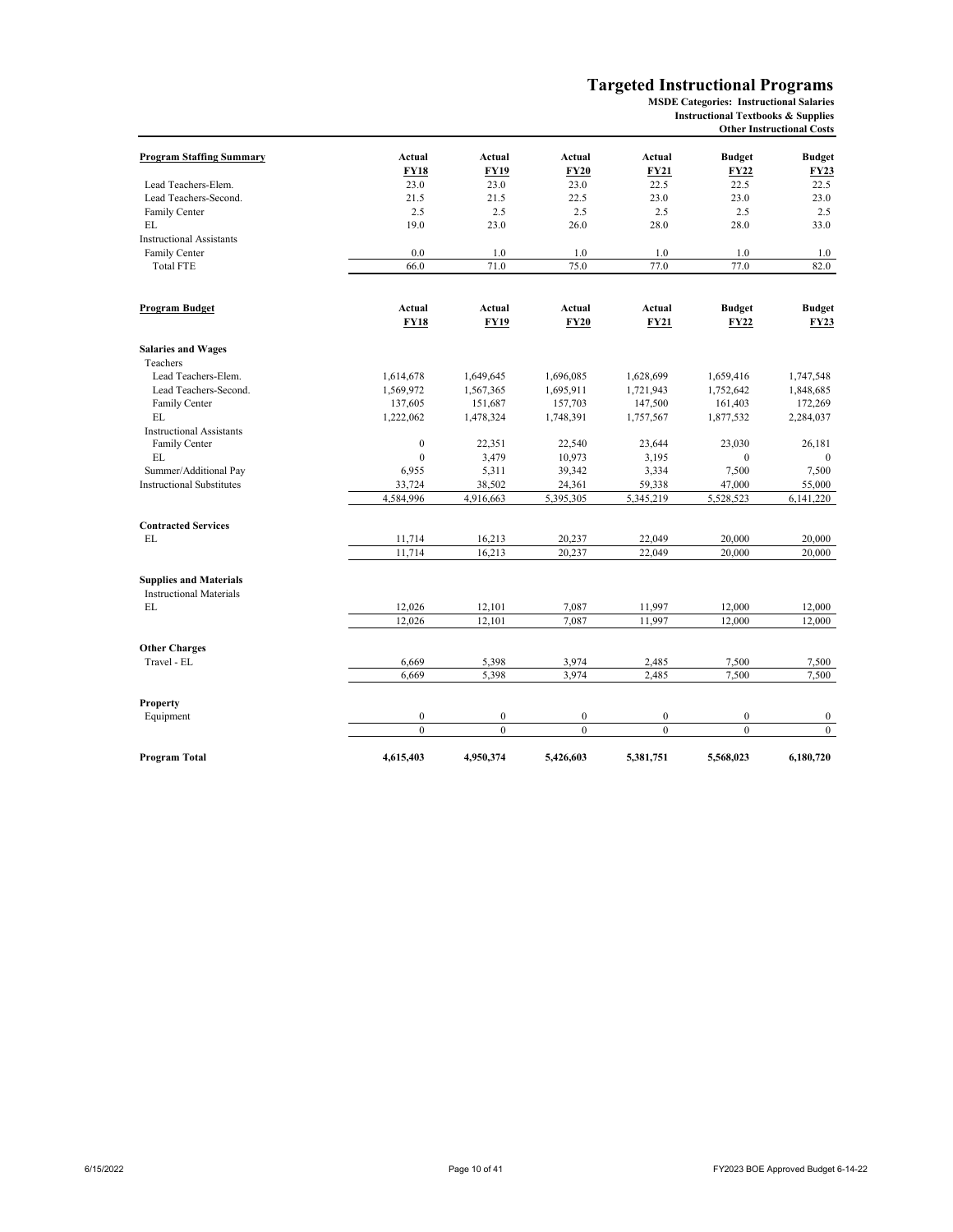## **Career Technology Programs**

**Instructional Textbooks & Supplies MSDE Categories: Instructional Salaries**

**Other Instructional Costs**

| <b>Program Staffing Summary</b>                           | Actual<br><b>FY18</b> | Actual<br><b>FY19</b> | Actual<br><b>FY20</b> | Actual<br><b>FY21</b> | <b>Budget</b><br><b>FY22</b> | <b>Budget</b><br><b>FY23</b> |
|-----------------------------------------------------------|-----------------------|-----------------------|-----------------------|-----------------------|------------------------------|------------------------------|
|                                                           |                       |                       |                       |                       |                              |                              |
| Teachers                                                  |                       |                       |                       |                       |                              |                              |
| Middle School CTE Teachers                                | 7.5                   | 7.5                   | 7.5                   | 7.5                   | 7.5                          | 7.5                          |
| High School CTE Teachers                                  | 54.1                  | 54.1                  | 54.1                  | 56.1                  | 56.1                         | 56.1                         |
| <b>Instructional Assistants</b>                           | 4.0                   | 4.0                   | 4.0                   | 4.0                   | 4.0                          | 4.0                          |
| <b>Total FTE</b>                                          | 65.6                  | 65.6                  | 65.6                  | 67.6                  | 67.6                         | 67.6                         |
|                                                           |                       |                       |                       |                       |                              |                              |
| <b>Program Budget</b>                                     | <b>Actual</b>         | <b>Actual</b>         | Actual                | Actual                | <b>Budget</b>                | <b>Budget</b>                |
|                                                           | <b>FY18</b>           | <b>FY19</b>           | <b>FY20</b>           | <b>FY21</b>           | <b>FY22</b>                  | <b>FY23</b>                  |
| <b>Salaries and Wages</b>                                 |                       |                       |                       |                       |                              |                              |
| Teachers                                                  |                       |                       |                       |                       |                              |                              |
| Middle School CTE Teachers                                | 517,053               | 477,080               | 507,739               | 497,835               | 504,728                      | 532,585                      |
| High School CTE Teachers                                  | 3,392,231             | 3,424,915             | 3,545,335             | 3,702,983             | 3,841,211                    | 4,109,313                    |
| <b>Instructional Assistants</b>                           | 95,778                | 98,107                | 92,906                | 81,032                | 89,406                       | 101,598                      |
| Summer/Add. Employment                                    | 55,590                | 81,492                | 62,847                | 62,307                | 50,000                       | 65,000                       |
| <b>Instructional Substitutes</b>                          | 56,189                | 53,350                | 55,389                | 40,649                | 88,000                       | 79,000                       |
|                                                           | 4,116,841             | 4,134,943             | 4,264,216             | 4,384,806             | 4,573,345                    | 4,887,496                    |
| <b>Contracted Services</b>                                |                       |                       |                       |                       |                              |                              |
| <b>Contractor Trades Education</b>                        | 32,175                | 22,137                | 25,166                | 42,691                | 20,000                       | 20,000                       |
|                                                           | 32,175                | 22,137                | 25,166                | 42,691                | 20,000                       | 20,000                       |
|                                                           |                       |                       |                       |                       |                              |                              |
| <b>Supplies and Materials</b><br>Small Computer Equipment | 69,901                | 77,455                | 172,752               | 203,661               | 90,000                       | 90,000                       |
| Textbooks                                                 | 139,923               | 30,455                | 34,287                | 34,054                | 30,000                       | 30,000                       |
| <b>Instructional Materials - CTE</b>                      | 365,372               | 449,519               | 318,605               | 562,838               | 615,000                      | 615,000                      |
|                                                           | 575,196               | 557,429               | 525,644               | 800,554               | 735,000                      | 735,000                      |
|                                                           |                       |                       |                       |                       |                              |                              |
| <b>Other Charges</b>                                      |                       |                       |                       |                       |                              |                              |
| Travel                                                    | 47,773                | 64,768                | 36,980                | 30,046                | 40,000                       | 40,000                       |
| Dues & Subscriptions                                      | 22,429                | 14,428                | 10,737                | 8,684                 | 12,000                       | 12,000                       |
|                                                           | 70,202                | 79,196                | 47,717                | 38,731                | 52,000                       | 52,000                       |
| Property                                                  |                       |                       |                       |                       |                              |                              |
| Equipment                                                 | 298,278               | 364,003               | 310,065               | 155,846               | 100,000                      | 100,000                      |
| Program Total                                             | 5,092,692             | 5,157,708             | 5,172,808             | 5,422,628             | 5,480,345                    | 5,794,496                    |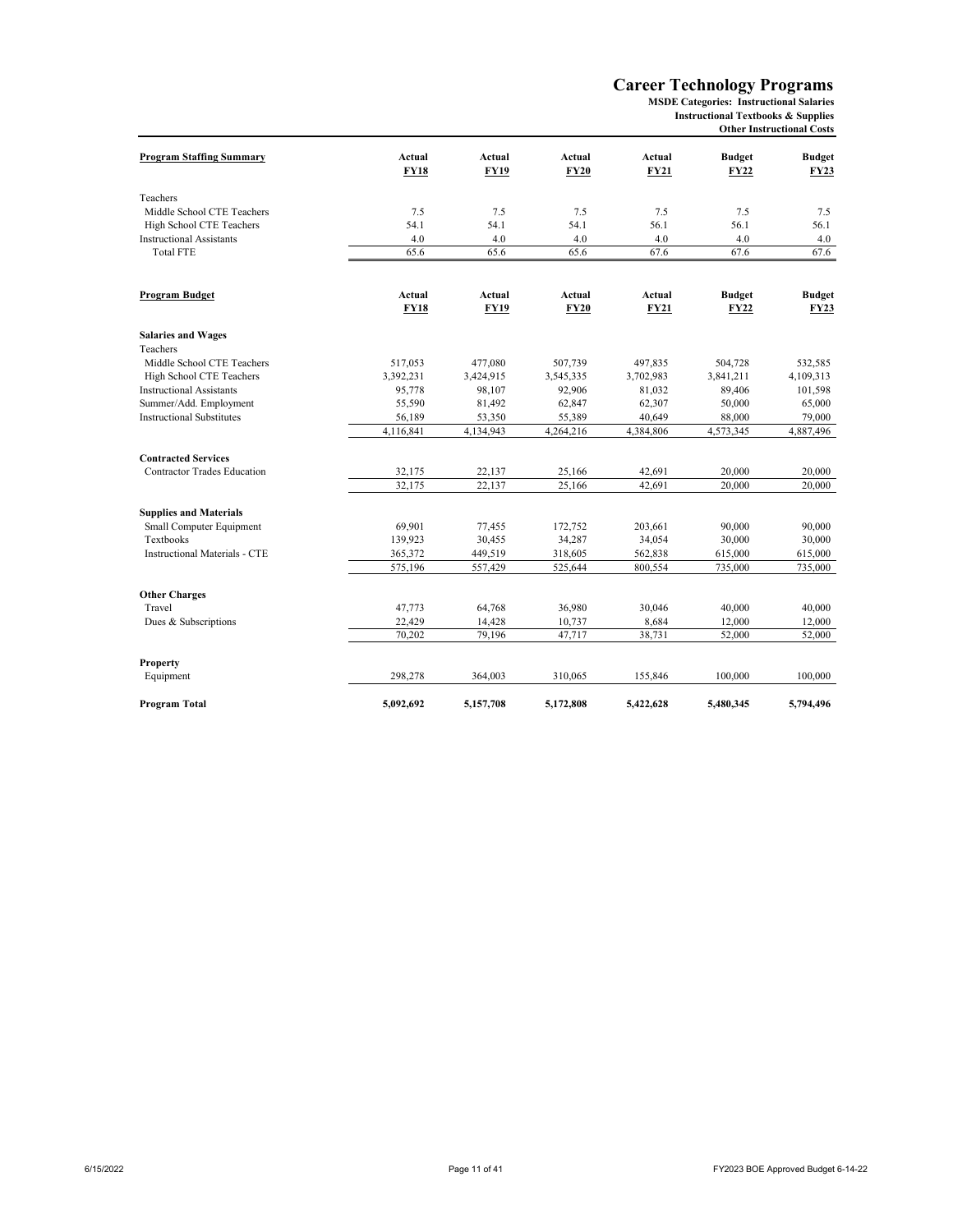#### **Gifted and Talented Programs**

**MSDE Categories: Instructional Salaries Instructional Textbooks & Supplies**

## **Other Instructional Costs**

| <b>Program Staffing Summary</b>  | Actual         | <b>Actual</b> | Actual         | Actual        | <b>Budget</b>                | <b>Budget</b>                |
|----------------------------------|----------------|---------------|----------------|---------------|------------------------------|------------------------------|
|                                  | <b>FY18</b>    | <b>FY19</b>   | <b>FY20</b>    | <b>FY21</b>   | FY22                         | <b>FY23</b>                  |
| Teachers                         |                |               |                |               |                              |                              |
| Talented & Gifted-Enrichment     | 21.5           | 21.5          | 21.5           | 21.5          | 21.5                         | 21.5                         |
| Talented & Gifted-Magnet         | 16.0           | 16.0          | 16.0           | 16.0          | 16.0                         | 16.0                         |
| Other Enriched/Advanced Prog.    | 4.0            | 3.0           | 2.0            | 2.0           | 2.0                          | 2.0                          |
| <b>BISFA Arts Teachers</b>       | 7.5            | 7.5           | 7.5            | 7.5           | 7.5                          | 7.5                          |
| <b>Total FTE</b>                 | 49.0           | 48.0          | 47.0           | 47.0          | 47.0                         | 47.0                         |
|                                  | Actual         | Actual        | Actual         | <b>Actual</b> |                              |                              |
| Program Budget                   | <b>FY18</b>    | <b>FY19</b>   | <b>FY20</b>    | <b>FY21</b>   | <b>Budget</b><br><b>FY22</b> | <b>Budget</b><br><b>FY23</b> |
| <b>Salaries and Wages</b>        |                |               |                |               |                              |                              |
| Teachers                         |                |               |                |               |                              |                              |
| Talented & Gifted-Enrichment     | 1,345,145      | 1,398,200     | 1,471,225      | 1,463,914     | 1,489,890                    | 1,567,167                    |
| Talented & Gifted-Magnet         | 904,861        | 964,139       | 982,860        | 976,362       | 998,132                      | 1,064,469                    |
| Other Enriched/Advanced Prog.    | 253,977        | 159,608       | 166,314        | 168,327       | 169,480                      | 179,681                      |
| <b>BISFA Arts Teachers</b>       | 525,179        | 505,126       | 552,293        | 548,694       | 556,140                      | 588,580                      |
| Temporary Employment             | 206,260        | 208,521       | 204,317        | 186,418       | 200,000                      | 200,000                      |
| Summer/Additional Pay - G&T      | 8,130          | 31,972        | 27,028         | 38,694        | 30,000                       | 35,000                       |
| Summer/Additional Pay - BISFA    | 16,480         | 24,379        | 22,708         | 15,628        | 15,000                       | 20,000                       |
| <b>Instructional Substitutes</b> | 78,740         | 44,921        | 51,203         | 15,101        | 83,000                       | 73,000                       |
|                                  | 3,338,772      | 3,336,865     | 3,477,949      | 3,413,138     | 3,541,642                    | 3,727,897                    |
| <b>Contracted Services</b>       |                |               |                |               |                              |                              |
| Contracted Services - G&T        | 25,554         | 34,421        | 30,011         | 12,297        | 25,000                       | 25,000                       |
|                                  | 25,554         | 34,421        | 30.011         | 12,297        | 25,000                       | 25,000                       |
| <b>Supplies and Materials</b>    |                |               |                |               |                              |                              |
| Small Computer Equipment         | 43,253         | 1,794         | $\mathbf{0}$   | $\mathbf{0}$  | $\mathbf{0}$                 | $\mathbf{0}$                 |
| Materials - G&T                  | 47,462         | 40,348        | 97,311         | 144,001       | 50,000                       | 50,000                       |
| Materials - STEM                 | 49,792         | 99,838        | 6,624          | 54,992        | 50,000                       | 50,000                       |
| Magnet Program-Materials-Elem.   | 8,030          | 33,206        | 15,239         | 19,986        | 20,000                       | 20,000                       |
| Magnet Program-Materials-Second. | 11,739         | 19,915        | 4,258          | 14,998        | 20,000                       | 20,000                       |
|                                  | 160,278        | 195,100       | 123,431        | 233,977       | 140,000                      | 140,000                      |
| <b>Other Charges</b>             |                |               |                |               |                              |                              |
| Travel - Prof. Development       | 151,433        | 90.631        | 80,514         | 39,527        | 75,000                       | 75,000                       |
| Dues & Subscriptions             | 26,747         | 48,356        | 49,344         | 45,684        | 55,000                       | 55,000                       |
|                                  | 178,180        | 138,987       | 129,857        | 85,211        | 130,000                      | 130,000                      |
| Property                         |                |               |                |               |                              |                              |
| Equipment - G&T                  | $\mathbf{0}$   | $\mathbf{0}$  | $\mathbf{0}$   | $\mathbf{0}$  | $\mathbf{0}$                 | $\mathbf{0}$                 |
| Equipment - STEM                 | $\overline{0}$ | $\mathbf{0}$  | $\overline{0}$ | $\mathbf{0}$  | $\mathbf{0}$                 | $\boldsymbol{0}$             |
|                                  | $\overline{0}$ | $\theta$      | $\theta$       | $\mathbf{0}$  | $\theta$                     | $\mathbf{0}$                 |
| Program Total                    | 3,702,784      | 3,705,373     | 3,761,248      | 3,744,623     | 3,836,642                    | 4,022,897                    |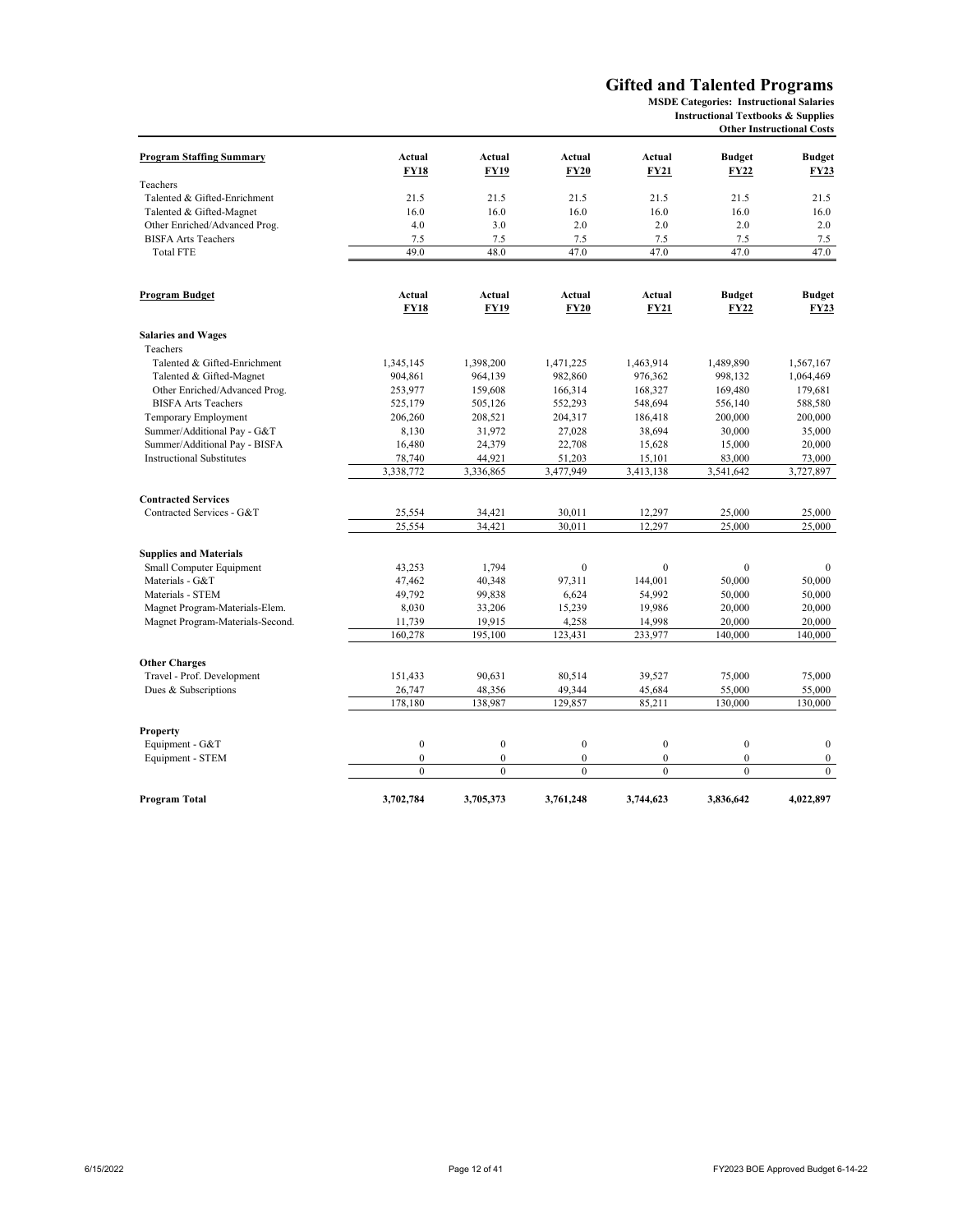## **School Library Programs**

**MSDE Categories: Instructional Salaries Instructional Textbooks & Supplies Other Instructional Costs**

| <b>Program Staffing Summary</b>  | Actual                | Actual                | Actual                | Actual                | <b>Budget</b>                | <b>Budget</b>                |
|----------------------------------|-----------------------|-----------------------|-----------------------|-----------------------|------------------------------|------------------------------|
|                                  | <b>FY18</b>           | <b>FY19</b>           | <b>FY20</b>           | <b>FY21</b>           | <b>FY22</b>                  | <b>FY23</b>                  |
| Librarians                       | 38.5                  | 38.5                  | 38.5                  | 38.0                  | 38.0                         | 38.0                         |
| <b>Total FTE</b>                 | 38.5                  | 38.5                  | 38.5                  | 38.0                  | 38.0                         | 38.0                         |
| Program Budget                   | Actual<br><b>FY18</b> | Actual<br><b>FY19</b> | Actual<br><b>FY20</b> | Actual<br><b>FY21</b> | <b>Budget</b><br><b>FY22</b> | <b>Budget</b><br><b>FY23</b> |
| <b>Salaries and Wages</b>        |                       |                       |                       |                       |                              |                              |
| Librarians                       | 2,583,353             | 2,551,992             | 2,581,515             | 2,503,092             | 2,594,300                    | 2,707,588                    |
| Summer/Additional Employment     | 48,378                | 61,797                | 45,510                | 63,817                | 67,000                       | 67,000                       |
| <b>Instructional Substitutes</b> | 31,725                | 35,850                | 52,033                | 35,755                | 39,000                       | 46,000                       |
|                                  | 2,663,456             | 2,649,639             | 2,679,059             | 2,602,663             | 2,700,300                    | 2,820,588                    |
| <b>Supplies and Materials</b>    |                       |                       |                       |                       |                              |                              |
| Library Materials                | 245,504               | 285,380               | 194.505               | 197,520               | 210,000                      | 198,000                      |
|                                  | 245,504               | 285,380               | 194,505               | 197,520               | 210,000                      | 198,000                      |
| <b>Other Charges</b>             |                       |                       |                       |                       |                              |                              |
| Dues & Subscriptions             | 208,363               | 214,334               | 209,614               | 236,550               | 149,000                      | 161,000                      |
| <b>Property</b>                  |                       |                       |                       |                       |                              |                              |
| Equipment                        | 55,176                | 104,668               | 23,219                | 119                   | $\mathbf{0}$                 | $\bf{0}$                     |
| Program Total                    | 3,172,499             | 3,254,022             | 3,106,397             | 3,036,853             | 3,059,300                    | 3,179,588                    |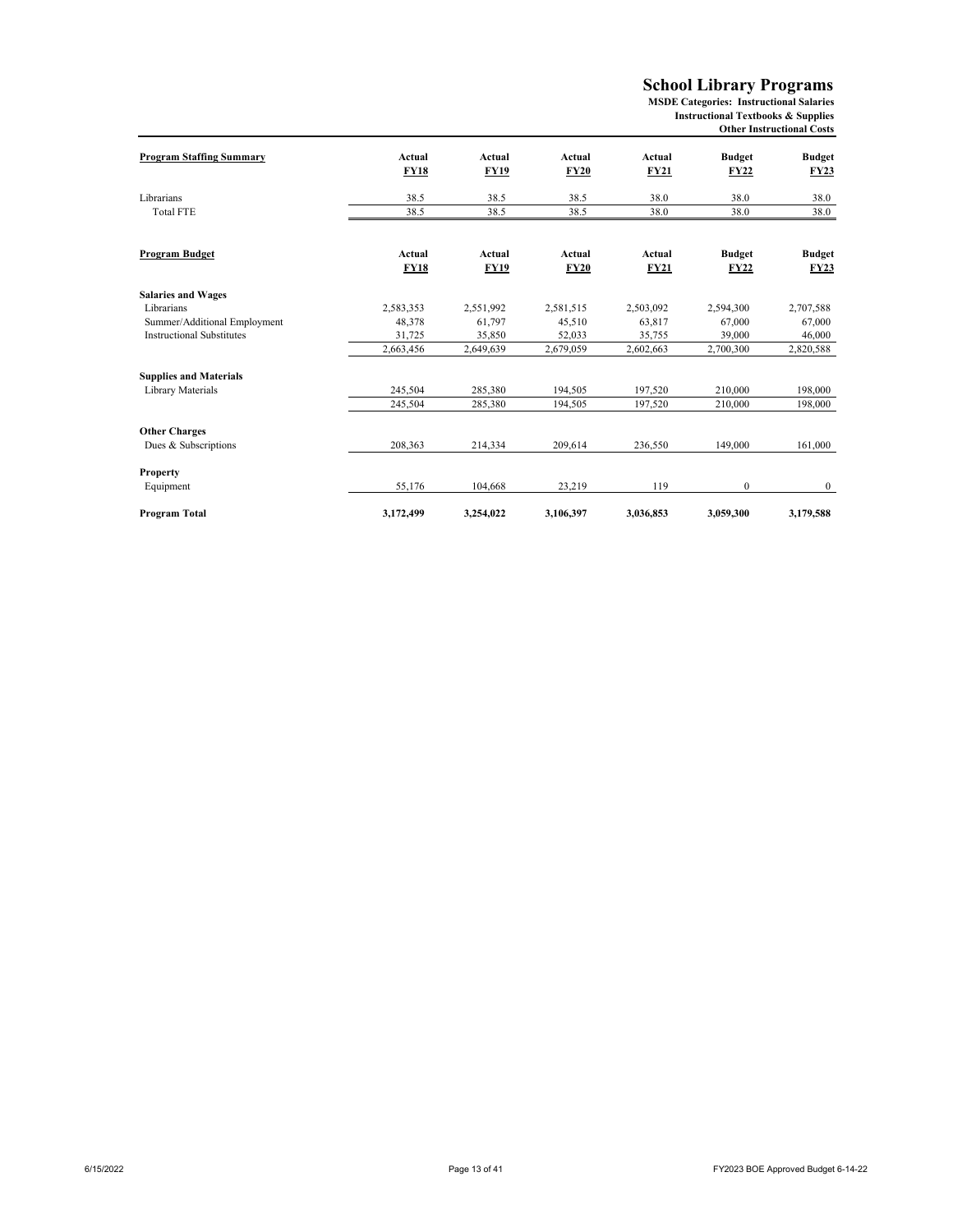#### **Professional Development**

**MSDE Categories: Instructional Salaries Instructional Textbooks & Supplies Other Instructional Costs**

| <b>Program Staffing Summary</b> | Actual<br><b>FY18</b> | Actual<br><b>FY19</b> | Actual<br><b>FY20</b> | Actual<br><b>FY21</b> | <b>Budget</b><br><b>FY22</b> | <b>Budget</b><br><b>FY23</b> |
|---------------------------------|-----------------------|-----------------------|-----------------------|-----------------------|------------------------------|------------------------------|
| Mentor Resource Teachers        | 0.0                   | 4.0                   | 5.0                   | 5.0                   | 5.0                          | 5.0                          |
| <b>Total FTE</b>                | 0.0                   | 4.0                   | 5.0                   | 5.0                   | 5.0                          | 5.0                          |
| Program Budget                  | Actual<br><b>FY18</b> | Actual<br><b>FY19</b> | Actual<br><b>FY20</b> | Actual<br><b>FY21</b> | <b>Budget</b><br><b>FY22</b> | <b>Budget</b><br><b>FY23</b> |
| <b>Salaries and Wages</b>       |                       |                       |                       |                       |                              |                              |
| Mentor Resource Teachers        | $\mathbf{0}$          | 323,001               | 408,390               | 412,242               | 419,744                      | 449,421                      |
| <b>Additional Pay - ESP</b>     | 3,226                 | 7.996                 | 5,089                 | 862                   | 5,000                        | 5,000                        |
| Additional Pay - Teachers       | 21,605                | 16,514                | 24,570                | 5,563                 | 20,000                       | 20,000                       |
| Workshops                       | 544,435               | 570,904               | 852,926               | 960,641               | 700,000                      | 700,000                      |
| Workshops - G&T                 | 120,659               | 103,658               | 73,175                | 84,875                | 135,000                      | 85,000                       |
| Substitutes - Prof. Growth      | 69,805                | 43,267                | 39,333                | 1,128                 | 63,000                       | 63,000                       |
|                                 | 759,729               | 1,065,340             | 1,403,482             | 1,465,311             | 1,342,744                    | 1,322,421                    |
| <b>Contracted Services</b>      |                       |                       |                       |                       |                              |                              |
| Consultants                     | 33,983                | 109,644               | 39,081                | 64,586                | 55,000                       | 55,000                       |
| Maintenance Contracts           | $\mathbf{0}$          | 32,152                | 33,760                | 35,397                | 37,250                       | 38,000                       |
|                                 | 33,983                | 141,796               | 72,841                | 99,983                | 92,250                       | 93,000                       |
| <b>Supplies and Materials</b>   |                       |                       |                       |                       |                              |                              |
| Office Supplies                 | 21                    | $\Omega$              | $\mathbf{0}$          | $\mathbf{0}$          | $\mathbf{0}$                 | $\mathbf{0}$                 |
| <b>Workshop Supplies</b>        | 45,031                | 37,821                | 82,993                | 44,845                | 40,000                       | 40,000                       |
| Food/Meals                      | 2,768                 | 2,941                 | 2,595                 | 265                   | 5,000                        | 5,000                        |
|                                 | 47,820                | 40,761                | 85,588                | 45,110                | 45,000                       | 45,000                       |
| <b>Other Charges</b>            |                       |                       |                       |                       |                              |                              |
| Travel/Professional Dev.        | 109,031               | 65,724                | 43,655                | 11,273                | 95,000                       | 70,000                       |
| Dues & Subscriptions            | 26,662                | 8,767                 | 7,047                 | 13,523                | 7,000                        | 7,000                        |
|                                 | 135,693               | 74,491                | 50,702                | 24,796                | 102,000                      | 77,000                       |
| Property                        |                       |                       |                       |                       |                              |                              |
| Equipment                       | $\boldsymbol{0}$      | $\mathbf{0}$          | $\mathbf{0}$          | $\boldsymbol{0}$      | $\mathbf{0}$                 | $\mathbf{0}$                 |
| Program Total                   | 977,225               | 1,322,389             | 1,612,612             | 1,635,200             | 1,581,994                    | 1,537,421                    |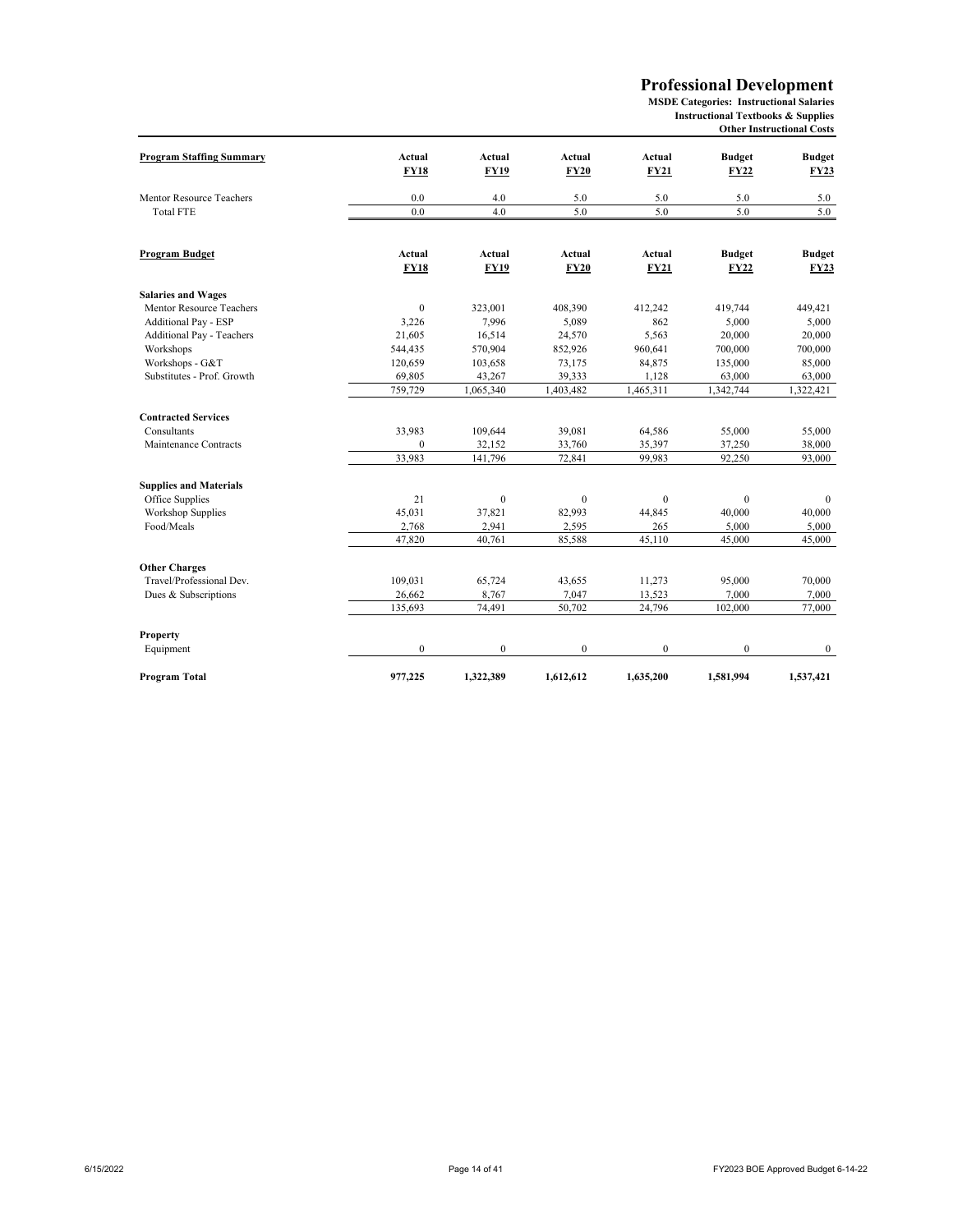#### **School Counseling Programs**

**MSDE Categories: Instructional Salaries Instructional Textbooks & Supplies**

**Other Instructional Costs**

| <b>Program Staffing Summary</b>           | <b>Actual</b> | Actual         | Actual           | <b>Actual</b>    | <b>Budget</b> | <b>Budget</b>  |
|-------------------------------------------|---------------|----------------|------------------|------------------|---------------|----------------|
|                                           | <b>FY18</b>   | <b>FY19</b>    | <b>FY20</b>      | <b>FY21</b>      | <b>FY22</b>   | <b>FY23</b>    |
| School Counselors                         | 56.5          | 58.0           | 64.0             | 65.0             | 65.0          | 70.5           |
| <b>Instructional Assistants</b>           | 2.0           | 2.0            | 2.0              | 2.0              | 2.0           | 1.0            |
| <b>Total FTE</b>                          | 58.5          | 60.0           | 66.0             | 67.0             | 67.0          | 71.5           |
| Program Budget                            | Actual        | Actual         | Actual           | Actual           | <b>Budget</b> | <b>Budget</b>  |
|                                           | <b>FY18</b>   | <b>FY19</b>    | <b>FY20</b>      | <b>FY21</b>      | <b>FY22</b>   | <b>FY23</b>    |
| <b>Salaries and Wages</b>                 |               |                |                  |                  |               |                |
| School Counselors                         | 3,413,556     | 3,470,017      | 4,085,315        | 4,116,860        | 4,274,739     | 4,749,995      |
| <b>Instructional Assistants</b>           | 79,826        | 82,303         | 60,635           | 67,315           | 72,667        | 31,024         |
| <b>Additional Employment</b>              | 203,489       | 216,172        | 224,739          | 236,580          | 231,500       | 241,500        |
| <b>Instructional Substitutes</b>          | 20,679        | 18,457         | 7,676            | 5,258            | 17,000        | 8,000          |
|                                           | 3,717,550     | 3,786,949      | 4,378,365        | 4,426,014        | 4,595,906     | 5,030,519      |
| <b>Contracted Services</b>                |               |                |                  |                  |               |                |
| <b>Contracted Services</b>                | 1,200         | 500            | 1,663            | 800              | $\mathbf{0}$  | $\bf{0}$       |
|                                           | 1,200         | 500            | 1,663            | 800              | $\mathbf{0}$  | $\overline{0}$ |
| <b>Supplies and Materials</b>             |               |                |                  |                  |               |                |
| Office Supplies                           | 1,503         | 1,093          | 884              | 1,474            | 1,500         | 1,500          |
| Career Counseling - Reg. Prog.            | 46,963        | 46,181         | 17,399           | 45,684           | 40,000        | 40,000         |
| Counseling - Career & Technology          | 1,013         | $\Omega$       | 2,014            | 2,972            | 3,000         | 3,000          |
| Computer Software                         | 112,223       | 114,935        | 5,500            | 119,069          | 126,000       | 132,500        |
| <b>Student Service Learning Materials</b> | $\mathbf{0}$  | $\mathbf{0}$   | 2,250            | 1,637            | 4,000         | 4,000          |
| <b>PBIS Materials</b>                     | 1,395         | 1,229          | $\boldsymbol{0}$ | 630              | 10,000        | 10,000         |
| <b>Conflict Resolution Materials</b>      | 2,034         | 2,157          | 550              | $\mathbf{0}$     | 2,000         | 2,000          |
|                                           | 165,130       | 165,596        | 28,597           | 171,465          | 186,500       | 193,000        |
| <b>Other Charges</b>                      |               |                |                  |                  |               |                |
| Travel                                    | 662           | 1,127          | 513              | 201              | 1.000         | 1,000          |
| Dues & Subscriptions                      | 8,605         | 8,766          | 9,084            | 11,349           | 8,200         | 8,200          |
|                                           | 9,267         | 9,893          | 9,596            | 11,550           | 9,200         | 9,200          |
|                                           |               |                |                  |                  |               |                |
| Property<br>Equipment                     | $\mathbf{0}$  | $\overline{0}$ | $\mathbf{0}$     | $\boldsymbol{0}$ | $\mathbf{0}$  | $\mathbf{0}$   |
| Program Total                             | 3,893,146     | 3,962,938      | 4,418,222        | 4,609,829        | 4,791,606     | 5,232,719      |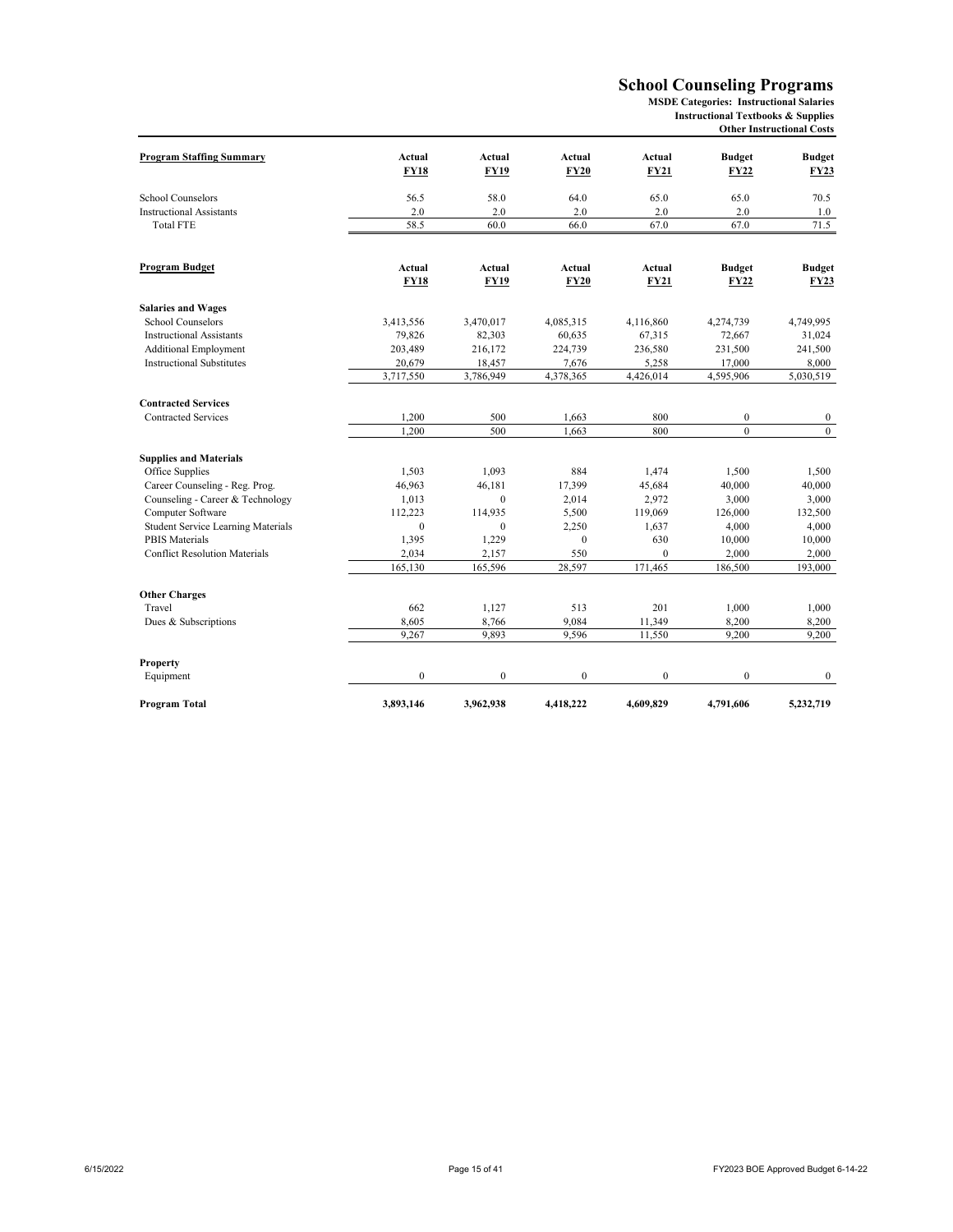#### **Psychological Services Programs**

**MSDE Categories: Instructional Salaries**

**Instructional Textbooks & Supplies Other Instructional Costs**

| <b>Program Staffing Summary</b> | <b>Actual</b><br><b>FY18</b> | Actual<br><b>FY19</b> | Actual<br><b>FY20</b> | Actual<br><b>FY21</b> | <b>Budget</b><br><b>FY22</b> | <b>Budget</b><br>FY23 |
|---------------------------------|------------------------------|-----------------------|-----------------------|-----------------------|------------------------------|-----------------------|
| Professional                    | 7.5                          | 7.5                   | 7.5                   | 8.0                   | 8.0                          | 8.0                   |
| <b>Total FTE</b>                | 7.5                          | 7.5                   | 7.5                   | 8.0                   | 8.0                          | 8.0                   |
| Program Budget                  | <b>Actual</b>                | Actual                | Actual                | Actual                | <b>Budget</b>                | <b>Budget</b>         |
|                                 | <b>FY18</b>                  | <b>FY19</b>           | <b>FY20</b>           | <b>FY21</b>           | <b>FY22</b>                  | <b>FY23</b>           |
| <b>Salaries and Wages</b>       |                              |                       |                       |                       |                              |                       |
| Professional                    | 599,803                      | 641,815               | 635,962               | 659,971               | 703,231                      | 749,599               |
| <b>Additional Pay</b>           | 4,513                        | 1,668                 | 1,180                 | 1,235                 | 5,000                        | 2,000                 |
|                                 | 604,317                      | 643,482               | 637,141               | 661,206               | 708,231                      | 751,599               |
| <b>Contracted Services</b>      |                              |                       |                       |                       |                              |                       |
| Psychologists                   | 62,775                       | 55,050                | 49,825                | 4,300                 | 5,000                        | 5,000                 |
|                                 | 62,775                       | 55,050                | 49,825                | 4,300                 | 5,000                        | 5,000                 |
| <b>Supplies and Materials</b>   |                              |                       |                       |                       |                              |                       |
| Office Supplies                 | 3,675                        | 4,064                 | 3,490                 | 3,552                 | 3,500                        | 3,500                 |
| Small Equipment/Supplies        | 192                          | 148                   | 3,344                 | 10,437                | 1,000                        | 1,000                 |
| Computer Software               | $\mathbf{0}$                 | $\theta$              | $\mathbf{0}$          | $\mathbf{0}$          | 1.000                        | 1,000                 |
| <b>Assessment Materials</b>     | 19,298                       | 26,709                | 23,184                | 16,333                | 25,000                       | 25,000                |
|                                 | 23,165                       | 30,921                | 30,018                | 30,322                | 30,500                       | 30,500                |
| <b>Other Charges</b>            |                              |                       |                       |                       |                              |                       |
| Travel                          | 10,323                       | 4,464                 | 7,512                 | 1,807                 | 7,000                        | 7,000                 |
| Property                        |                              |                       |                       |                       |                              |                       |
| Equipment                       | $\boldsymbol{0}$             | $\bf{0}$              | $\mathbf{0}$          | $\boldsymbol{0}$      | $\mathbf{0}$                 | $\boldsymbol{0}$      |
| Program Total                   | 700,580                      | 733,918               | 724,496               | 697,635               | 750,731                      | 794,099               |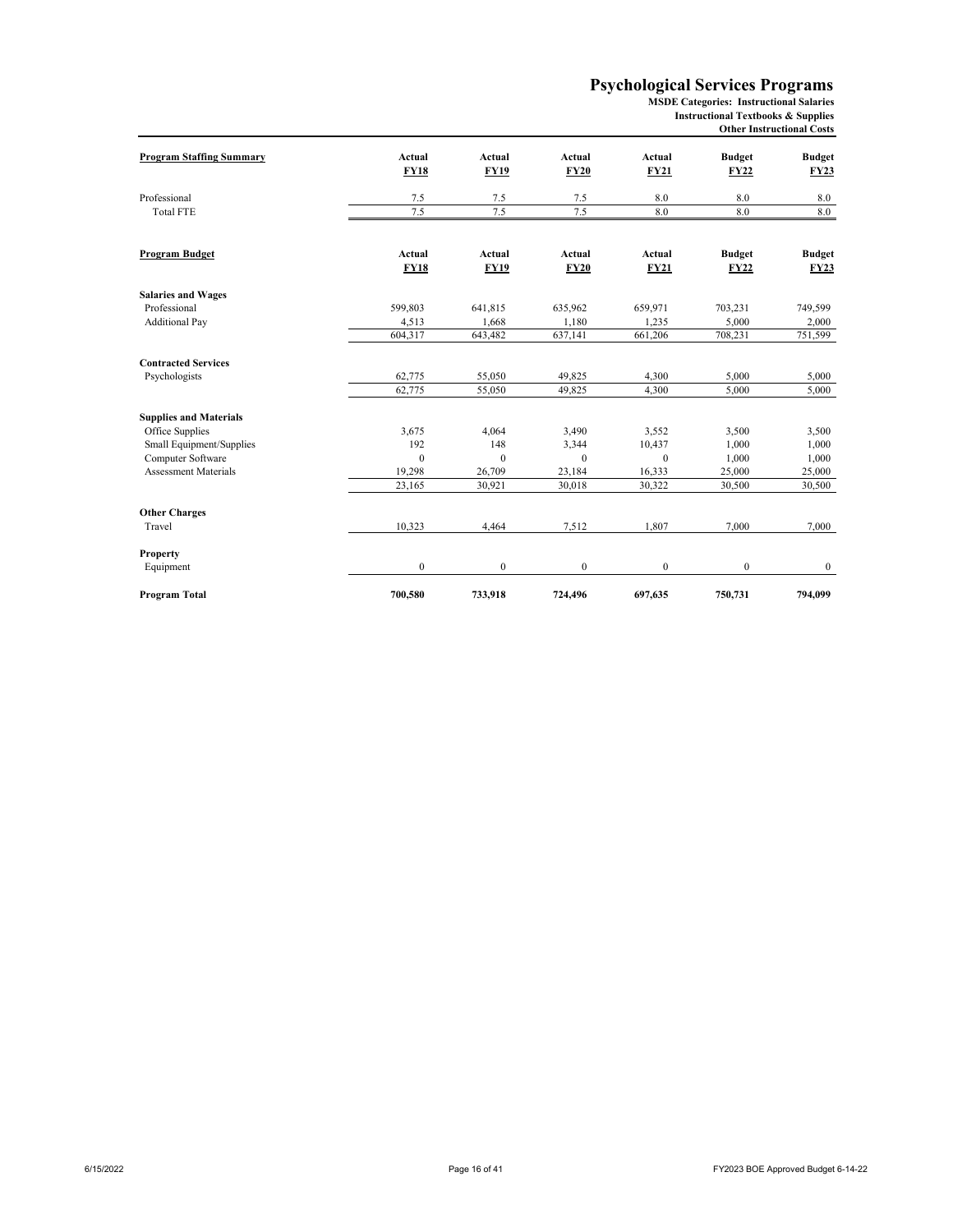#### **Special Education Programs in Washington County Public Schools MSDE Category: Special Education**

**MSDE Subcategory: Public School Instruction Programs**

| <b>Program Staffing Summary</b>                                    | Actual<br><b>FY18</b> | Actual<br><b>FY19</b>       | Actual<br><b>FY20</b>       | Actual<br>FY21              | <b>Budget</b><br><b>FY22</b> | <b>Budget</b><br><b>FY23</b> |
|--------------------------------------------------------------------|-----------------------|-----------------------------|-----------------------------|-----------------------------|------------------------------|------------------------------|
| Teachers                                                           |                       |                             |                             |                             |                              |                              |
| Intervention                                                       | 4.0                   | 4.0                         | 4.0                         | 3.5                         | 3.5                          | 3.5                          |
| Social Workers                                                     | 8.0                   | 10.0                        | 9.0                         | 9.0                         | 8.0                          | 8.0                          |
| Special Education                                                  | 148.6                 | 147.6                       | 148.6                       | 148.3                       | 148.3                        | 148.3                        |
| Lead Teachers - Special Education                                  | 6.0                   | 6.0                         | 6.0                         | 7.0                         | 7.0                          | 7.0                          |
| Occupational Therapists                                            | 6.0                   | 6.0                         | 6.0                         | 6.0                         | 5.6                          | 5.6                          |
| Speech, Language, Audiology                                        | 20.0                  | 19.0                        | 19.0                        | 20.0                        | 20.0                         | 20.0                         |
| <b>Instructional Assistants</b>                                    | 139.4                 | 147.4                       | 148.4                       | 148.6                       | 151.6                        | 173.6                        |
| Occup. Therapist Assistants                                        | 3.0                   | 3.0                         | 3.0                         | 3.0                         | 3.0                          | 3.0                          |
| <b>Total FTE</b>                                                   | 335.0                 | 343.0                       | 344.0                       | 345.4                       | 347.0                        | 369.0                        |
| Program Budget                                                     | Actual<br><b>FY18</b> | Actual<br><b>FY19</b>       | Actual<br><b>FY20</b>       | <b>Actual</b><br>FY21       | <b>Budget</b><br>FY22        | <b>Budget</b><br><b>FY23</b> |
|                                                                    |                       |                             |                             |                             |                              |                              |
| <b>Salaries and Wages</b><br>Teachers                              |                       |                             |                             |                             |                              |                              |
| Intervention                                                       | 266,928               | 262,560                     | 272,720                     | 250,344                     | 245,199                      | 260,002                      |
| Social Workers                                                     | 528,382               | 663,986                     | 594,327                     | 524,773                     | 533,556                      | 538,771                      |
| Special Education                                                  | 9,286,486             | 9,464,466                   | 9,831,268                   | 9,781,294                   | 10,109,589                   | 10,442,122                   |
| Lead Teachers - Special Education                                  | 484,342               | 476,512                     | 495,487                     | 562,628                     | 571,450                      | 577,432                      |
| Occupational Therapists                                            | 413,366               | 422,004                     | 432,766                     | 414,915                     | 417,076                      | 445,974                      |
| Speech, Language, Audiology                                        | 1,518,163             | 1,286,959                   | 1,290,489                   | 1,057,768                   | 1,553,299                    | 1,606,955                    |
| <b>Instructional Assistants</b>                                    | 3,504,492             | 3,735,008                   | 3,666,346                   | 4,175,027                   | 3,898,871                    | 5,079,091                    |
| Occup. Therapist Assistants                                        | 115,359               | 118,292                     | 120,523                     | 125,899                     | 124,996                      | 138,364                      |
| Adult Correctional Facility Instr.                                 | 281                   | 1,288                       | $\mathbf{0}$                | $\boldsymbol{0}$            | 5,000                        | 5,000                        |
| <b>Additional Pay</b>                                              | 54                    | 73                          | 8,787                       | $\boldsymbol{0}$            | 1,000                        | 1,000                        |
| Additional Empl./Summer School<br><b>Instructional Substitutes</b> | 338,242               | 393,560                     | 385,386                     | 373,502                     | 330,000                      | 385,000                      |
| Turnover Credit                                                    | 517,069<br>$\bf{0}$   | 424,230<br>$\boldsymbol{0}$ | 344,228<br>$\boldsymbol{0}$ | 203,377<br>$\boldsymbol{0}$ | 555,000<br>(300,000)         | 543,000<br>(300,000)         |
|                                                                    | 16,973,164            | 17,248,936                  | 17,442,326                  | 17,469,527                  | 18,045,035                   | 19,722,711                   |
|                                                                    |                       |                             |                             |                             |                              |                              |
| <b>Contracted Services</b>                                         |                       |                             |                             |                             |                              |                              |
| Legal Fees                                                         | 54,500                | 77,120                      | 91,285                      | 114,163                     | 80,000                       | 80,000                       |
| Consultants                                                        | 119,361               | 44,759                      | 45,686                      | 43,430                      | 90,000                       | 90,000                       |
| Speech/Language Therapists                                         | $\boldsymbol{0}$      | $\mathbf{0}$                | $\boldsymbol{0}$            | $\boldsymbol{0}$            | $\boldsymbol{0}$             | 300,000                      |
| Assessments                                                        | $\mathbf{0}$          | 1,866                       | $\mathbf{0}$                | $\mathbf{0}$                | $\mathbf{0}$                 | $\mathbf{0}$                 |
| Interpreters                                                       | 154,174               | 262,434                     | 51,063                      | 29,949                      | 5,000                        | 305,000                      |
| Other Contr. Serv. / Behavior Initiatives                          | 221,592               | 78,359                      | 54,226                      | 136,416                     | 10,000                       | 10,000                       |
|                                                                    | 549,629               | 464,538                     | 242,260                     | 323,959                     | 185,000                      | 785,000                      |
| <b>Supplies and Materials</b>                                      |                       |                             |                             |                             |                              |                              |
| Office Supplies                                                    | 4,544                 | 5,972                       | 3,174                       | 6,195                       | 5,000                        | 5,000                        |
| Small Computer Equipment                                           | $\mathbf{0}$          | $\boldsymbol{0}$            | $\mathbf{0}$                | 6,162                       | $\mathbf{0}$                 | $\mathbf{0}$                 |
| Software                                                           | 49,268                | 33,270                      | 33,270                      | $\mathbf{0}$                | 20,000                       | 20,000                       |
| <b>Instructional Materials</b>                                     | 183,882               | 257,900                     | 446,195                     | 675,886                     | 250,000                      | 250,000                      |
| <b>Assessment Materials</b>                                        | 18,576                | 38,973                      | 24,707                      | 62,851                      | 40,000                       | 40,000                       |
| Library Materials                                                  | 741                   | 515                         | 436                         | 128                         | 1,000                        | 1,000                        |
| Other Supplies                                                     | 0<br>257,011          | 433<br>337,062              | $\boldsymbol{0}$<br>507,782 | $\boldsymbol{0}$<br>751,222 | $\boldsymbol{0}$<br>316,000  | $\bf{0}$<br>316,000          |
|                                                                    |                       |                             |                             |                             |                              |                              |
| <b>Other Charges</b>                                               |                       |                             |                             |                             |                              |                              |
| Travel                                                             | 44,103                | 61,936                      | 56,101                      | 22,957                      | 60,000                       | 60,000                       |
| <b>Student Admission Fees</b>                                      | 160                   | $\boldsymbol{0}$            | $\boldsymbol{0}$            | $\boldsymbol{0}$            | $\boldsymbol{0}$             | $\bf{0}$                     |
|                                                                    | 44,263                | 61,936                      | 56,101                      | 22,957                      | 60,000                       | 60,000                       |
| Property                                                           |                       |                             |                             |                             |                              |                              |
| Equipment                                                          | 43,076                | 51,524                      | 62,314                      | 10,013                      | $\boldsymbol{0}$             | $\overline{0}$               |
|                                                                    |                       |                             |                             |                             |                              |                              |
| <b>Transfers</b>                                                   |                       |                             |                             |                             |                              |                              |
| Maryland LEAs (Tuition)                                            | 32,490                | 59,819                      | 20,345                      | 13,812                      | 30,000                       | 30,000                       |
| Program Total                                                      | 17,899,633            | 18,223,815                  | 18,331,128                  | 18,591,489                  | 18,636,035                   | 20,913,711                   |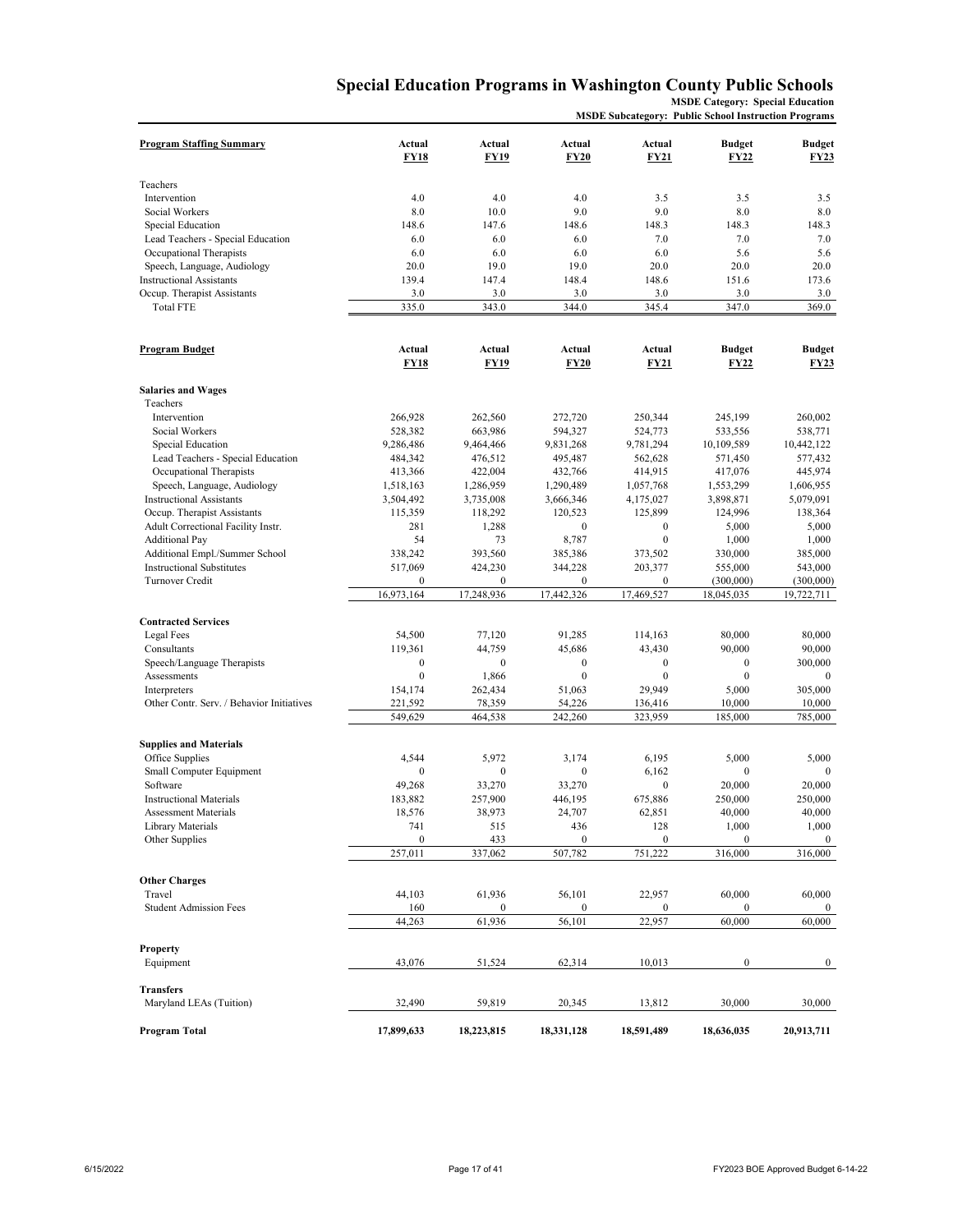## **Special Education Programs in Private/Contracted Centers**

**MSDE Category: Special Education MSDE Subcategory: Non-Public School Programs**

| Program Budget                   | Actual<br><b>FY18</b> | Actual<br><b>FY19</b> | Actual<br>FY20 | Actual<br>FY21 | <b>Budget</b><br><b>FY22</b> | <b>Budget</b><br>FY23 |
|----------------------------------|-----------------------|-----------------------|----------------|----------------|------------------------------|-----------------------|
| Transfers                        |                       |                       |                |                |                              |                       |
| Special Placements - Residential | 716.784               | 591.815               | 383,899        | 348,219        | 725,000                      | 725,000               |
| Special Placements - Day         | 3,238,985             | 3.120.849             | 3,044,217      | 2,516,602      | 3.235,000                    | 3,235,000             |
| <b>State Institutions</b>        | 32.741                | 29.980                | 21.585         | 20,232         | 40,000                       | 40,000                |
| Program Total                    | 3,988,509             | 3,742,644             | 3.449.701      | 2,885,052      | 4.000.000                    | 4.000.000             |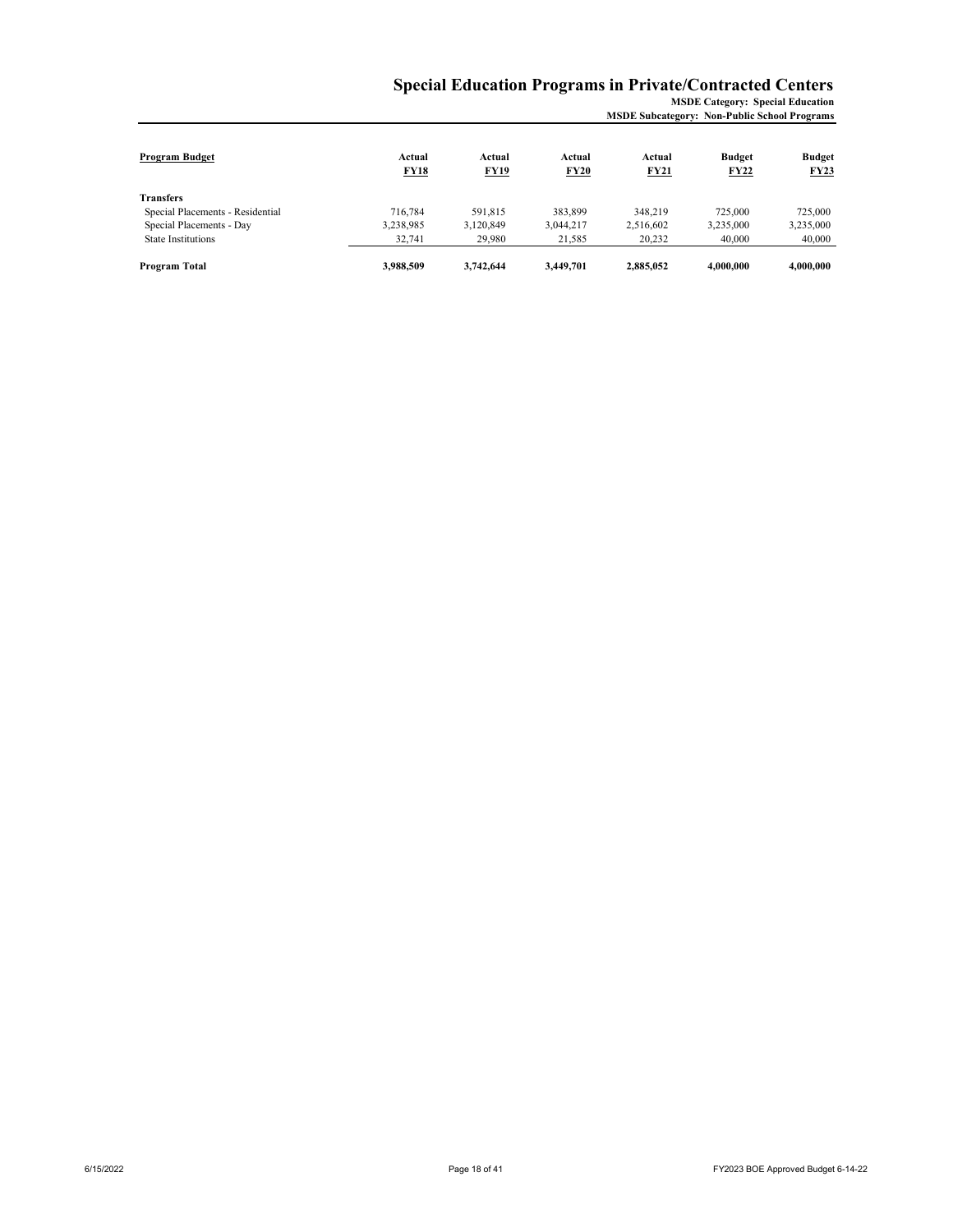## **Special Education Staff Development Program**

**MSDE Category: Special Education**

| Program Budget                                      | Actual<br><b>FY18</b> | Actual<br><b>FY19</b> | Actual<br><b>FY20</b> | Actual<br><b>FY21</b> | <b>Budget</b><br>FY22 | <b>Budget</b><br><b>FY23</b> |
|-----------------------------------------------------|-----------------------|-----------------------|-----------------------|-----------------------|-----------------------|------------------------------|
| <b>Salaries and Wages</b>                           |                       |                       |                       |                       |                       |                              |
| Workshop Pay                                        | 34,308                | 36,217                | 935                   | 11,685                | 35,000                | 35,000                       |
| Substitutes - Staff Develop.                        | 7,205                 | 93                    | $\mathbf{0}$          | 130                   | 4.000                 | $\mathbf{0}$                 |
|                                                     | 41,513                | 36,310                | 935                   | 11,815                | 39,000                | 35,000                       |
| <b>Contracted Services</b>                          |                       |                       |                       |                       |                       |                              |
| Consultants                                         | 225                   | $\mathbf{0}$          | $\mathbf{0}$          | $\mathbf{0}$          | 2,000                 | $\mathbf{0}$                 |
| <b>Supplies and Materials</b><br>Workshop Materials | 8,978                 | 9,558                 | 6,915                 | 5,700                 | 8,500                 | 12,500                       |
| <b>Other Charges</b>                                |                       |                       |                       |                       |                       |                              |
| Travel                                              | 9,181                 | 3,391                 | 1,631                 | $\mathbf{0}$          | 1,000                 | 1,000                        |
| Professional Development                            | 7,686                 | 13,077                | 12,439                | 25,775                | 6,000                 | 6,000                        |
| Dues & Subscriptions                                | 3,344                 | 1,297                 | 1,197                 | 4,481                 | 1.000                 | 3,000                        |
|                                                     | 20,212                | 17,765                | 15,267                | 30,256                | 8,000                 | 10,000                       |
| Program Total                                       | 70,927                | 63,632                | 23,117                | 47,771                | 57,500                | 57,500                       |

**MSDE Subcategory: Instructional Staff Development**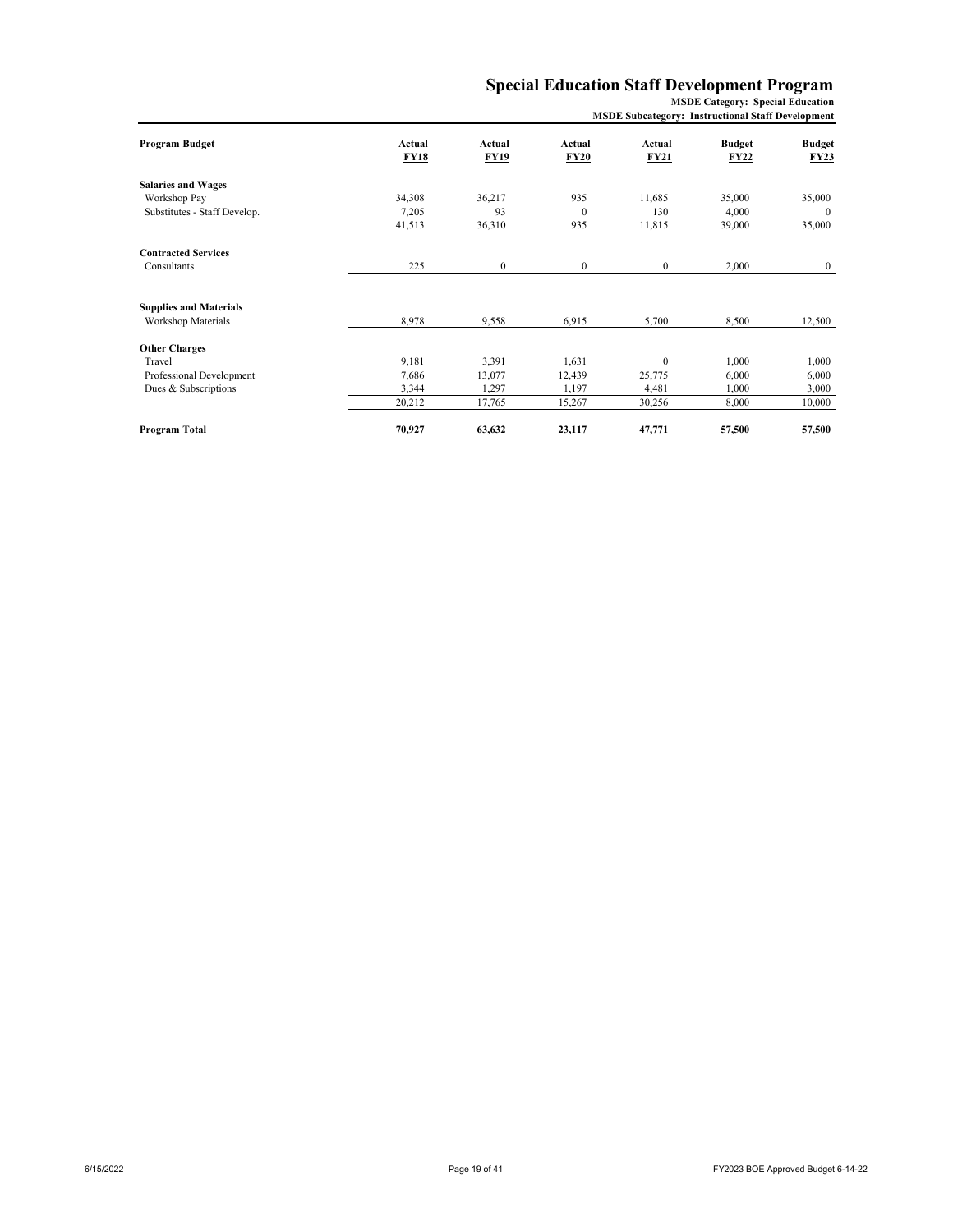#### **Administrators and School Staff in Local Special Education Centers MSDE Category: Special Education**

**MSDE Subcategory: Office of the Principal**

| <b>Program Staffing Summary</b> | Actual<br><b>FY18</b> | Actual<br><b>FY19</b> | Actual<br><b>FY20</b> | Actual<br><b>FY21</b> | <b>Budget</b><br><b>FY22</b> | <b>Budget</b><br>FY23 |
|---------------------------------|-----------------------|-----------------------|-----------------------|-----------------------|------------------------------|-----------------------|
|                                 |                       |                       |                       |                       |                              |                       |
| Principals - Special Education  | 2.0                   | 2.0                   | 2.0                   | 2.0                   | 2.0                          | 2.0                   |
| Clerical and Support            | 1.0                   | 1.0                   | 1.0                   | 1.0                   | 1.0                          | 1.0                   |
| Total FTE                       | 3.0                   | 3.0                   | 3.0                   | 3.0                   | 3.0                          | 3.0                   |
|                                 |                       |                       |                       |                       |                              |                       |
| <b>Program Budget</b>           | Actual                | Actual                | Actual                | Actual                | <b>Budget</b>                | <b>Budget</b>         |
|                                 | <b>FY18</b>           | <b>FY19</b>           | <b>FY20</b>           | <b>FY21</b>           | FY22                         | FY23                  |
| <b>Salaries and Wages</b>       |                       |                       |                       |                       |                              |                       |
| Principals - Special Education  | 191,857               | 197,086               | 172,454               | 191,063               | 193,452                      | 205,230               |
| Clerical and Support            | 37,542                | 47,862                | 49,449                | 50,596                | 50,405                       | 53,466                |
| <b>Additional Employment</b>    | 193                   | 173                   | 177                   | 251                   | 500                          | 500                   |
|                                 | 229,592               | 245,121               | 222,081               | 241,910               | 244,357                      | 259,196               |
| <b>Other Charges</b>            |                       |                       |                       |                       |                              |                       |
| Travel                          | $\boldsymbol{0}$      | $\mathbf{0}$          | $\mathbf{0}$          | $\boldsymbol{0}$      | $\mathbf{0}$                 | $\bf{0}$              |
|                                 | $\mathbf{0}$          | $\theta$              | $\mathbf{0}$          | $\Omega$              | $\Omega$                     | $\bf{0}$              |
| Program Total                   | 229,592               | 245,121               | 222,081               | 241,910               | 244,357                      | 259,196               |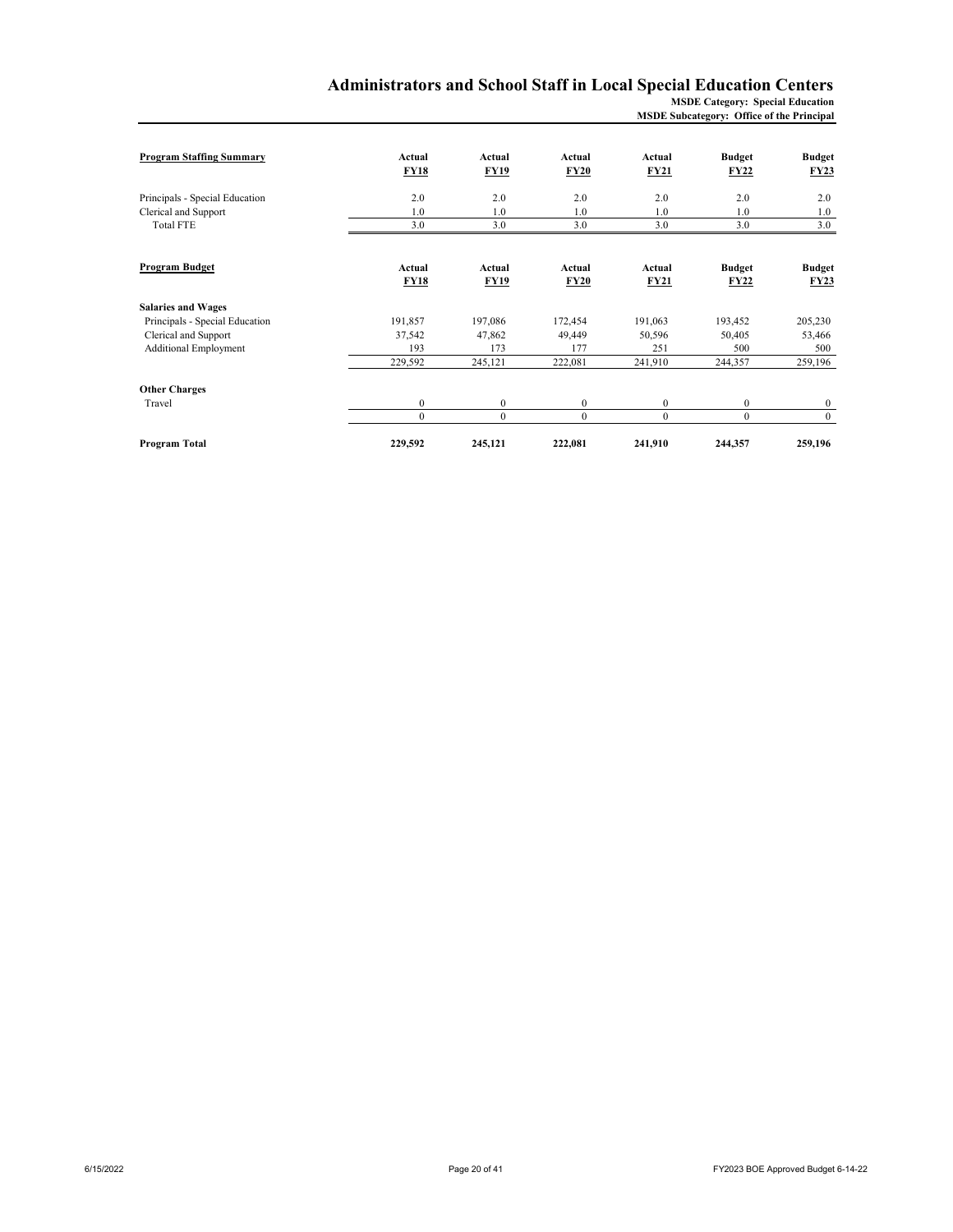## **Supervision of Special Education Programs**

**MSDE Category: Special Education**

**MSDE Subcategory: Instructional Administration and Supervision**

| <b>Program Staffing Summary</b> | Actual<br><b>FY18</b> | Actual<br><b>FY19</b> | Actual<br><b>FY20</b> | Actual<br><b>FY21</b> | <b>Budget</b><br><b>FY22</b> | <b>Budget</b><br><b>FY23</b> |
|---------------------------------|-----------------------|-----------------------|-----------------------|-----------------------|------------------------------|------------------------------|
| Professional                    | 4.0                   | 4.0                   | 4.0                   | 5.0                   | 5.0                          | 5.0                          |
| Special Education Specialists   | 6.0                   | 6.0                   | 6.0                   | 5.0                   | 5.0                          | 5.0                          |
| Clerical and Support            | 3.0                   | 3.0                   | 3.0                   | 3.0                   | 3.0                          | 3.0                          |
| <b>Total FTE</b>                | 13.0                  | 13.0                  | 13.0                  | 13.0                  | 13.0                         | 13.0                         |
| <b>Program Budget</b>           | Actual                | Actual                | Actual                | Actual                | <b>Budget</b>                | <b>Budget</b>                |
|                                 | <b>FY18</b>           | <b>FY19</b>           | <b>FY20</b>           | <b>FY21</b>           | <b>FY22</b>                  | <b>FY23</b>                  |
| <b>Salaries and Wages</b>       |                       |                       |                       |                       |                              |                              |
| Professional                    | 428.999               | 442,255               | 455,522               | 525,044               | 526,487                      | 564,632                      |
| Special Education Specialists   | 486,749               | 495,508               | 449,892               | 411,094               | 409,338                      | 431,237                      |
| Clerical and Support            | 97,137                | 101,507               | 106,197               | 107,055               | 110.161                      | 116,870                      |
| Clerical / Additional Pay       | 8,327                 | 1,125                 | 11,770                | 516                   | 4,000                        | 4,000                        |
| Summer / Additional Pay         | 3,504                 | 904                   | $\Omega$              | 2,962                 | 1,500                        | 1,500                        |
|                                 | 1,024,716             | 1,041,299             | 1,023,381             | 1,046,671             | 1,051,486                    | 1,118,239                    |
| <b>Contracted Services</b>      |                       |                       |                       |                       |                              |                              |
| Consultants                     | $\boldsymbol{0}$      | $\boldsymbol{0}$      | $\boldsymbol{0}$      | $\boldsymbol{0}$      | $\boldsymbol{0}$             | $\boldsymbol{0}$             |
|                                 | $\theta$              | $\theta$              | $\theta$              | $\theta$              | $\theta$                     | $\mathbf{0}$                 |
| <b>Supplies and Materials</b>   |                       |                       |                       |                       |                              |                              |
| Office Supplies                 | 1,699                 | 319                   | 646                   | 243                   | 2,000                        | 2,000                        |
| Small Equipment and Supplies    | $\mathbf{0}$          | $\mathbf{0}$          | $\mathbf{0}$          | $\mathbf{0}$          | 500                          | 500                          |
|                                 | 1.699                 | 319                   | 646                   | 243                   | 2,500                        | 2,500                        |
| <b>Other Charges</b>            |                       |                       |                       |                       |                              |                              |
| Travel                          | 26,586                | 10,626                | 11,443                | 2,620                 | 10,000                       | 10,000                       |
| Dues & Subscriptions            | 4,596                 | 4,059                 | 3,975                 | 6,404                 | 5,000                        | 5,000                        |
|                                 | 31,182                | 14,685                | 15,418                | 9,024                 | 15,000                       | 15,000                       |
| Property                        |                       |                       |                       |                       |                              |                              |
| Equipment                       | 3,139                 | $\boldsymbol{0}$      | $\boldsymbol{0}$      | $\boldsymbol{0}$      | $\boldsymbol{0}$             | $\bf{0}$                     |
| Program Total                   | 1,060,735             | 1,056,303             | 1,039,445             | 1,055,937             | 1,068,986                    | 1,135,739                    |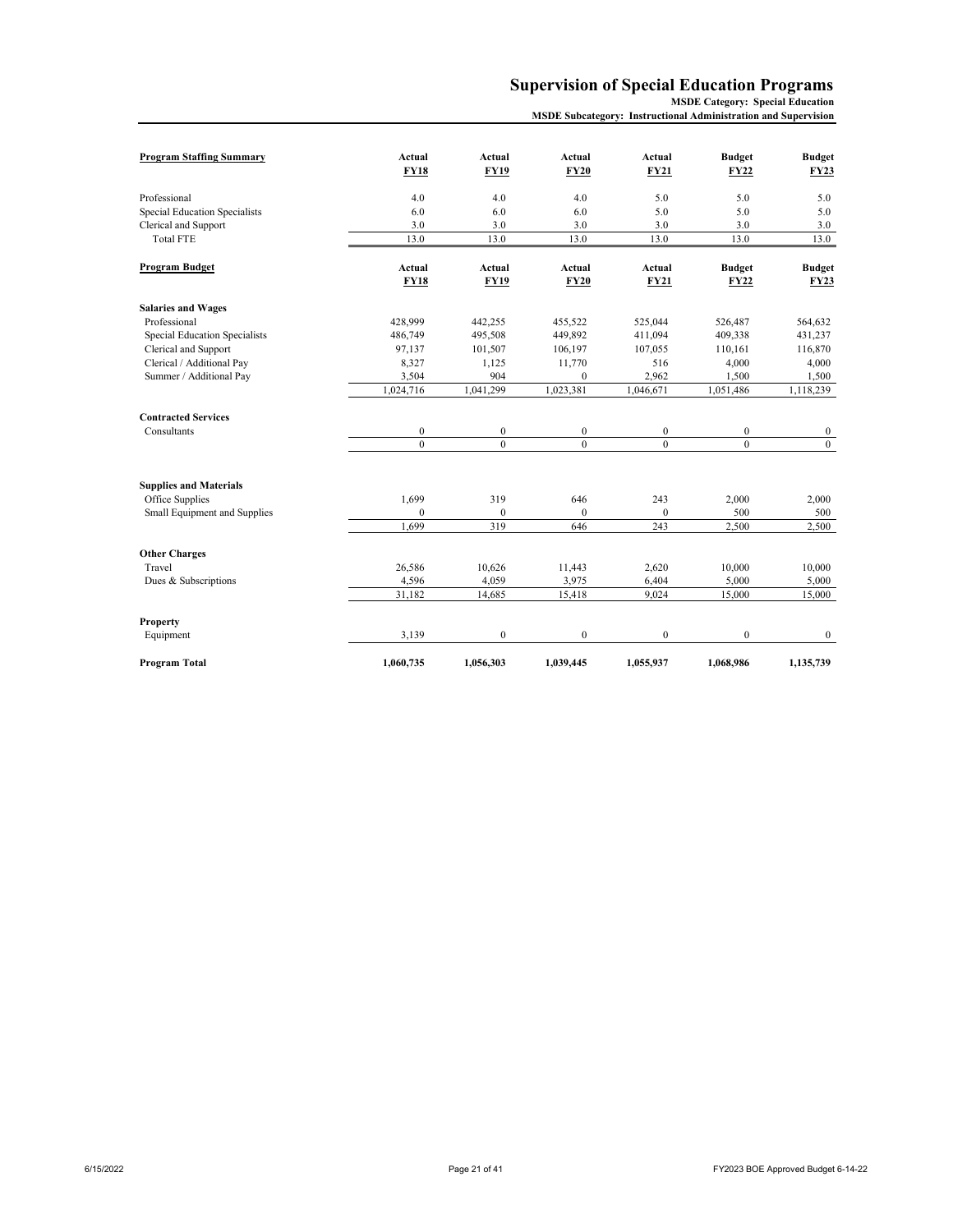| <b>Program Staffing Summary</b>  | Actual<br><b>FY18</b> | Actual<br><b>FY19</b> | Actual<br><b>FY20</b> | Actual<br><b>FY21</b> | <b>Budget</b><br><b>FY22</b> | <b>Budget</b><br><b>FY23</b> |
|----------------------------------|-----------------------|-----------------------|-----------------------|-----------------------|------------------------------|------------------------------|
| Pupil Personnel Workers          | 7.0                   | 8.0                   | 8.0                   | 8.0                   | 8.0                          | 8.0                          |
| Social Workers                   | 11.0                  | 11.0                  | 15.0                  | 20.0                  | 20.0                         | 25.0                         |
| Clerical and Support             | 2.5                   | 2.5                   | 2.0                   | 2.0                   | 2.0                          | 2.0                          |
| <b>Total FTE</b>                 | 20.5                  | 21.5                  | 25.0                  | 30.0                  | 30.0                         | 35.0                         |
|                                  |                       |                       |                       |                       |                              |                              |
| Program Budget                   | Actual                | Actual                | Actual                | Actual                | <b>Budget</b>                | <b>Budget</b>                |
|                                  | <b>FY18</b>           | <b>FY19</b>           | <b>FY20</b>           | <b>FY21</b>           | <b>FY22</b>                  | <b>FY23</b>                  |
| <b>Salaries and Wages</b>        |                       |                       |                       |                       |                              |                              |
| <b>Pupil Personnel Workers</b>   | 623,867               | 740,201               | 753,200               | 761,678               | 773,378                      | 769,890                      |
| Social Workers                   | 738,999               | 756,892               | 1,052,427             | 1,325,078             | 1,415,238                    | 1,803,732                    |
| Clerical and Support             | 125,175               | 128,061               | 107,859               | 107,631               | 110,948                      | 116,026                      |
| <b>Additional Pay</b>            | 7,032                 | 10,292                | 20,787                | 14,236                | 30,000                       | 22,500                       |
| <b>Instructional Substitutes</b> | 657                   | 1,299                 | 283                   | 316                   | 1,000                        | 500                          |
|                                  | 1,495,730             | 1,636,744             | 1,934,555             | 2,208,939             | 2,330,564                    | 2,712,647                    |
| <b>Contracted Services</b>       |                       |                       |                       |                       |                              |                              |
| School/Family Liaison/Alt. Prog. | 75,000                | 75,000                | 75,000                | 75,000                | 75,000                       | 75,000                       |
|                                  | 75,000                | 75,000                | 75,000                | 75,000                | 75,000                       | 75,000                       |
| <b>Supplies and Materials</b>    |                       |                       |                       |                       |                              |                              |
| Office Supplies                  | 4,216                 | 3,942                 | 4,277                 | 9,288                 | 4,000                        | 4,000                        |
| Small Equipment and Supplies     | 983                   | 856                   | 963                   | 1,020                 | 1,000                        | 1,000                        |
| Attendance Incentive Materials   | 1,990                 | 2,000                 | 2,000                 | 2,000                 | 2,000                        | 2,000                        |
|                                  | 7,190                 | 6,798                 | 7,240                 | 12,308                | 7,000                        | 7,000                        |
| <b>Other Charges</b>             |                       |                       |                       |                       |                              |                              |
| Travel                           | 3,945                 | $\mathbf{0}$          | 4,261                 | 1,132                 | 4.000                        | 4,000                        |
| <b>Property</b>                  |                       |                       |                       |                       |                              |                              |
| Equipment                        | $\boldsymbol{0}$      | $\boldsymbol{0}$      | $\boldsymbol{0}$      | $\boldsymbol{0}$      | $\boldsymbol{0}$             | $\bf{0}$                     |
| Program Total                    | 1,581,864             | 1,718,542             | 2,021,056             | 2,297,379             | 2,416,564                    | 2,798,647                    |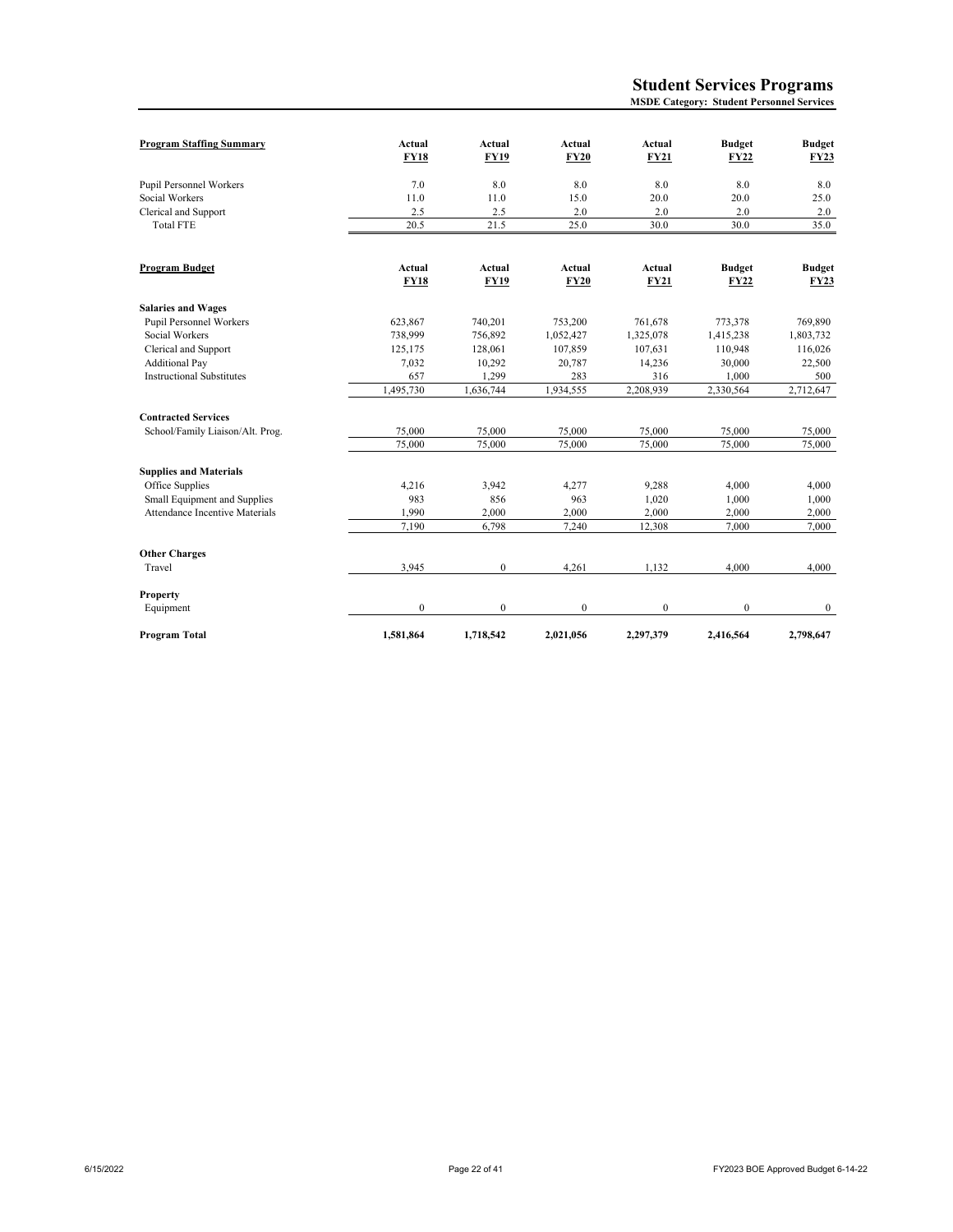#### **Student Health Programs MSDE Category: Student Health Services**

| <b>Program Staffing Summary</b>                  | Actual       | Actual       | Actual       | Actual       | <b>Budget</b> | <b>Budget</b> |
|--------------------------------------------------|--------------|--------------|--------------|--------------|---------------|---------------|
|                                                  | <b>FY18</b>  | <b>FY19</b>  | <b>FY20</b>  | <b>FY21</b>  | <b>FY22</b>   | <b>FY23</b>   |
|                                                  |              |              |              |              |               |               |
| Professional                                     | 1.0          | 1.0          | 1.0          | 1.0          | 1.0           | 2.0           |
| Physical Therapist                               | 3.0          | 3.0          | 3.0          | 3.0          | 3.0           | 3.0           |
| <b>Instructional Assistant - Health Services</b> | 4.0          | 5.0          | 7.0          | 7.0          | 7.0           | 6.0           |
| Nurses                                           | 12.0         | 11.0         | 11.0         | 11.0         | 11.0          | 11.0          |
| Clerical and Support                             | 0.5          | 0.5          | 0.5          | 0.5          | 0.5           | 1.0           |
| <b>Total FTE</b>                                 | 20.5         | 20.5         | 22.5         | 22.5         | 22.5          | 23.0          |
|                                                  |              |              |              |              |               |               |
| Program Budget                                   | Actual       | Actual       | Actual       | Actual       | <b>Budget</b> | <b>Budget</b> |
|                                                  | <b>FY18</b>  | <b>FY19</b>  | <b>FY20</b>  | <b>FY21</b>  | <b>FY22</b>   | <b>FY23</b>   |
| <b>Salaries and Wages</b>                        |              |              |              |              |               |               |
| Professional                                     | 96,690       | 99,186       | 102,162      | 119,549      | 104,472       | 202,243       |
| Physical Therapist                               | 239,555      | 252,563      | 260,937      | 266,183      | 269,509       | 285,920       |
| ParaPro - Health Services                        | 91,991       | 121,854      | 151,831      | 108,175      | 160,762       | 157,396       |
| <b>Nurses</b>                                    | 312,466      | 317,279      | 296,367      | 250,888      | 367,751       | 421,804       |
| Clerical and Support                             | 24,578       | 25,321       | 16,951       | 16,708       | 17,261        | 36,635        |
| Temporary Employment                             | $\mathbf{0}$ | $\mathbf{0}$ | $\mathbf{0}$ | $\mathbf{0}$ | $\mathbf{0}$  | $\mathbf{0}$  |
| <b>Additional Pay</b>                            | 2,345        | 140          | 5,985        | 14,551       | 3,000         | 3,000         |
| <b>Instructional Substitutes</b>                 | 8,202        | 3,694        | 9,282        | 1,594        | 10,000        | 10,000        |
| Substitute - Nurses                              | 26,391       | 30,952       | 9,502        | 3,643        | 25,000        | 25,000        |
|                                                  | 802,217      | 850,988      | 853,017      | 781,290      | 957,755       | 1,141,998     |
|                                                  |              |              |              |              |               |               |
| <b>Contracted Services</b>                       |              |              |              |              |               |               |
| <b>Equipment Repair</b>                          | 22,460       | 21,750       | 23,433       | 24,475       | 24,000        | 1,000         |
| Nursing Services                                 | 2,889,941    | 3,044,367    | 2,201,077    | 1,821,303    | 2,878,000     | 3,054,260     |
| Physical/Occupational Therapists                 | 6,200        | $\mathbf{0}$ | $\mathbf{0}$ | $\mathbf{0}$ | 5,000         | $\mathbf{0}$  |
| Other Contracted Services                        | 88,321       | 92,892       | 81,342       | 1,199        | 135,000       | 135,000       |
|                                                  | 3,006,922    | 3,159,008    | 2,305,852    | 1,846,977    | 3,042,000     | 3,190,260     |
| <b>Supplies and Materials</b>                    |              |              |              |              |               |               |
| Office Supplies                                  | 12,498       | 9,695        | 10,275       | 11,310       | 10,000        | 10,000        |
| Computer Software                                | 36,385       | 33,475       | 37,185       | 37,640       | 39,500        | 39,500        |
| <b>Medical Supplies</b>                          | 47,774       | 115,613      | 141,737      | 74,930       | 100,000       | 145,000       |
|                                                  | 96,658       | 158,783      | 189,197      | 123,880      | 149,500       | 194,500       |
|                                                  |              |              |              |              |               |               |
| <b>Other Charges</b>                             |              |              |              |              |               |               |
| Travel                                           | 4.015        | 6,119        | 6,252        | 1.006        | 5.000         | 5,000         |
| <b>Property</b>                                  |              |              |              |              |               |               |
| Equipment                                        | 3,268        | 2,232        | $\mathbf{0}$ | 2,275        | $\mathbf{0}$  | $\mathbf{0}$  |
| Program Total                                    | 3,913,080    | 4,177,131    | 3,354,318    | 2,755,428    | 4,154,255     | 4,531,758     |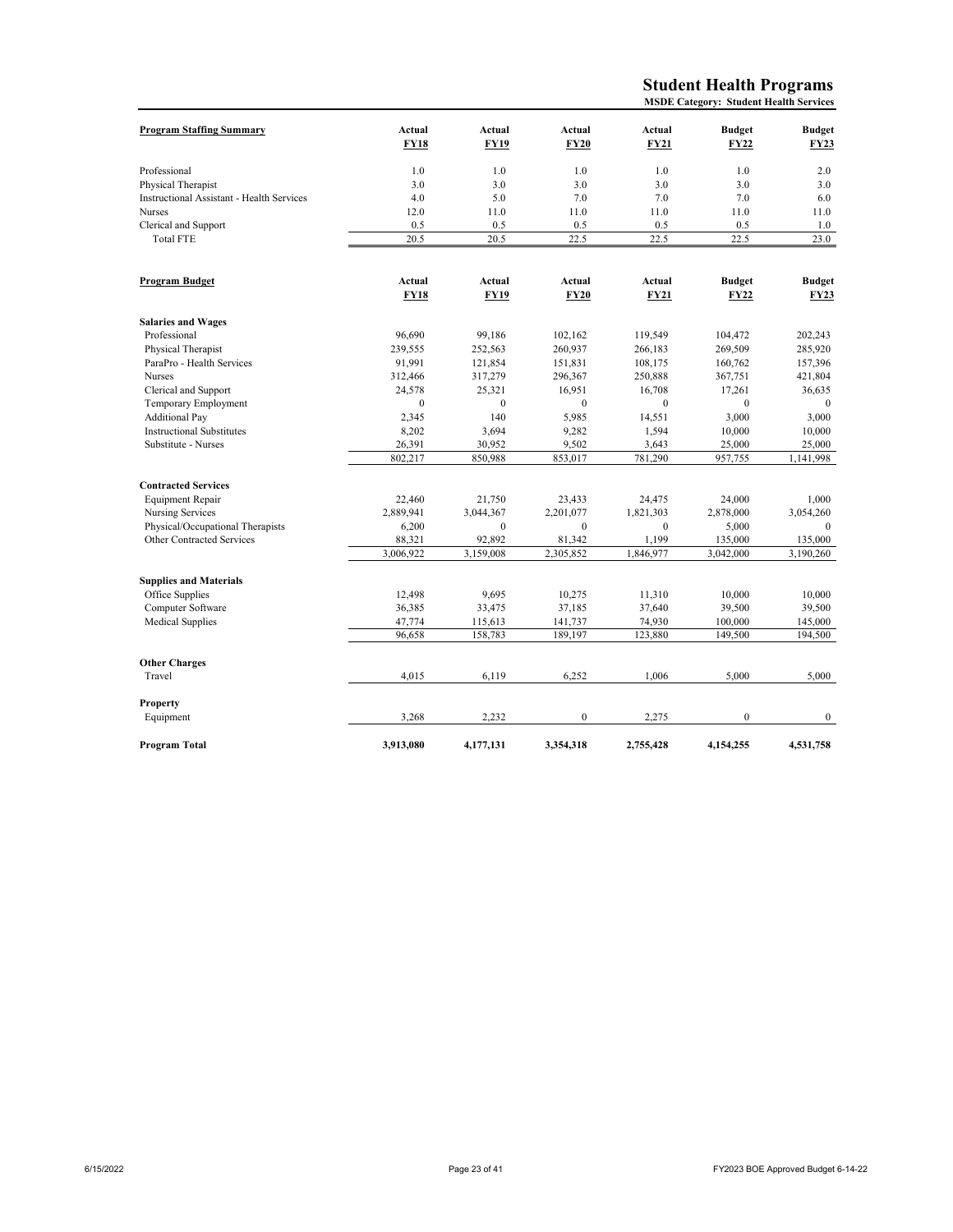# **Student Transportation Programs**

**MSDE Category: Student Transportation Services**

| <b>Program Staffing Summary</b> | Actual                | Actual           | Actual                | Actual                | <b>Budget</b>                | <b>Budget</b>         |
|---------------------------------|-----------------------|------------------|-----------------------|-----------------------|------------------------------|-----------------------|
|                                 | <b>FY18</b>           | FY19             | <b>FY20</b>           | <b>FY21</b>           | FY22                         | FY23                  |
| Professional                    | 4.9                   | 4.9              | 4.9                   | 4.9                   | 4.9                          | 4.9                   |
| Clerical and Support            | 5.0                   | 5.0              | 5.0                   | 5.0                   | 5.0                          | 5.0                   |
| Driver Trainer                  | 1.0                   | 1.0              | 1.0                   | 1.0                   | 1.0                          | 1.0                   |
| Shop Foreman                    | 1.0                   | 1.0              | 1.0                   | 1.0                   | 1.0                          | 1.0                   |
| Garage Employees                | 8.0                   | 8.0              | 8.0                   | 8.0                   | 8.0                          | 8.0                   |
| <b>Bus Drivers</b>              | 130.0                 | 134.0            | 134.0                 | 134.0                 | 134.0                        | 134.0                 |
| <b>Bus Attendants</b>           | 41.0                  | 41.0             | 41.0                  | 50.0                  | 50.0                         | 50.0                  |
| <b>Total Employees</b>          | 190.9                 | 194.9            | 194.9                 | 203.9                 | 203.9                        | 203.9                 |
|                                 |                       |                  |                       |                       |                              |                       |
| <b>Program Budget</b>           | Actual<br><b>FY18</b> | Actual<br>FY19   | Actual<br><b>FY20</b> | Actual<br><b>FY21</b> | <b>Budget</b><br><b>FY22</b> | <b>Budget</b><br>FY23 |
|                                 |                       |                  |                       |                       |                              |                       |
| <b>Salaries and Wages</b>       |                       |                  |                       |                       |                              |                       |
| Professional                    | 376,766               | 404,282          | 416,419               | 399,455               | 425,793                      | 450,387               |
| Clerical and Support            | 231,923               | 239,417          | 248,846               | 254,956               | 253,883                      | 275,838               |
| Driver Trainer                  | 60,573                | 62,984           | 64,334                | 51,418                | 62,309                       | 66,103                |
| Shop Foreman                    | 80,875                | 83,691           | 85,812                | 85,320                | 87,159                       | 92,460                |
| Garage Employees                | 439,863               | 449,470          | 463,091               | 473,694               | 472,074                      | 504,216               |
| <b>Bus Drivers</b>              | 2,878,573             | 3,179,549        | 3,175,620             | 2,919,491             | 3,847,168                    | 4,049,955             |
| <b>Bus Attendants</b>           | 612,223               | 631,826          | 667,680               | 597,969               | 930,980                      | 1,053,976             |
| Temporary Employment            | $\mathbf{0}$          | $\mathbf{0}$     | $\mathbf{0}$          | $\boldsymbol{0}$      | $\mathbf{0}$                 | $\mathbf{0}$          |
| <b>Additional Pay</b>           | 222,185               | 224,367          | 195,588               | 84,210                | 150,000                      | 150,000               |
| Summer School Transp.           | 106,243               | 105,728          | 105,353               | 85,263                | $\mathbf{0}$                 |                       |
| In-service Training             | 22,478                | 27,646           | 30,361                | 21,966                | 27,000                       | 27,000                |
| Substitute Bus Drivers          | 328,878               | 298,407          | 168,511               | 82,369                | 300,000                      | 300,000               |
| Substitute Bus Attendants       | 300,810               | 494,373          | 247,497               | 113,701               | 200,000                      | 200,000               |
| Turnover Credit                 | $\overline{0}$        | $\mathbf{0}$     | $\mathbf{0}$          | $\mathbf{0}$          | (150,000)                    | (150,000)             |
|                                 | 5,661,389             | 6,201,742        | 5,869,112             | 5,169,812             | 6,606,367                    | 7,019,936             |
| <b>Contracted Services</b>      |                       |                  |                       |                       |                              |                       |
| Consultants                     | 1,890                 | 1,947            | 1,986                 | 137,986               | 2,500                        | 2,500                 |
| Physical Exams                  | 21,983                | 24,205           | 19,249                | 19,432                | 25,000                       | 25,000                |
| Drug Testing                    | 8,607                 | 9,742            | 8,566                 | 9,012                 | 10,000                       | 10,000                |
| <b>Contracted Training</b>      | 11,806                | 10,125           | 11,746                | 7,359                 | 12,000                       | 12,000                |
| Repairs - Private Garages       | 47,036                | 27,498           | 48,619                | 28,845                | 50,000                       | 50,000                |
| Other Contracted Services       | $\mathbf{0}$          | $\mathbf{0}$     | $\mathbf{0}$          | 1,249,800             | $\mathbf{0}$                 | $\Omega$              |
| <b>Contracted Drivers</b>       | 3,026,737             | 2,925,201        | 2,742,407             | 2,613,803             | 3,082,000                    | 3,082,000             |
| <b>Public Carriers</b>          | 39,146                | 57,182           | 34,464                | 18,796                | 50,000                       | 50,000                |
|                                 | 3,157,205             | 3,055,899        | 2,867,036             | 4,085,032             | 3,231,500                    | 3,231,500             |
| <b>Supplies and Materials</b>   |                       |                  |                       |                       |                              |                       |
| <b>Training Supplies</b>        | 1.079                 | 1,273            | 132                   | 667                   | 1,400                        | 1,400                 |
| Small Computer Equipment        | $\boldsymbol{0}$      | $\boldsymbol{0}$ | $\mathbf{0}$          | 6,978                 | $\boldsymbol{0}$             | $\mathbf{0}$          |
| Computer Software               | 97,260                | 90,821           | 90,454                | 89,924                | 100,000                      | 100,000               |
| Tires, Repairs & Disposal Fees  | 36,202                | 56,706           | 75,553                | 26,401                | 50,000                       | 50,000                |
| Repair & Maintenance Parts      | 300,613               | 368,932          | 293,826               | 287,185               | 290,000                      | 290,000               |
| Title and Transfer Fees         | 1,795                 | 3,537            | 2,240                 | 800                   | 2,000                        | 2,000                 |
| Uniforms                        | 24,992                | 20,827           | $\mathbf{0}$          | 30,221                | 18,000                       | 18,000                |
| Miscellaneous Supplies & Mat.   | 116,813               | 101,394          | 114,102               | 158,563               | 110,000                      | 110,000               |
|                                 | 578,754               | 643,489          | 576,307               | 600,739               | 571,400                      | 571,400               |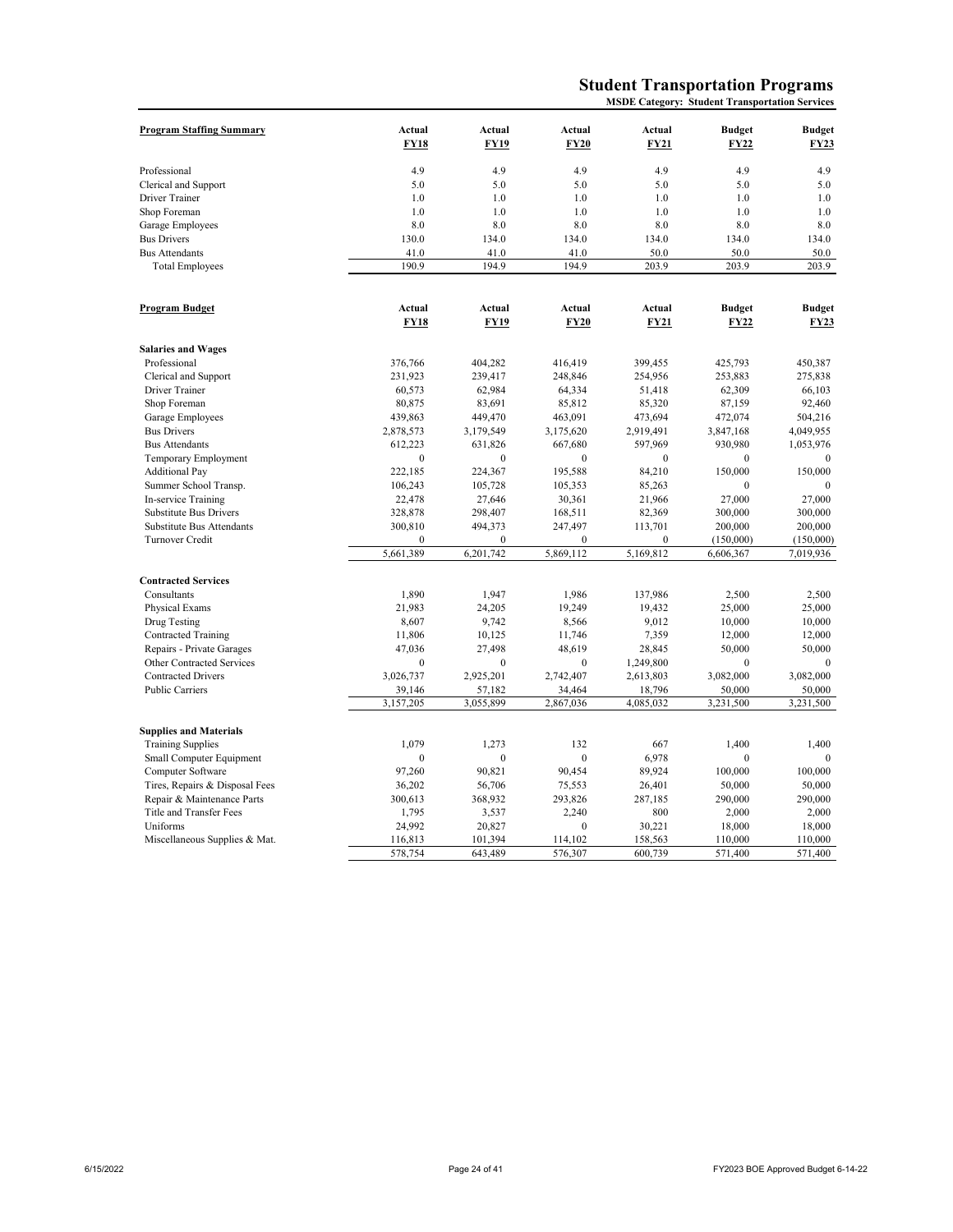|  |  |  | <b>Student Transportation Programs (Continued)</b> |  |
|--|--|--|----------------------------------------------------|--|
|--|--|--|----------------------------------------------------|--|

| Program Budget                      | Actual<br><b>FY18</b> | Actual<br><b>FY19</b> | Actual<br><b>FY20</b> | Actual<br>FY21   | <b>Budget</b><br><b>FY22</b> | <b>Budget</b><br><b>FY23</b> |
|-------------------------------------|-----------------------|-----------------------|-----------------------|------------------|------------------------------|------------------------------|
| <b>Other Charges</b>                |                       |                       |                       |                  |                              |                              |
| Travel/Professional Dev.            | 5.535                 | 7.573                 | 2.620                 | $\mathbf{0}$     | 4.500                        | 4,500                        |
| Dues & Subscriptions                | 425                   | 384                   | 650                   | 267              | 1,500                        | 1,500                        |
|                                     |                       |                       |                       |                  |                              |                              |
| Insurance - Buses                   | 122,516               | 105.935               | 98.134                | 112,248          | 125,000                      | 125,000                      |
| Vehicle Fuel, Oil, Etc.             | 788,997               | 831.526               | 502,678               | 290.931          | 890,000                      | 1,157,500                    |
| Operations Credit                   | (411, 148)            | (349, 027)            | (172, 261)            | (100, 286)       | (400,000)                    | (400,000)                    |
| School System Activities Transp.    | 136,822               | 131.690               | 103,304               | 116,849          | 130,000                      | 130,000                      |
| Arts Enrichment - Transp.           | 39,963                | 45,292                | 20,494                | $\mathbf{0}$     | 30,000                       | 30,000                       |
| Extended Learning - Transp.         | 15,343                | 12.371                | 6.880                 | 2.958            | 25,000                       | 25,000                       |
| Co-Curricular Trips                 | 73,139                | 53,682                | 31,485                | 7.083            | 80,000                       | 80,000                       |
| Student Transportation - CTE        | 31,943                | 38,683                | 24,359                | 13               | 25,000                       | 25,000                       |
| Student Transportation - Special Ed | 2,267                 | $\mathbf{0}$          | 2,753                 | $\boldsymbol{0}$ | 2,000                        | 2,000                        |
| Upward Bound Tutoring Prog. Transp. | 40.567                | 44,804                | 28,301                | 902              | 50,000                       | 50,000                       |
|                                     | 846,370               | 922,912               | 649,397               | 430,965          | 963,000                      | 1,230,500                    |
| Property                            |                       |                       |                       |                  |                              |                              |
| Equipment Other than Buses          | 39,499                | 11,574                | 123,106               | 16,057           | 30,000                       | 30,000                       |
| <b>Buses</b>                        | 1,652,907             | 1,477,464             | 1.530.977             | 395,224          | 1,554,073                    | 1,554,073                    |
| <b>Board Staff Vehicles</b>         | 19,565                | 57,578                | 70,225                | 41,814           | 45,000                       | 45,000                       |
|                                     | 1,711,971             | 1,546,616             | 1,724,308             | 453,095          | 1,629,073                    | 1,629,073                    |
| <b>Program Total</b>                | 11,955,688            | 12,370,659            | 11,686,159            | 10,739,643       | 13,001,340                   | 13,682,409                   |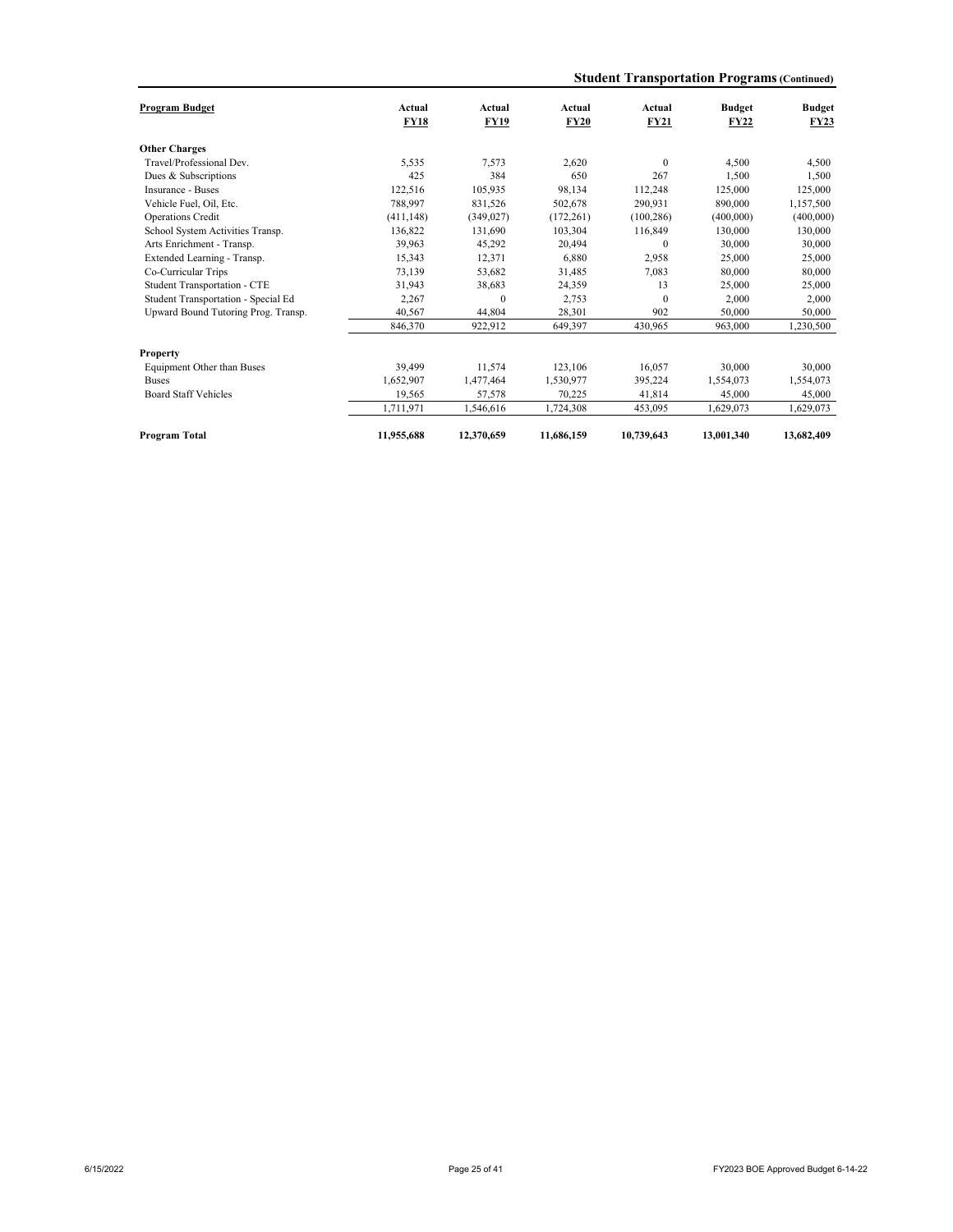#### **Facilities Operations Programs MSDE Category: Operation of Plant**

| <b>Program Staffing Summary</b>    | Actual<br><b>FY18</b> | Actual<br><b>FY19</b> | Actual<br><b>FY20</b>  | Actual<br>FY21              | <b>Budget</b><br><b>FY22</b> | <b>Budget</b><br>FY23        |
|------------------------------------|-----------------------|-----------------------|------------------------|-----------------------------|------------------------------|------------------------------|
| Professional                       | 2.5                   | 3.5                   | 3.5                    | 3.0                         | 3.0                          | 3.0                          |
| Custodial Personnel                | 190.0                 | 194.0                 | 194.0                  | 192.4                       | 192.4                        | 192.4                        |
| Regional Custodial Personnel       | 4.0                   | 0.0                   | 0.0                    | 0.0                         | 0.0                          | 0.0                          |
| Warehousing & Distribution Person. | 2.0                   | 2.0                   | 2.0                    | 2.0                         | 2.0                          | 2.0                          |
| Specialists/Technicians            | 1.0                   | 0.0                   | 0.0                    | 0.0                         | 0.0                          | 0.0                          |
| <b>Total FTE</b>                   | 199.5                 | 199.5                 | 199.5                  | 197.4                       | 197.4                        | 197.4                        |
| Program Budget                     | Actual<br><b>FY18</b> | Actual<br><b>FY19</b> | Actual<br><b>FY20</b>  | Actual<br><b>FY21</b>       | <b>Budget</b><br><b>FY22</b> | <b>Budget</b><br><b>FY23</b> |
| <b>Salaries and Wages</b>          |                       |                       |                        |                             |                              |                              |
| Professional                       | 239,277               | 262,844               | 277,911                | 283,460                     | 234,730                      | 260,624                      |
| Custodial Personnel                | 6,994,212             | 7,171,521             | 7,156,874              | 7,098,200                   | 7,385,692                    | 7,617,291                    |
| Regional Custodial Personnel       | 148,671               | $\mathbf{0}$          | $\mathbf{0}$           | $\boldsymbol{0}$            | $\mathbf{0}$                 | $\mathbf{0}$                 |
| Specialists/Technicians            | 19,998                | $\mathbf{0}$          | $\mathbf{0}$           | $\mathbf{0}$                | $\mathbf{0}$                 | $\mathbf{0}$                 |
| Warehousing & Distribution Pers.   | 77,210                | 79,656                | 81,858                 | 84,503                      | 84,155                       | 87,905                       |
| Additional Wages/Substitutes       | 611,078               | 640,377               | 821,716                | 298,759                     | 480,000                      | 480,000                      |
| Turnover Credit                    | $\boldsymbol{0}$      | 0                     | $\boldsymbol{0}$       | $\boldsymbol{0}$            | (150,000)                    | (150,000)                    |
|                                    | 8,090,446             | 8,154,398             | 8,338,360              | 7,764,922                   | 8,034,577                    | 8,295,820                    |
| <b>Contracted Services</b>         |                       |                       |                        |                             |                              |                              |
| <b>Facility Rental</b>             | 130,683               | 146,095               | 137,618                | 67,402                      | 100,000                      | 100,000                      |
| <b>Equipment Rental</b>            | 11,619                | 10,634                | 10,634                 | 4,670                       | 5,000                        | 5,000                        |
| Time Clocks, Fire Alarms           | 5,716                 | 66,948                | 176,929                | (3,035)                     | 40,000                       | 40,000                       |
| <b>Elevator Service Contracts</b>  | 4,730                 | 24,719                | 38,640                 | 57,960                      | 50,000                       | 50,000                       |
| Equipment Repair - Other           | 14,498                | 1,043                 | 4,411                  | 11,838                      | 20,000                       | 20,000                       |
| Equipment Repair - CTE             | 12,111                | 13,947                | 16,657                 | 33,208                      | 15,000                       | 15,000                       |
| Equipment Repair - Science         | $\boldsymbol{0}$      | $\boldsymbol{0}$      | 25,965                 | 8,224                       | 20,000                       | 20,000                       |
| Equipment Repair - P.E./Arts       | 21,627                | 16,524                | 16,159                 | 8,642                       | 20,000                       | 20,000                       |
| Other Contracted Services          | 782                   | 52,603                | 232                    | 925                         | 2,500                        | 2,500                        |
| Trash Removal                      | 303,263               | 377,683               | 272,772                | 265,933                     | 370,000                      | 370,000                      |
| Snow Removal                       | 81,674<br>32,685      | 99,743<br>50,662      | 24,709<br>27,410       | 103,677<br>$\boldsymbol{0}$ | 75,000<br>$\boldsymbol{0}$   | 75,000<br>$\bf{0}$           |
| <b>Mowing Grass</b>                | 619,388               | 860,601               | 752,136                | 559,444                     | 717,500                      | 717,500                      |
|                                    |                       |                       |                        |                             |                              |                              |
| <b>Supplies and Materials</b>      |                       |                       |                        |                             |                              |                              |
| Postage                            | 72,454                | 48,526                | 242,005                | 125,608                     | 85,000                       | 85,000                       |
| Uniform Maintenance                | 4,593                 | 2,672                 | 238                    | 2,924                       | 5,500                        | 5,500                        |
| <b>Operational Supplies</b>        | 911,672<br>988,719    | 869,716<br>920.914    | 1,064,678<br>1,306,921 | 1,276,946<br>1,405,479      | 850,000<br>940,500           | 895,000<br>985,500           |
|                                    |                       |                       |                        |                             |                              |                              |
| <b>Other Charges</b>               |                       |                       |                        |                             |                              |                              |
| Recertification Training           | 1,373                 | 838                   | 326                    | 270                         | 3,000                        | 3,000                        |
| Vehicle Insurance                  | 52,007                | 50,933                | 46,298                 | 54,108                      | 55,000                       | 55,000                       |
| Vehicle Fuel, Oil, Etc.            | 19,346                | 19,451                | 15,162                 | 24,599                      | 25,000                       | 37,500                       |
| Insurance on Buildings             | 326,403               | 351,523               | 299,638                | 408,019                     | 368,500                      | 443,500                      |
| Insurance Deductible               | 1,485                 | 1,428                 | 9,095                  | 6,334                       | 8,000                        | 8,000<br>750,000             |
| Water and Sewer<br>Fuel - Heating  | 518,741<br>360,847    | 697,108<br>373,420    | 506,047<br>270,239     | 571,877<br>165,150          | 605,000<br>335,000           | 360,000                      |
| Electricity                        | 3,966,483             | 4,092,099             | 3,434,176              | 3,546,145                   | 4,465,000                    | 4,885,000                    |
| Natural Gas & Propane              | 545,700               | 559,917               | 659,886                | 623,173                     | 590,000                      | 780,000                      |
|                                    | 5,792,384             | 6,146,716             | 5,240,867              | 5,399,676                   | 6,454,500                    | 7,322,000                    |
|                                    |                       |                       |                        |                             |                              |                              |
| Property                           |                       |                       |                        |                             |                              |                              |
| Equipment                          | 149,494<br>149,494    | 145,118<br>145,118    | 250,328<br>250,328     | 130,349<br>130,349          | 100,000<br>100,000           | 100,000<br>100,000           |
|                                    |                       |                       |                        |                             |                              |                              |
| Program Total                      | 15,640,431            | 16,227,748            | 15,888,612             | 15,259,870                  | 16,247,077                   | 17,420,820                   |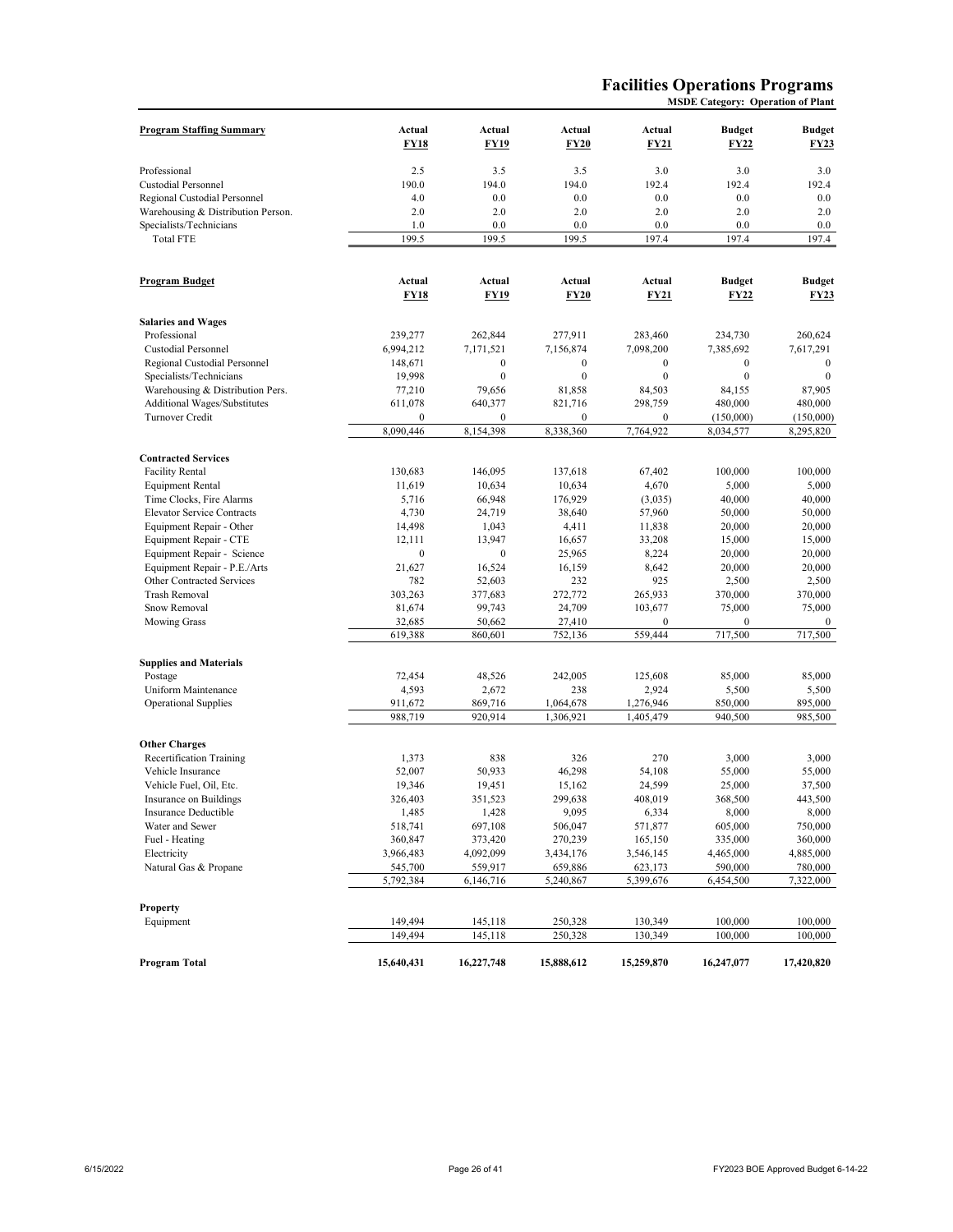# **Technology Support & Maintenance**

|                                 |                       |                |                       |                       | <b>MSDE Category: Operation of Plant</b> |                              |
|---------------------------------|-----------------------|----------------|-----------------------|-----------------------|------------------------------------------|------------------------------|
| <b>Program Staffing Summary</b> | Actual<br><b>FY18</b> | Actual<br>FY19 | Actual<br><b>FY20</b> | Actual<br><b>FY21</b> | <b>Budget</b><br><b>FY22</b>             | <b>Budget</b><br><b>FY23</b> |
| Technology - Professional       | 11.5                  | 11.5           | 13.5                  | 13.5                  | 13.5                                     | 13.5                         |
| Clerical and Support            | 1.0                   | 1.0            | 1.0                   | 1.0                   | 1.0                                      | 1.0                          |
| Tech. Electronics Technicians   | 12.0                  | 12.0           | 12.0                  | 12.0                  | 12.0                                     | 12.0                         |
| <b>Total FTE</b>                | 24.5                  | 24.5           | 26.5                  | 26.5                  | 26.5                                     | 26.5                         |
| Program Budget                  | Actual                | Actual         | Actual                | Actual                | <b>Budget</b>                            | <b>Budget</b>                |
|                                 | <b>FY18</b>           | <b>FY19</b>    | <b>FY20</b>           | <b>FY21</b>           | <b>FY22</b>                              | <b>FY23</b>                  |
| <b>Salaries and Wages</b>       |                       |                |                       |                       |                                          |                              |
| Professional                    | 840,472               | 835,990        | 1,013,629             | 1,008,489             | 1,138,897                                | 1,194,362                    |
| Clerical and Support            | 59,732                | 59,953         | 61,768                | 60,191                | 62,949                                   | 41,767                       |
| Electronics Technicians         | 569,726               | 576,239        | 571,604               | 600,798               | 619,207                                  | 639,380                      |
| <b>Temporary Employment</b>     | $\mathbf{0}$          | 17,263         | 18,223                | 2,136                 | 15,000                                   | 15,000                       |
| <b>Additional Wages</b>         | 19,214                | 32,056         | 63,278                | 53,604                | 20,000                                   | 20,000                       |
|                                 | 1,489,143             | 1,521,501      | 1,728,502             | 1,725,218             | 1,856,052                                | 1,910,509                    |
| <b>Contracted Services</b>      |                       |                |                       |                       |                                          |                              |
| Tech. - Service Contracts       | 1,010,538             | 948,190        | 1,435,903             | 1,202,045             | 1,507,000                                | 1,507,000                    |
| Tech. - Repairs & Maintenance   | 331,033               | 475,951        | 317,375               | 290,377               | 400,000                                  | 400,000                      |
|                                 | 1,341,571             | 1,424,141      | 1,753,278             | 1,492,422             | 1,907,000                                | 1,907,000                    |
| <b>Supplies and Materials</b>   |                       |                |                       |                       |                                          |                              |
| Office Supplies                 | 1,991                 | 2,004          | 1,885                 | 1,952                 | 2,000                                    | 2,000                        |
| Tech. Support Supplies          | 203,893               | 227,050        | 448,905               | 264,204               | 300,000                                  | 300,000                      |
| Small Computer Equipment        | 19,247                | 100,128        | 459,722               | 1,080,567             | 650,000                                  | 650,000                      |
| Computer Software               | 379,682               | 435,952        | 733,734               | 471,966               | 597,000                                  | 407,000                      |
|                                 | 604,813               | 765,134        | 1,644,246             | 1,818,688             | 1,549,000                                | 1,359,000                    |
| <b>Other Charges</b>            |                       |                |                       |                       |                                          |                              |
| Travel/Prof. Dev.               | 17,009                | 6,828          | 8,017                 | 25,861                | 30,000                                   | 30,000                       |
| Communications                  | 59,573                | 76,926         | 95,781                | 85,636                | 99,000                                   | 105,000                      |
|                                 | 76,582                | 83,754         | 103,798               | 111,498               | 129,000                                  | 135,000                      |
| Property                        |                       |                |                       |                       |                                          |                              |
| Equipment                       | 522,747               | 1,046,857      | 391,115               | 96,960                | 100,000                                  | 100,000                      |
|                                 | 522,747               | 1,046,857      | 391,115               | 96,960                | 100,000                                  | 100,000                      |
| <b>Program Total</b>            | 4,034,857             | 4,841,387      | 5,620,938             | 5,244,786             | 5,541,052                                | 5,411,509                    |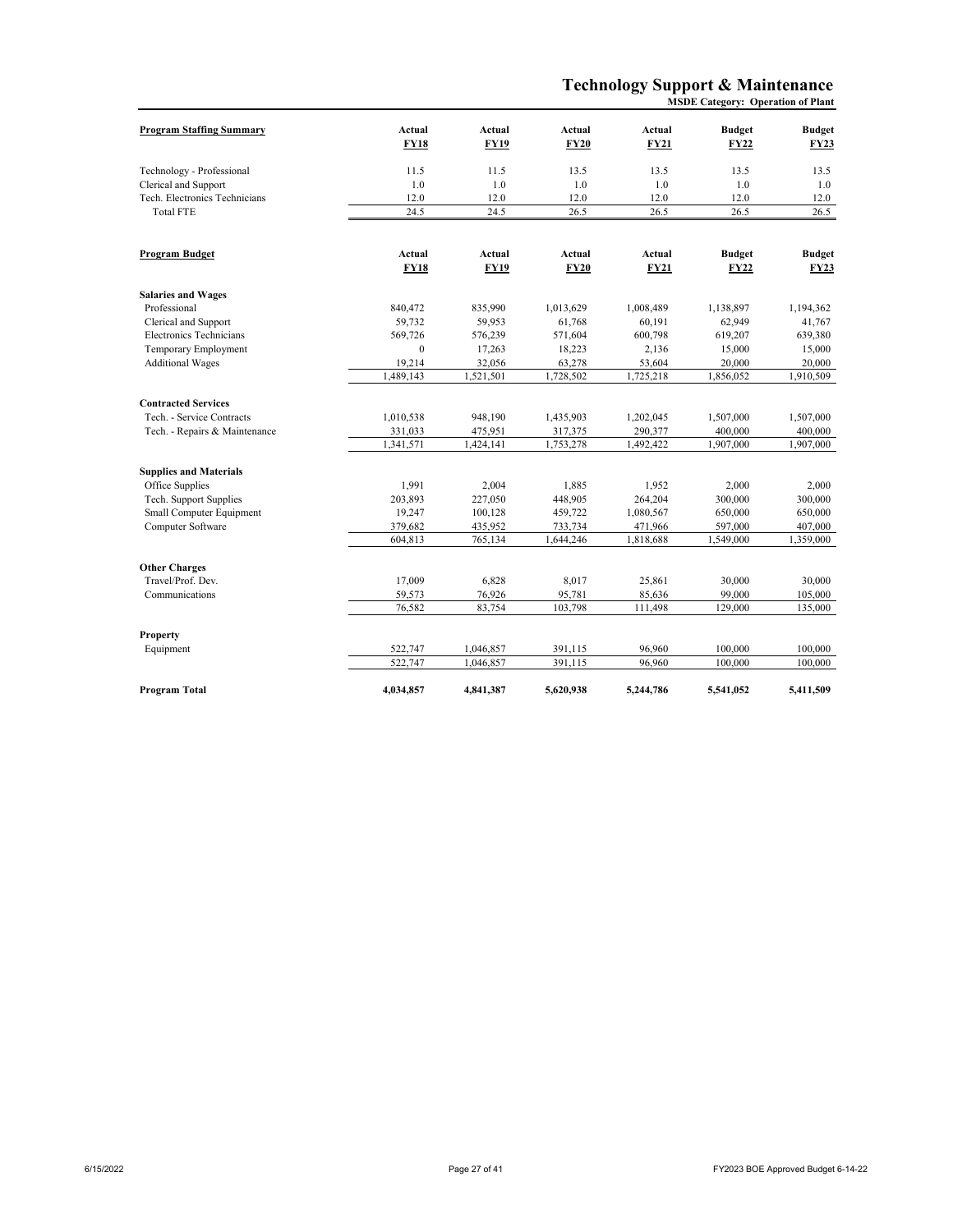# **Safety/Security and Risk Management Programs**

**MSDE Category: Operation of Plant**

| <b>Program Staffing Summary</b>         | Actual       | Actual         | Actual      | Actual           | <b>Budget</b> | <b>Budget</b> |
|-----------------------------------------|--------------|----------------|-------------|------------------|---------------|---------------|
|                                         | <b>FY18</b>  | <b>FY19</b>    | <b>FY20</b> | <b>FY21</b>      | FY22          | <b>FY23</b>   |
| Professional                            | 1.2          | 1.2            | 1.2         | 1.2              | 1.2           | 1.2           |
| School Lobby Receptionist               | 4.0          | 4.0            | 4.0         | 0.0              | 0.0           | 0.0           |
| <b>Crossing Guards</b>                  | 22.0         | 22.0           | 22.0        | 22.0             | 22.0          | 22.0          |
| <b>Total FTE</b>                        | 27.2         | 27.2           | 27.2        | 23.2             | 23.2          | 23.2          |
|                                         |              |                |             |                  |               |               |
| Program Budget                          | Actual       | Actual         | Actual      | Actual           | <b>Budget</b> | <b>Budget</b> |
|                                         | <b>FY18</b>  | <b>FY19</b>    | <b>FY20</b> | <b>FY21</b>      | FY22          | <b>FY23</b>   |
| <b>Salaries and Wages</b>               |              |                |             |                  |               |               |
| Professional                            | 123,904      | 125,244        | 129,004     | 130,251          | 131.925       | 140,146       |
| School Lobby Receptionist               | 90,829       | 94,712         | 95,027      | $\mathbf{0}$     | $\mathbf{0}$  | $\Omega$      |
| <b>Crossing Guards</b>                  | 212,611      | 226,922        | 218,116     | 215.161          | 251,891       | 276,325       |
| <b>Additional Wages</b>                 | 3,032        | 1,612          | 54          | 8                | $\mathbf{0}$  | $\mathbf{0}$  |
| Substitute-Crossing Guards              | 13,507       | 7,795          | 5,565       | $\mathbf{0}$     | 15,000        | 15,000        |
|                                         | 443,885      | 456,285        | 447,766     | 345,420          | 398,816       | 431,471       |
| <b>Contracted Services</b>              |              |                |             |                  |               |               |
| Tech. - Service Contracts               | 110,256      | 117,596        | 150,444     | 206,233          | 90,000        | 90,000        |
| School Resource Officers                | 635,412      | 646,577        | 638,143     | 842,807          | 880,000       | 1,181,000     |
| Security                                | 20,343       | 12,372         | 16,337      | 29,243           | 30,000        | 30,000        |
|                                         | 766,012      | 776,545        | 804,924     | 1,078,282        | 1,000,000     | 1,301,000     |
| <b>Supplies and Materials</b>           |              |                |             |                  |               |               |
| Office Supplies                         | 916          | $\mathbf{0}$   | 130         | 510              | 500           | 500           |
| Small Computer Equipment                | 157,667      | 183,131        | 211,939     | 635,306          | 135,000       | 135,000       |
| Computer Software                       | $\mathbf{0}$ | 40,586         | 40,680      | 47,412           | 50,000        | 50,000        |
| Crossing Guard Uniforms/Supplies        | 3,097        | 3,100          | 2,773       | 3,000            | 3,000         | 3,000         |
| Other - Miscellaneous                   | 251,428      | 5,885          | 20,869      | 6,260            | 25,000        | 25,000        |
|                                         | 413,108      | 232,703        | 276,391     | 692,488          | 213,500       | 213,500       |
| <b>Other Charges</b>                    |              |                |             |                  |               |               |
| Travel/Professional Dev.                | 14,116       | 15,572         | 8,964       | 4,260            | 14,000        | 14,000        |
| Dues & Subscriptions                    | $\mathbf{0}$ | $\mathbf{0}$   | $\theta$    | $\mathbf{0}$     | 100           | 100           |
| Liability Insurance - Resource Officers | $\mathbf{0}$ | $\overline{0}$ | 6,913       | 7,451            | 7,500         | 7,500         |
|                                         | 14,116       | 15,572         | 15,877      | 11,711           | 21,600        | 21,600        |
|                                         |              |                |             |                  |               |               |
| Property                                |              |                |             |                  |               |               |
| Equipment                               | 78,391       | 63,290         | 71,670      | $\boldsymbol{0}$ | $\mathbf{0}$  | $\mathbf{0}$  |
|                                         | 78,391       | 63,290         | 71,670      | $\mathbf{0}$     | $\theta$      | $\mathbf{0}$  |
| Program Total                           | 1,715,511    | 1,544,394      | 1,616,628   | 2,127,900        | 1,633,916     | 1,967,571     |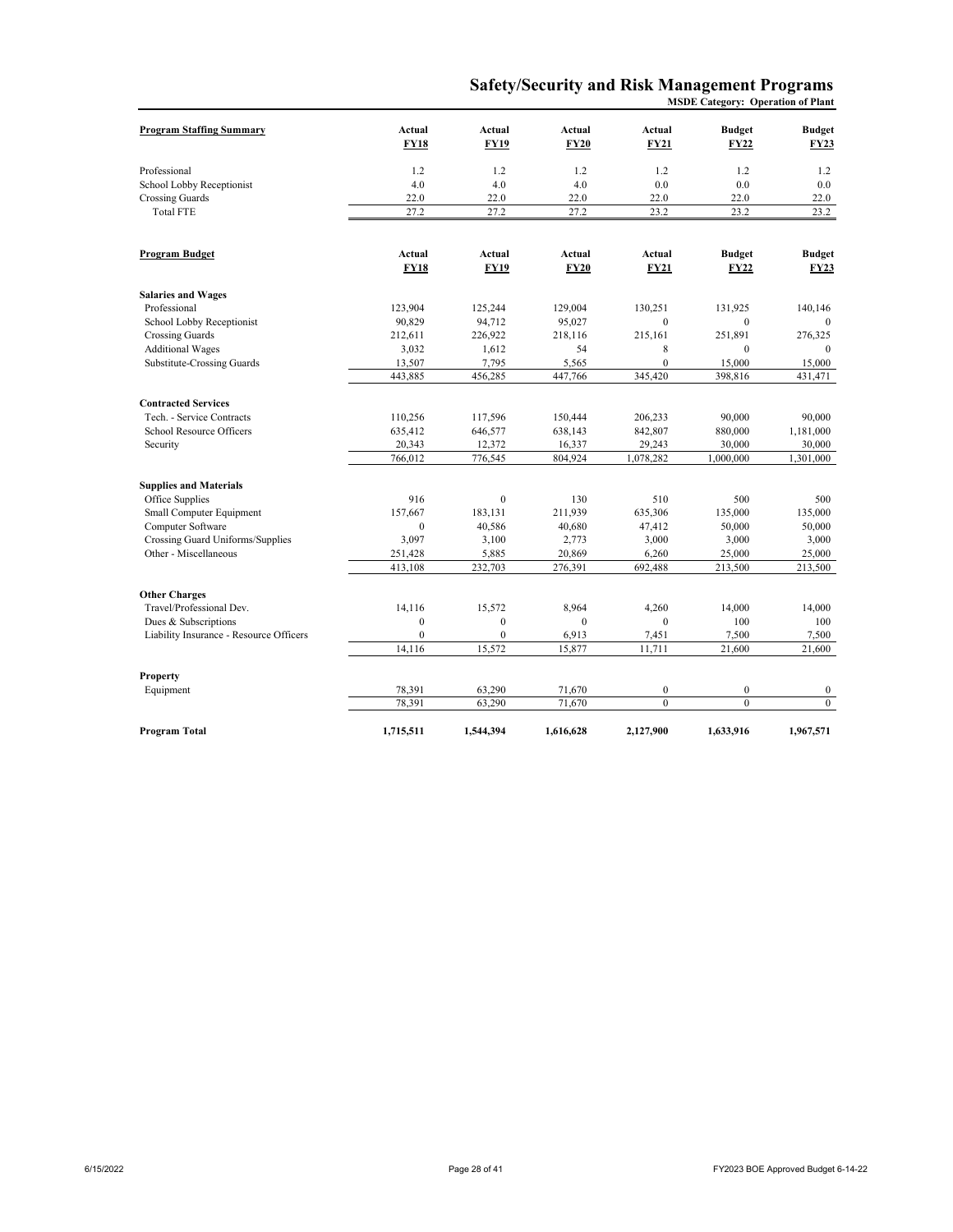#### **Facilities Maintenance Programs MSDE Category: Maintenance of Plant**

| <b>Program Staffing Summary</b>           | Actual<br><b>FY18</b> | Actual<br><b>FY19</b> | Actual<br><b>FY20</b> | Actual<br>FY21      | <b>Budget</b><br><b>FY22</b> | <b>Budget</b><br><b>FY23</b> |
|-------------------------------------------|-----------------------|-----------------------|-----------------------|---------------------|------------------------------|------------------------------|
| Professional                              | 1.5                   | 1.5                   | 1.5                   | 3.0                 | 3.0                          | 3.0                          |
| Clerical and Support                      | 2.0                   | 2.0                   | 2.0                   | 2.0                 | 2.0                          | 2.0                          |
| Maintenance Personnel                     | 35.0                  | 35.0                  | 35.0                  | 34.0                | 34.0                         | 34.0                         |
| <b>Total FTE</b>                          | 38.5                  | 38.5                  | 38.5                  | 39.0                | 39.0                         | 39.0                         |
|                                           |                       |                       |                       |                     |                              |                              |
| <b>Program Budget</b>                     | Actual<br><b>FY18</b> | Actual<br><b>FY19</b> | Actual<br><b>FY20</b> | Actual<br>FY21      | <b>Budget</b><br><b>FY22</b> | <b>Budget</b><br>FY23        |
| <b>Salaries and Wages</b>                 |                       |                       |                       |                     |                              |                              |
| Professional                              | 124,900               | 131,915               | 127,987               | 199.853             | 265,494                      | 292,490                      |
| Clerical and Support                      | 83,334                | 85,975                | 88,659                | 91,762              | 90,131                       | 95,627                       |
| Maintenance Personnel                     | 1,743,917             | 1,569,213             | 1,504,992             | 1,569,633           | 1,645,557                    | 1,734,174                    |
| <b>Additional Pay</b>                     | 92,673<br>2,044,824   | 85,300<br>1,872,402   | 168,628<br>1,890,265  | 57,427<br>1,918,674 | 95,000<br>2,096,182          | 95,000<br>2,217,292          |
|                                           |                       |                       |                       |                     |                              |                              |
| <b>Contracted Services</b><br>Consultants | 30,482                | 71,013                | 16,904                | 2,390               | 40,000                       | 40,000                       |
| <b>Equipment Rental</b>                   | 52,610                | 73,161                | 41,933                | 48,550              | 30,000                       | 30,000                       |
| <b>Equipment Repairs</b>                  | 5,107                 | 662                   | 6,773                 | 13,015              | 25,000                       | 25,000                       |
| Vehicle Repairs                           | 51,864                | 105,431               | 66,204                | 33,151              | 35,000                       | 35,000                       |
| <b>Electrical Repairs</b>                 | 89,880                | 223,535               | 75,069                | 19,112              | 125,000                      | 125,000                      |
| <b>Emergency Repairs</b>                  | $\boldsymbol{0}$      | 1,560                 | 21,687                | $\boldsymbol{0}$    | 40,000                       | 40,000                       |
| Engineering/Architectural Services        | 216,314               | 201,792               | 197,928               | 1,069,460           | 200,000                      | 200,000                      |
| <b>Building Renovation</b>                | 1,209,338             | 1,827,864             | 2,486,758             | 1,897,364           | 2,820,000                    | 3,920,000                    |
| Paving/Resurfacing                        | 446,976               | 209,642               | 830,848               | 251,489             | 250,000                      | 250,000                      |
| Masonry/Concrete Work                     | 222,421               | 125,449               | 298,358               | 205,263             | 60,000                       | 60,000                       |
| Signage                                   | 8,546                 | 38,500                | 34,080                | 3,395               | 20,000                       | 20,000                       |
| Landscaping and Grading                   | 22,303                | 12,610                | 20,533                | 24,965              | 80,000                       | 80,000                       |
| Fencing                                   | 24,385                | 49,530                | 24,628                | 28,333              | 50,000                       | 50,000                       |
| <b>Bleacher Seating</b>                   | 213,630               | 0                     | $\boldsymbol{0}$      | $\boldsymbol{0}$    | 100,000                      | 100,000                      |
| Draperies and Shades                      | 8,270                 | 1,188                 | $\boldsymbol{0}$      | 7,515               | 25,000                       | 25,000                       |
| Flooring                                  | 156,398               | 452,364               | 529,471               | 348,697             | 150,000                      | 150,000                      |
| Painting                                  | 152,680               | 93,725                | 331,741               | 206,264             | 100,000                      | 100,000                      |
| Plumbing                                  | 18,477                | 23,575                | 48,574                | 16,949              | 150,000                      | 150,000                      |
| Fire/Life Safety<br>HVAC                  | 676,306<br>576,685    | 354,722<br>656,620    | 312,662<br>808,457    | 375,177<br>774,912  | 300,000<br>600,000           | 300,000<br>600,000           |
| Roofing                                   | 715                   | $\boldsymbol{0}$      | 2,500                 | $\boldsymbol{0}$    | 25,000                       | 25,000                       |
| <b>EPA Compliance Services</b>            | 213,093               | 297,740               | 255,930               | 162,647             | 200,000                      | 200,000                      |
| Locker Repairs/Replacement                | $\boldsymbol{0}$      | $\boldsymbol{0}$      | 16,136                | $\boldsymbol{0}$    | 40,000                       | 40,000                       |
| Chalkboard/Tackboard Replac.              | 1,481                 | $\boldsymbol{0}$      | $\boldsymbol{0}$      | $\boldsymbol{0}$    | 6,000                        | 6,000                        |
|                                           | 4,397,960             | 4,820,684             | 6,427,173             | 5,488,648           | 5,471,000                    | 6,571,000                    |
| <b>Supplies and Materials</b>             |                       |                       |                       |                     |                              |                              |
| Plumb., Mech., Elect., Struc. Sup.        | 1,260,599             | 1,299,148             | 1,102,261             | 1,252,788           | 1,047,000                    | 1,309,000                    |
| Small Equipment & Furniture               | 55,257                | 36,979                | 193,575               | 83,782              | 125,000                      | 125,000                      |
| Uniform Maintenance                       | 6,744                 | 10,854                | 8,496                 | 14,071              | 10,000                       | 10,000                       |
|                                           | 1,322,600             | 1,346,981             | 1,304,332             | 1,350,641           | 1,182,000                    | 1,444,000                    |
| <b>Other Charges</b>                      |                       |                       |                       |                     |                              |                              |
| Travel                                    | 5,036                 | 7,537                 | 7,855                 | 3,040               | 6,000                        | 6,000                        |
| Recertification Training                  | 2,891                 | $\boldsymbol{0}$      | $\boldsymbol{0}$      | 10,002              | 4,000                        | 4,000                        |
| Vehicle Fuel, Oil, Etc                    | 80,805<br>88,732      | 82,356<br>89,893      | 69,857<br>77,712      | 67,496<br>80,539    | 90,000<br>100,000            | 108,000<br>118,000           |
|                                           |                       |                       |                       |                     |                              |                              |
| <b>Property</b>                           |                       |                       |                       |                     |                              |                              |
| Equipment                                 | 222,340               | 198,981               | 277,139               | 111,628             | 205,000                      | 205,000                      |
| <b>Program Total</b>                      | 8,076,457             | 8,328,940             | 9,976,621             | 8,950,130           | 9,054,182                    | 10,555,292                   |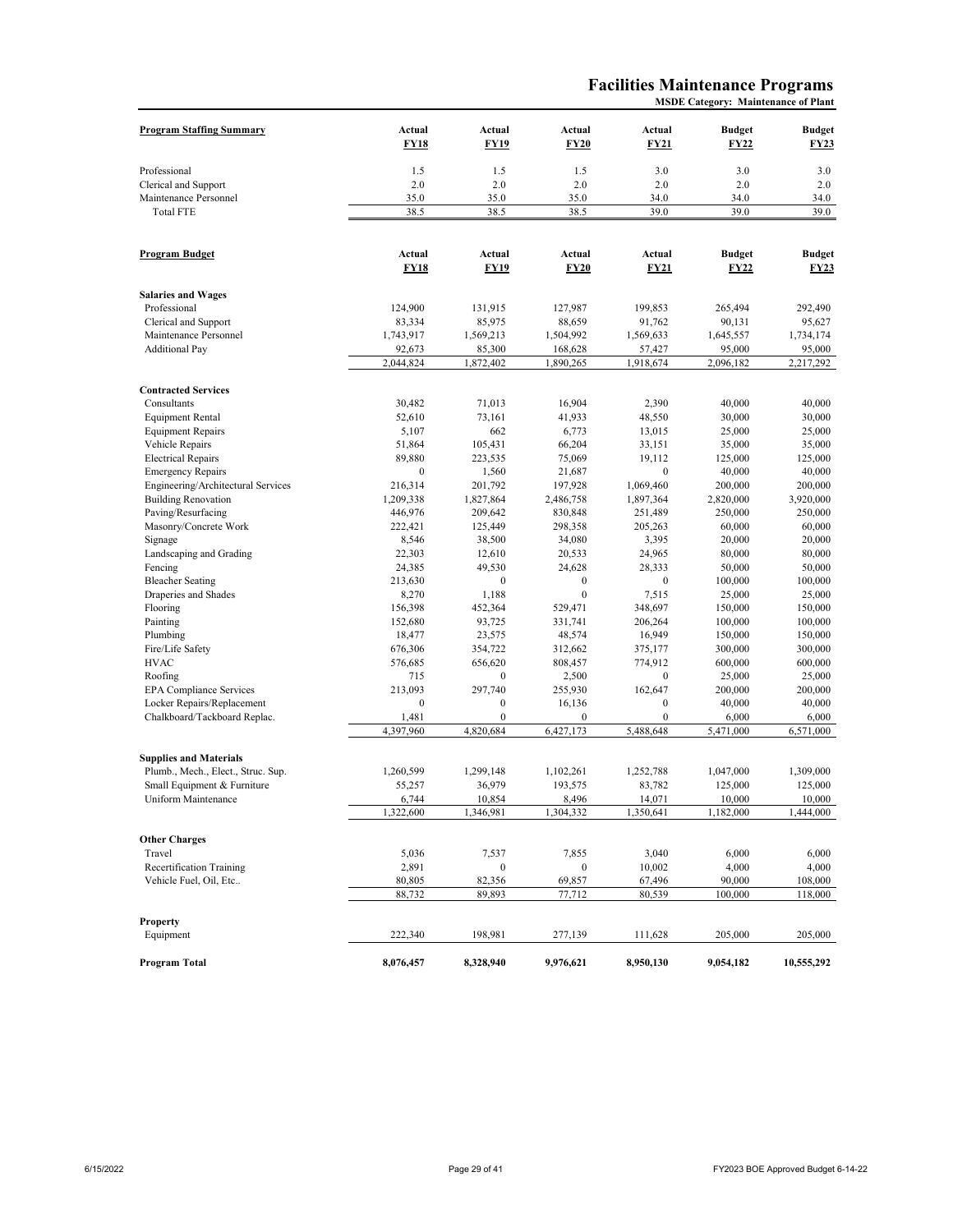#### **Facilities Capital Outlay MSDE Category: Capital Outlay**

| <b>Program Staffing Summary</b>  | Actual<br><b>FY18</b> | Actual<br><b>FY19</b> | Actual<br><b>FY20</b> | Actual<br><b>FY21</b> | <b>Budget</b><br><b>FY22</b> | <b>Budget</b><br><b>FY23</b> |
|----------------------------------|-----------------------|-----------------------|-----------------------|-----------------------|------------------------------|------------------------------|
| Professional                     | 3.0                   | 4.0                   | 4.0                   | 4.0                   | 4.0                          | 4.0                          |
| Clerical and Support             | 1.0                   | 1.0                   | 1.0                   | 1.0                   | 1.0                          | 1.0                          |
| Specialists/Technicians          | 1.0                   | 0.0                   | 0.0                   | 0.0                   | 0.0                          | 0.0                          |
| <b>Total FTE</b>                 | 5.0                   | 5.0                   | 5.0                   | 5.0                   | 5.0                          | 5.0                          |
|                                  |                       |                       |                       |                       |                              |                              |
| <b>Program Budget</b>            | <b>Actual</b>         | Actual                | Actual                | Actual                | <b>Budget</b>                | <b>Budget</b>                |
|                                  | <b>FY18</b>           | <b>FY19</b>           | <b>FY20</b>           | <b>FY21</b>           | <b>FY22</b>                  | <b>FY23</b>                  |
| <b>Salaries and Wages</b>        |                       |                       |                       |                       |                              |                              |
| Professional                     | 311,669               | 375,268               | 401,521               | 404,903               | 410,609                      | 422,050                      |
| Clerical and Support             | 47,748                | 49,236                | 50,683                | 52,056                | 51,665                       | 54,800                       |
| Specialists/Technicians          | 18,989                | $\mathbf{0}$          | $\mathbf{0}$          | $\mathbf{0}$          | $\mathbf{0}$                 | $\mathbf{0}$                 |
| <b>Additional Pay</b>            | 481                   | 374                   | 5,021                 | 1,266                 | 500                          | 500                          |
|                                  | 378,887               | 424,879               | 457,224               | 458,226               | 462,774                      | 477,350                      |
| <b>Contracted Services</b>       |                       |                       |                       |                       |                              |                              |
| <b>Other Contracted Services</b> | 5,880                 | 5,880                 | 5,160                 | 3,000                 | 3,529,777                    | 2,053,536                    |
|                                  | 5,880                 | 5,880                 | 5,160                 | 3,000                 | 3,529,777                    | 2,053,536                    |
| <b>Supplies and Materials</b>    |                       |                       |                       |                       |                              |                              |
| Office Supplies                  | 2,265                 | 4,174                 | 4,977                 | 4,110                 | 6,500                        | 6,500                        |
| Computer Software                | 11,932                | 10,025                | 8,587                 | 8,637                 | 11,000                       | 11,000                       |
|                                  | 14,197                | 14,199                | 13,564                | 12,748                | 17,500                       | 17,500                       |
| <b>Other Charges</b>             |                       |                       |                       |                       |                              |                              |
| Travel/Professional Dev.         | 990                   | 486                   | $\mathbf{0}$          | $\boldsymbol{0}$      | 500                          | 500                          |
| Dues & Subscriptions             | 288                   | $\mathbf{0}$          | 288                   | $\boldsymbol{0}$      | 250                          | 250                          |
|                                  | 1,278                 | 486                   | 288                   | $\mathbf{0}$          | 750                          | 750                          |
| Property                         |                       |                       |                       |                       |                              |                              |
| Equipment                        | 1,569                 | 3,693                 | 1,490                 | $\boldsymbol{0}$      | $\boldsymbol{0}$             | $\bf{0}$                     |
| Relocatable Buildings            | $\mathbf{0}$          | $\mathbf{0}$          | 600,000               | 1,761,319             | $\mathbf{0}$                 | $\mathbf{0}$                 |
| <b>Building Lease</b>            | $\mathbf{0}$          | $\mathbf{0}$          | $\mathbf{0}$          | $\mathbf{0}$          | $\overline{0}$               | $\mathbf{0}$                 |
|                                  | 1,569                 | 3,693                 | 601,490               | 1,761,319             | $\theta$                     | $\mathbf{0}$                 |
| <b>Transfers</b>                 |                       |                       |                       |                       |                              |                              |
| Transfer - Capital Projects      | $\mathbf{0}$          | $\mathbf{0}$          | $\mathbf{0}$          | $\boldsymbol{0}$      | $\mathbf{0}$                 | $\mathbf{0}$                 |
| Program Total                    | 401,811               | 449,137               | 1,077,726             | 2,235,292             | 4,010,801                    | 2,549,136                    |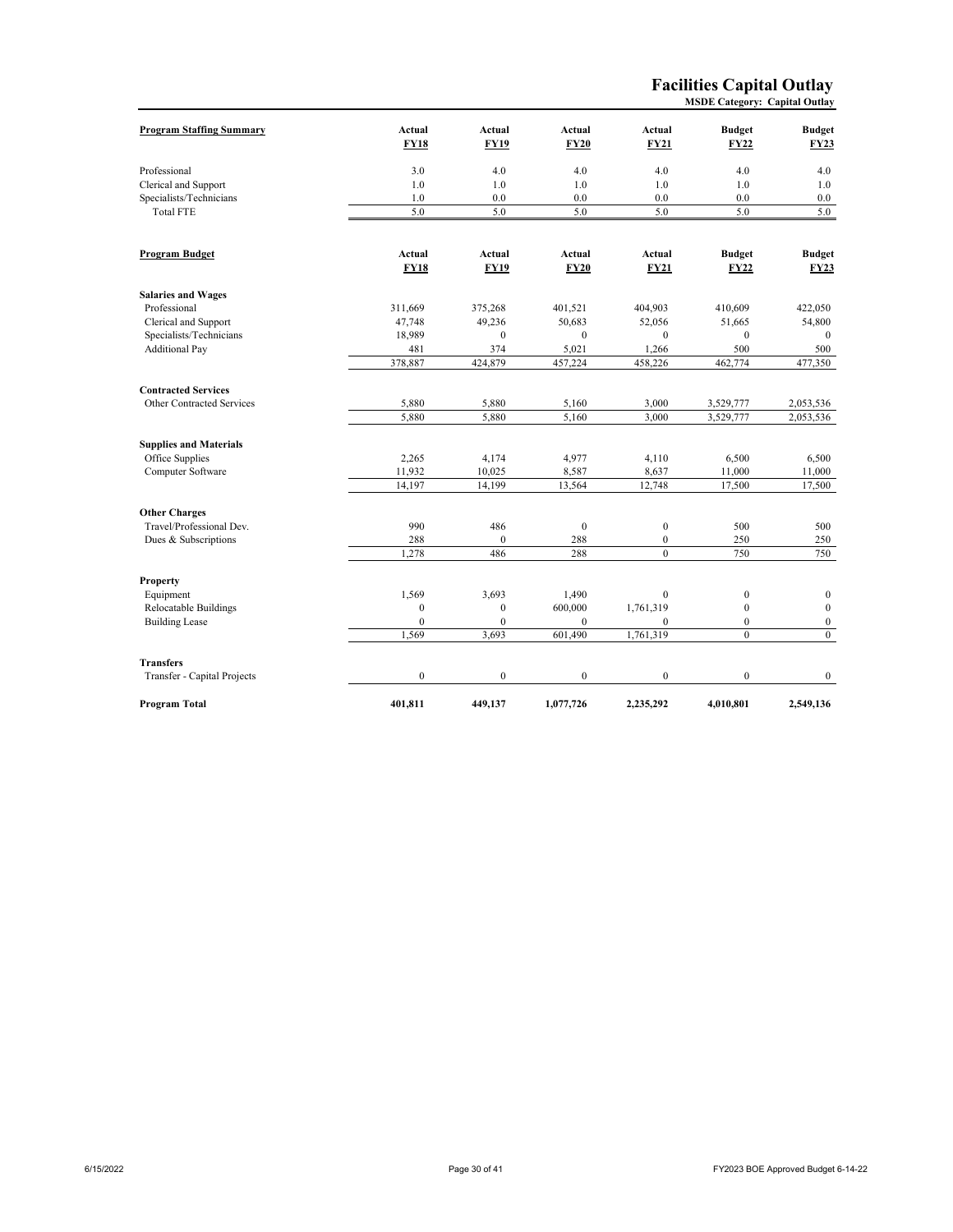# **Food Services Program**

| <b>MSDE Category: Food Services</b> |  |
|-------------------------------------|--|
|-------------------------------------|--|

| Program Budget            | Actual<br><b>FY18</b> | Actual<br><b>FY19</b> | Actual<br>FY20 | Actual<br><b>FY21</b> | <b>Budget</b><br><b>FY22</b> | <b>Budget</b><br>FY23 |
|---------------------------|-----------------------|-----------------------|----------------|-----------------------|------------------------------|-----------------------|
| <b>Salaries and Wages</b> |                       |                       |                |                       |                              |                       |
| <b>Additional Pay</b>     | $\theta$              | $\theta$              | $\Omega$       | $\Omega$              | $\Omega$                     | $\Omega$              |
|                           |                       |                       |                |                       |                              |                       |
| <b>Transfers</b>          |                       |                       |                |                       |                              |                       |
| Transfer to Food Services | 97,540                | 84,296                | 1,498,074      | $\mathbf{0}$          | 30,000                       | 30,000                |
|                           |                       |                       |                |                       |                              |                       |
| Program Total             | 97,540                | 84.296                | 1,498,074      | $\bf{0}$              | 30,000                       | 30,000                |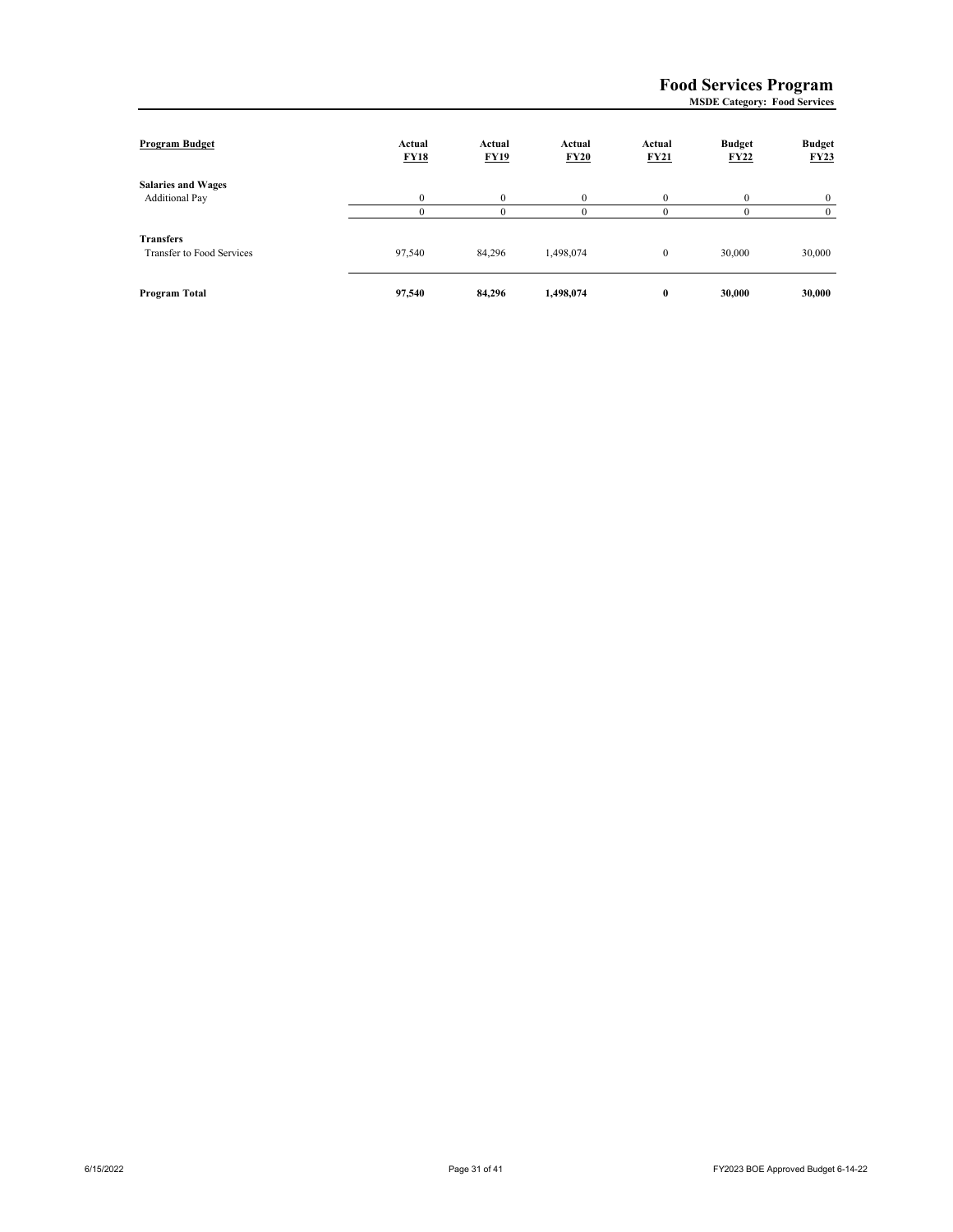#### **MSDE Category: Fixed Charges Employee Benefit Program**

| Program Budget                       | Actual<br><b>FY18</b> | Actual<br><b>FY19</b> | Actual<br><b>FY20</b> | Actual<br><b>FY21</b> | <b>Budget</b><br><b>FY22</b> | <b>Budget</b><br><b>FY23</b> |
|--------------------------------------|-----------------------|-----------------------|-----------------------|-----------------------|------------------------------|------------------------------|
| <b>Other Charges</b>                 |                       |                       |                       |                       |                              |                              |
| <b>Retirement Plans</b>              | 7,160,695             | 7.105.860             | 7,437,569             | 7,820,464             | 7,847,000                    | 9,450,000                    |
| Social Security                      | 11,681,579            | 11,985,870            | 12,599,284            | 12,756,695            | 12,912,990                   | 13,799,564                   |
| Workmen's Compensation               | 1.207.979             | 1.205.077             | 1,205,228             | 1.217.446             | 1.447.535                    | 1,629,183                    |
| Medical Insurance                    | 37.919.496            | 39,437,580            | 40,565,806            | 41,468,371            | 40,577,828                   | 41,496,761                   |
| OPEB Funding / GASB 45               | 3,500,000             | 3,500,000             | 5,000,000             | 5,000,000             | 5,000,000                    | 5,000,000                    |
| Life Insurance                       | 217,870               | 266,250               | 262,142               | 279,599               | 280,000                      | 280,000                      |
| Long-Term Disability Insurance       | 29,123                | 26,190                | 35,640                | 37.814                | 40,000                       | 40,000                       |
| Unemployment Compensation            | 40,848                | 51,302                | 33,985                | 92.701                | 75,000                       | 75,000                       |
| Perfect Attendance - Sick Leave      | 360,042               | 377,423               | 1,026,789             | 2,061,838             | 965,000                      | 965,000                      |
| Retirement - Sick Leave              | 397,698               | 439,426               | 487,097               | 509,630               | 601,000                      | 630,000                      |
| Retirement - Annual Leave            | 190.482               | 240,738               | 275,088               | 325,083               | 300,000                      | 345,000                      |
| A&S Tuition Reimbursement            | 53,077                | 32,003                | 33,696                | 37,897                | 60,000                       | 60,000                       |
| <b>Teacher Tuition Reimbursement</b> | 624,773               | 605,468               | 581,763               | 555,802               | 625,000                      | 625,000                      |
| <b>ESP Tuition Reimbursement</b>     | 18.025                | 18.132                | 10.751                | 15.844                | 35,000                       | 35,000                       |
| Health and Wellness                  | 1,873                 | 1.499                 | 1.200                 | 260                   | 1.500                        | 1,500                        |
| Student Accident Insurance           | $\mathbf{0}$          | 18.459                | 18,459                | 18,459                | 20,000                       | 20,000                       |
| General Comprehensive Liability      | 147,828               | 149,742               | 130,584               | 158,669               | 165,000                      | 165,000                      |
| <b>Encumbrance Clearing</b>          | 2,387                 | 6,055                 | $\theta$              | $\theta$              | $\theta$                     | $\Omega$                     |
| Program Total                        | 63,553,775            | 65,467,073            | 69,705,082            | 72,356,572            | 70.952.853                   | 74,617,008                   |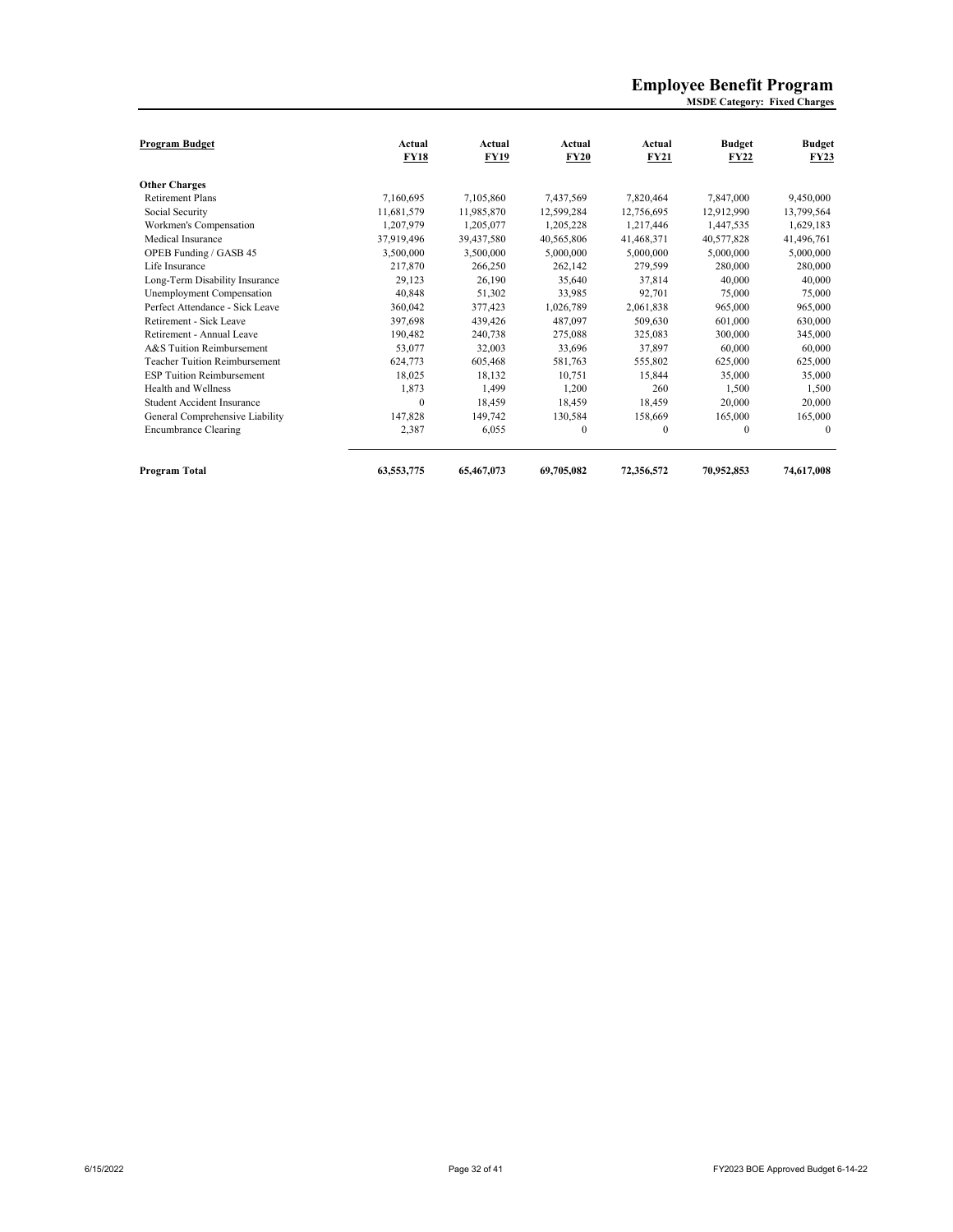# **Elected Board Member Services**

|                                 |                  |              |                | <b>MSDE Subcategory: Board of Education Services</b> |               |               |
|---------------------------------|------------------|--------------|----------------|------------------------------------------------------|---------------|---------------|
| <b>Program Staffing Summary</b> | Actual           | Actual       | Actual         | Actual                                               | <b>Budget</b> | <b>Budget</b> |
|                                 | <b>FY18</b>      | <b>FY19</b>  | <b>FY20</b>    | <b>FY21</b>                                          | <b>FY22</b>   | <b>FY23</b>   |
| <b>Board Members</b>            | 7.0              | 7.0          | 7.0            | 7.0                                                  | 7.0           | 7.0           |
| Professional                    | 2.0              | 3.0          | 3.0            | 3.0                                                  | 3.0           | 3.0           |
| Clerical and Support            | 1.0              | 1.0          | 1.0            | 1.0                                                  | 1.0           | 1.0           |
| Total Board & Employees         | 10.0             | 11.0         | 11.0           | 11.0                                                 | 11.0          | 11.0          |
|                                 |                  |              |                |                                                      |               |               |
| <b>Program Budget</b>           | Actual           | Actual       | Actual         | <b>Actual</b>                                        | <b>Budget</b> | <b>Budget</b> |
|                                 | <b>FY18</b>      | <b>FY19</b>  | <b>FY20</b>    | <b>FY21</b>                                          | <b>FY22</b>   | <b>FY23</b>   |
| <b>Salaries and Wages</b>       |                  |              |                |                                                      |               |               |
| <b>Board Members</b>            | 49,200           | 56,700       | 64,200         | 71,581                                               | 84,500        | 86,750        |
| Professional                    | 239,532          | 330,860      | 389,440        | 241,469                                              | 365,520       | 392,098       |
| Clerical and Support            | 46,590           | 47,900       | 48,838         | 52,029                                               | 49,752        | 52,783        |
| <b>Additional Wages</b>         | 944              | 248          | 2,508          | 246                                                  | 1,000         | 1,000         |
|                                 | 336,265          | 435,707      | 504,986        | 365,325                                              | 500,772       | 532,631       |
| <b>Contracted Services</b>      |                  |              |                |                                                      |               |               |
| Audit & Accounting Fees         | 48,960           | 50,990       | 45,500         | 45,500                                               | 48,000        | 48,000        |
| Legal Fees                      | 61,434           | 78,481       | 118,703        | 58,482                                               | 50,000        | 85,000        |
| Other Contracted Services       | 30,456           | 30,300       | 31,245         | 30,300                                               | 38,000        | 40,000        |
|                                 | 140,850          | 159,771      | 195,448        | 134,282                                              | 136,000       | 173,000       |
| <b>Supplies and Materials</b>   |                  |              |                |                                                      |               |               |
| Office Supplies-Board           | 1,703            | 776          | 1,276          | 413                                                  | 2,000         | 2,000         |
| Office Supplies-Legal Counsel   | 471              | 970          | 311            | 609                                                  | 2,000         | 2,000         |
| Food/Meals - Board              | 4,291            | 6,135        | 4,526          | 3,362                                                | 5,500         | 5,500         |
|                                 | 6,466            | 7,881        | 6,113          | 4,384                                                | 9,500         | 9,500         |
| <b>Other Charges</b>            |                  |              |                |                                                      |               |               |
| Travel, Meals - Supt. Search    |                  | $\mathbf{0}$ | $\mathbf{0}$   | $\mathbf{0}$                                         | $\mathbf{0}$  | $\theta$      |
| Travel-Board                    | 3,096            | 3,171        | 3,610          | 2,510                                                | 9,500         | 9,500         |
| Travel-Legal Staff              | 827              | 492          | 1,111          | $\Omega$                                             | 500           | 500           |
| Dues & Subscriptions-Board      | 37.144           | 37,979       | 39,393         | 38,776                                               | 40,500        | 41.750        |
| Dues & Subs.-Legal Counsel      | 7,813            | 7,682        | 9,159          | 8,876                                                | 9,000         | 9,000         |
| Other - Miscellaneous           | 8,550            | 7,378        | 3,519          | 9,808                                                | 10,000        | 10,000        |
|                                 | 57,430           | 56,702       | 56,792         | 59,970                                               | 69,500        | 70,750        |
| <b>Property</b>                 |                  |              |                |                                                      |               |               |
| Equipment                       | $\boldsymbol{0}$ | $\mathbf{0}$ | $\overline{0}$ | $\boldsymbol{0}$                                     | $\mathbf{0}$  | $\mathbf{0}$  |
| Program Total                   | 541.011          | 660.060      | 763,339        | 563,960                                              | 715,772       | 785,881       |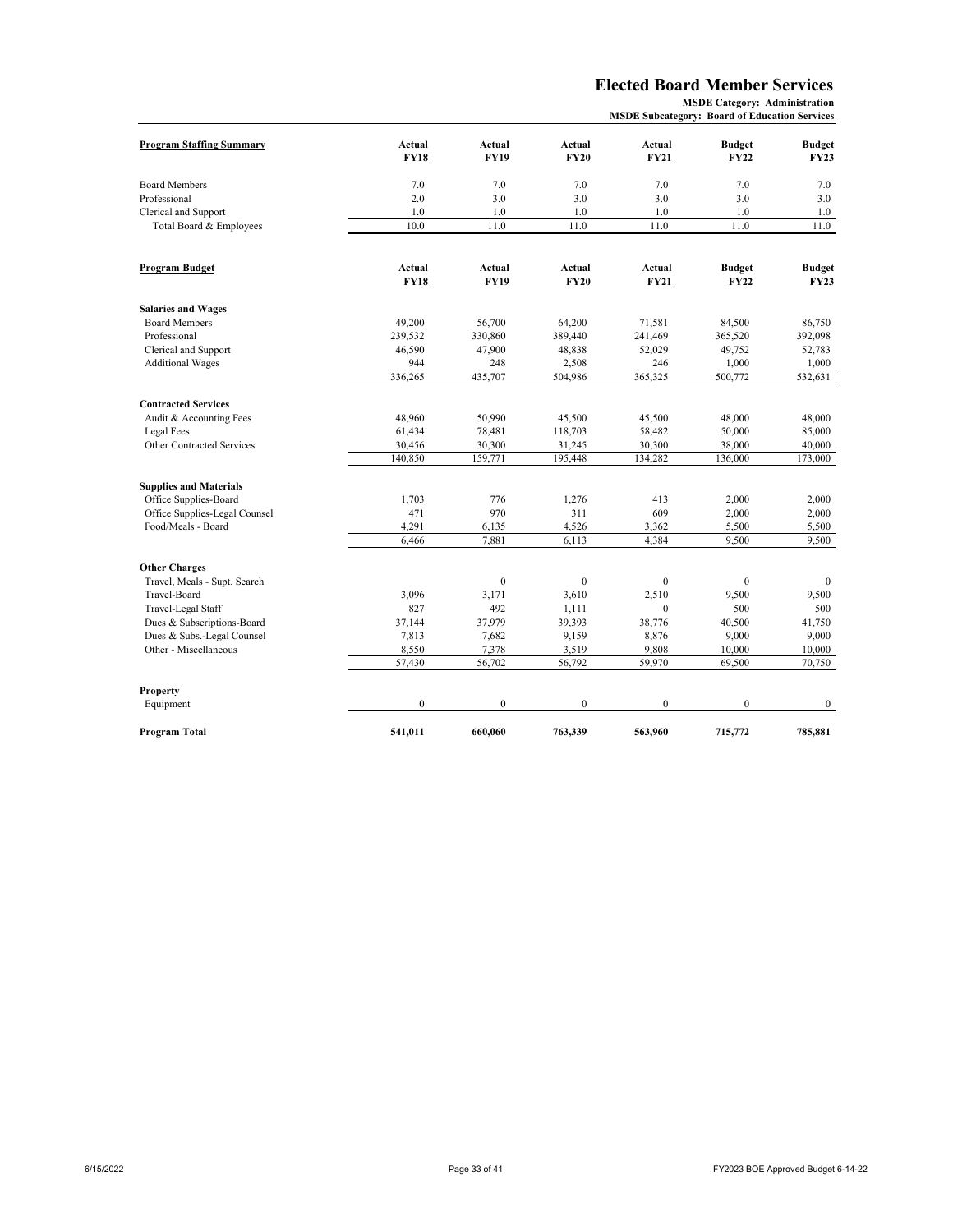#### **Executive Leadership Team**

|  |  |  | <b>MSDE Subcategory: Executive Administration</b> |
|--|--|--|---------------------------------------------------|
|--|--|--|---------------------------------------------------|

| <b>Program Staffing Summary</b> | Actual           | Actual           | Actual           | Actual           | <b>Budget</b>    | <b>Budget</b>  |
|---------------------------------|------------------|------------------|------------------|------------------|------------------|----------------|
|                                 | <b>FY18</b>      | <b>FY19</b>      | <b>FY20</b>      | <b>FY21</b>      | <b>FY22</b>      | <b>FY23</b>    |
| Professional                    | 3.0              | 3.0              | 3.0              | 3.0              | 3.0              | 3.0            |
| Clerical and Support            | 3.0              | 3.0              | 3.0              | 3.0              | 3.0              | 3.0            |
| <b>Total FTE</b>                | 6.0              | 6.0              | 6.0              | 6.0              | 6.0              | 6.0            |
| <b>Program Budget</b>           | Actual           | Actual           | Actual           | Actual           | <b>Budget</b>    | <b>Budget</b>  |
|                                 | <b>FY18</b>      | <b>FY19</b>      | <b>FY20</b>      | <b>FY21</b>      | <b>FY22</b>      | <b>FY23</b>    |
| <b>Salaries and Wages</b>       |                  |                  |                  |                  |                  |                |
| Professional                    | 495,517          | 502,448          | 521,531          | 558,716          | 584,758          | 603,348        |
| Clerical and Support            | 201,555          | 215,719          | 222,174          | 227,385          | 227,076          | 215,120        |
| <b>Additional Wages</b>         | 366              | 114              | 5,034            | 201              | $\mathbf{0}$     | $\bf{0}$       |
|                                 | 697,438          | 718,281          | 748,739          | 786,302          | 811,834          | 818,468        |
| <b>Contracted Services</b>      |                  |                  |                  |                  |                  |                |
| <b>Consultant Services</b>      | $\boldsymbol{0}$ | $\boldsymbol{0}$ | $\boldsymbol{0}$ | $\boldsymbol{0}$ | $\mathbf{0}$     | $\bf{0}$       |
|                                 | $\mathbf{0}$     | $\mathbf{0}$     | $\overline{0}$   | $\mathbf{0}$     | $\overline{0}$   | $\overline{0}$ |
| <b>Supplies and Materials</b>   |                  |                  |                  |                  |                  |                |
| Office Supplies-Superintendent  | 2,007            | 1,996            | 1,586            | 2,222            | 2,000            | 2,000          |
| Office Supplies-Deputy Supt.    | 2,691            | 432              | 440              | 2,587            | 2,000            | 2,000          |
| Office Supplies-COO             | $\mathbf{0}$     | 280              | 1,872            | 1,868            | 2,000            | 2,000          |
| Books and Magazines-Supt.       | 89               | $\mathbf{0}$     | 115              | 70               | 200              | 200            |
| Books and Magazines-Dep. Supt.  | 399              | 3,272            | 426              | 229              | 100              | 100            |
|                                 | 5,186            | 5,980            | 4,439            | 6,975            | 6,300            | 6,300          |
| <b>Other Charges</b>            |                  |                  |                  |                  |                  |                |
| Travel-Superintendent           | 805              | 857              | 884              | 182              | 3,000            | 3,000          |
| Travel-Deputy Supt.             | 2,238            | 90               | 467              | 99               | 1,500            | 1,500          |
| Travel-COO                      | 70               | 416              | 161              | 150              | 1,000            | 1,000          |
| Dues & Subscriptions-Supt.      | 6,909            | 6,876            | 6,876            | 7,346            | 8,000            | 8,000          |
| Dues & Subscriptions-Dep. Supt. | 228              | 303              | $\mathbf{0}$     | 145              | 200              | 200            |
| Dues & Subscriptions-COO        | 206              | 284              | 290              | 48               | 500              | 500            |
| Other - Miscellaneous           | 8,868            | 9,505            | 1,350            | 250              | 10,000           | 10,000         |
|                                 | 19,323           | 18,330           | 10,027           | 8,220            | 24,200           | 24,200         |
| Property                        |                  |                  |                  |                  |                  |                |
| Equipment                       | $\boldsymbol{0}$ | $\boldsymbol{0}$ | $\boldsymbol{0}$ | $\boldsymbol{0}$ | $\boldsymbol{0}$ | $\bf{0}$       |
| Program Total                   | 721,948          | 742,592          | 763,206          | 801,497          | 842,334          | 848,968        |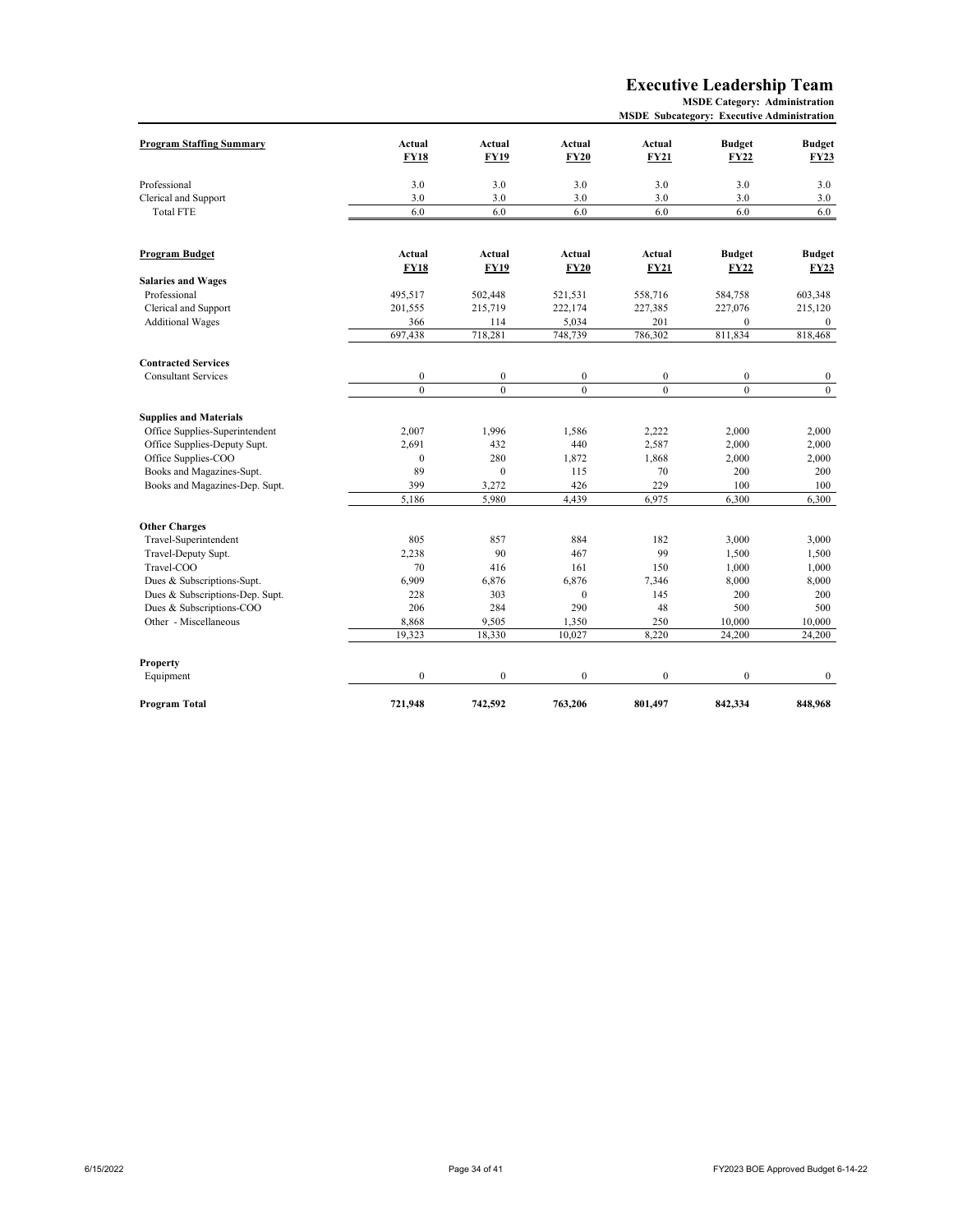**Financial Services**

|                                 |                       |                       |                       |                       | <b>MSDE Subcategory: Fiscal Services</b> |                              |
|---------------------------------|-----------------------|-----------------------|-----------------------|-----------------------|------------------------------------------|------------------------------|
| <b>Program Staffing Summary</b> | Actual<br><b>FY18</b> | Actual<br><b>FY19</b> | Actual<br><b>FY20</b> | Actual<br><b>FY21</b> | <b>Budget</b><br><b>FY22</b>             | <b>Budget</b><br><b>FY23</b> |
| Professional                    | 5.0                   | 4.0                   | 4.0                   | 4.0                   | 4.0                                      | 5.0                          |
| Clerical and Support            | 8.0                   | 8.0                   | 8.0                   | 8.0                   | 8.0                                      | 8.0                          |
| <b>Total FTE</b>                | 13.0                  | 12.0                  | 12.0                  | 12.0                  | 12.0                                     | 13.0                         |
| Program Budget                  | Actual                | Actual                | Actual                | Actual                | <b>Budget</b>                            | <b>Budget</b>                |
|                                 | <b>FY18</b>           | <b>FY19</b>           | FY20                  | FY21                  | <b>FY22</b>                              | <b>FY23</b>                  |
| <b>Salaries and Wages</b>       |                       |                       |                       |                       |                                          |                              |
| Professional                    | 368,580               | 396,374               | 408,265               | 402,698               | 413,009                                  | 518,199                      |
| Clerical and Support            | 385,582               | 375,022               | 384,608               | 395,824               | 399,824                                  | 430,547                      |
| <b>Additional Wages</b>         | 22,225                | 7,871                 | 52,860                | 13,777                | 10,000                                   | 10,000                       |
|                                 | 776,387               | 779,268               | 845,733               | 812,299               | 822,833                                  | 958,746                      |
| <b>Contracted Services</b>      |                       |                       |                       |                       |                                          |                              |
| <b>Internal Audit Fees</b>      | 73,140                | 66,373                | 64,735                | 76,313                | 73,000                                   | 75,000                       |
| Contracted / Temp Services      | 4,484                 | 2,995                 | 1,613                 | 750                   | 5,000                                    | 3,000                        |
|                                 | 77,624                | 69,368                | 66,348                | 77,063                | 78,000                                   | 78,000                       |
| <b>Supplies and Materials</b>   |                       |                       |                       |                       |                                          |                              |
| Office Supplies                 | 5,276                 | 10,369                | 5,464                 | 20,700                | 5,500                                    | 5,500                        |
| <b>Other Charges</b>            |                       |                       |                       |                       |                                          |                              |
| Travel/Professional Dev.        | 5,360                 | 5,901                 | 4,902                 | 1,035                 | 4,000                                    | 4,000                        |
| Dues & Subscriptions            | 1,526                 | 935                   | 1,552                 | 1,219                 | 2,000                                    | 2,000                        |
| Other - Miscellaneous           | 1,024                 | 1,160                 | 1,150                 | 1,140                 | 1,500                                    | 1,500                        |
|                                 | 7,910                 | 7,996                 | 7,604                 | 3,394                 | 7,500                                    | 7,500                        |
| Property                        |                       |                       |                       |                       |                                          |                              |
| Equipment                       | $\boldsymbol{0}$      | $\boldsymbol{0}$      | $\boldsymbol{0}$      | $\boldsymbol{0}$      | $\boldsymbol{0}$                         | $\bf{0}$                     |
| <b>Transfers</b>                |                       |                       |                       |                       |                                          |                              |
| <b>Business Support Credit</b>  | (249, 873)            | (558, 841)            | (433,203)             | (851, 226)            | (400,000)                                | (400,000)                    |
| Program Total                   | 617,324               | 308,161               | 491,945               | 62,230                | 513,833                                  | 649,746                      |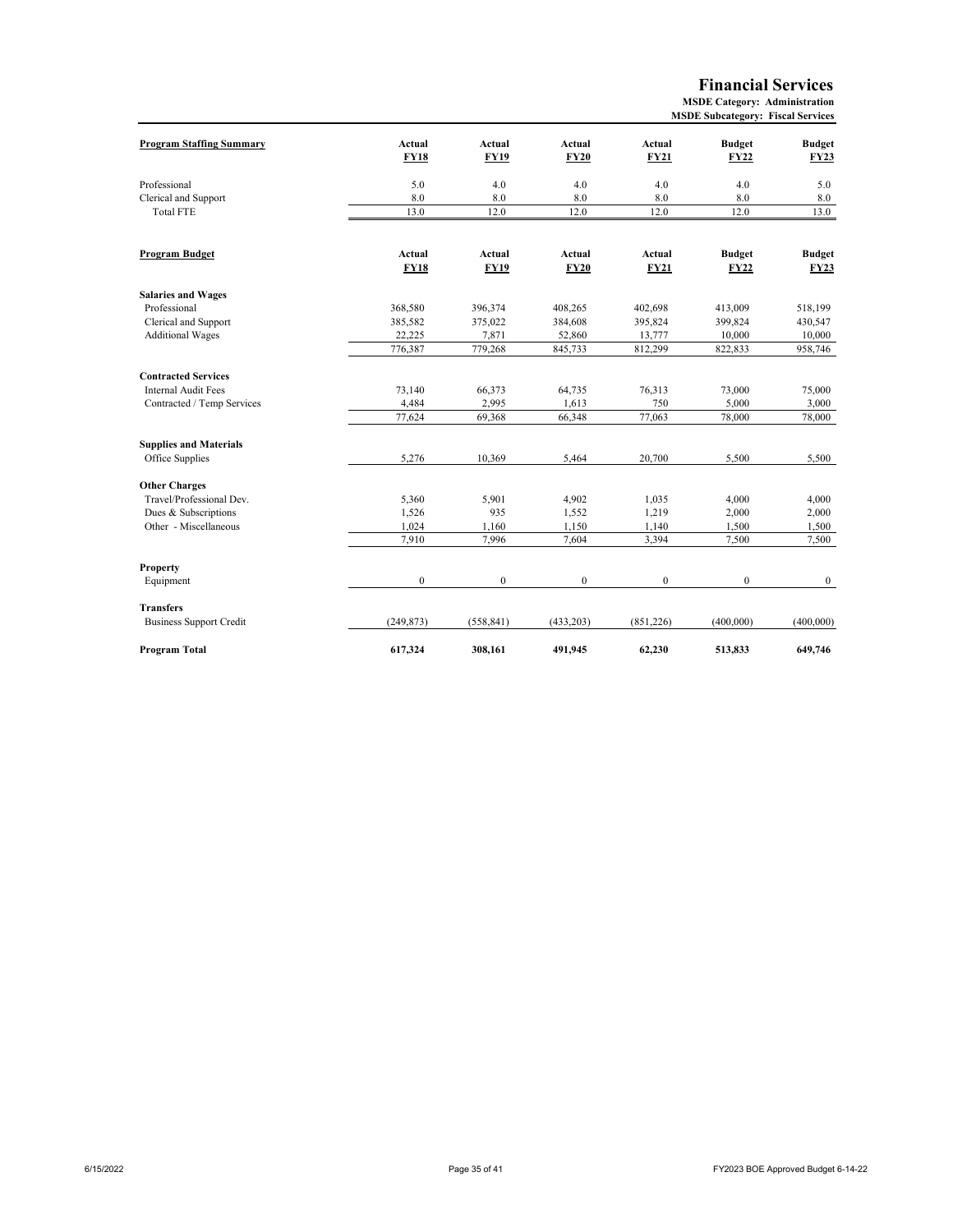#### **Purchasing Services**

| <b>MSDE Subcategory: Purchasing Services</b> |  |
|----------------------------------------------|--|
|----------------------------------------------|--|

| <b>Program Staffing Summary</b> | <b>Actual</b><br><b>FY18</b> | Actual<br><b>FY19</b> | Actual<br><b>FY20</b> | Actual<br><b>FY21</b> | <b>Budget</b><br><b>FY22</b> | <b>Budget</b><br><b>FY23</b> |
|---------------------------------|------------------------------|-----------------------|-----------------------|-----------------------|------------------------------|------------------------------|
| Professional                    | 1.0                          | 1.0                   | 1.0                   | 1.0                   | 1.0                          | 1.0                          |
| Clerical and Support            | 4.0                          | 4.0                   | 4.0                   | 4.0                   | 4.0                          | 4.0                          |
| <b>Total FTE</b>                | 5.0                          | 5.0                   | 5.0                   | 5.0                   | 5.0                          | 5.0                          |
|                                 |                              |                       |                       |                       |                              |                              |
| Program Budget                  | Actual                       | Actual                | Actual                | Actual                | <b>Budget</b>                | <b>Budget</b>                |
|                                 | <b>FY18</b>                  | <b>FY19</b>           | <b>FY20</b>           | <b>FY21</b>           | <b>FY22</b>                  | <b>FY23</b>                  |
| <b>Salaries and Wages</b>       |                              |                       |                       |                       |                              |                              |
| Professional                    | 84,970                       | 88,036                | 90,678                | 91,231                | 92.729                       | 98,373                       |
| Clerical and Support            | 191,909                      | 197,687               | 203,852               | 211,112               | 207,631                      | 220,224                      |
| Temporary Employment            | $\mathbf{0}$                 | $\mathbf{0}$          | $\mathbf{0}$          | $\mathbf{0}$          | $\mathbf{0}$                 | $\mathbf{0}$                 |
| <b>Additional Wages</b>         | $\mathbf{0}$                 | $\mathbf{0}$          | 16,955                | $\mathbf{0}$          | 500                          | 500                          |
|                                 | 276,879                      | 285,723               | 311,484               | 302,342               | 300,860                      | 319,097                      |
| <b>Contracted Services</b>      |                              |                       |                       |                       |                              |                              |
| <b>Contracted Services</b>      | 3,400                        | 1,200                 | 3,000                 | 2,400                 | 2,400                        | 2,400                        |
|                                 | 3,400                        | 1,200                 | 3,000                 | 2,400                 | 2,400                        | 2,400                        |
| <b>Supplies and Materials</b>   |                              |                       |                       |                       |                              |                              |
| Office Supplies                 | 3,990                        | 3,840                 | 1,934                 | 781                   | 5,000                        | 5,000                        |
| Advertising                     | 164                          | $\Omega$              | $\Omega$              | $\boldsymbol{0}$      | 500                          | 500                          |
|                                 | 4,154                        | 3,840                 | 1,934                 | 781                   | 5,500                        | 5,500                        |
| <b>Other Charges</b>            |                              |                       |                       |                       |                              |                              |
| Travel/Professional Dev.        | 779                          | 2,203                 | 872                   | 313                   | 2,000                        | 2,000                        |
| Dues & Subscriptions            | 2,728                        | 3,592                 | 2,855                 | 1,705                 | 4,000                        | 4,000                        |
|                                 | 3,507                        | 5,796                 | 3,728                 | 2,018                 | 6,000                        | 6,000                        |
| Property                        |                              |                       |                       |                       |                              |                              |
| Equipment                       | $\bf{0}$                     | $\bf{0}$              | $\boldsymbol{0}$      | $\boldsymbol{0}$      | $\boldsymbol{0}$             | $\mathbf{0}$                 |
| Program Total                   | 287,939                      | 296,559               | 320.146               | 307,541               | 314,760                      | 332,997                      |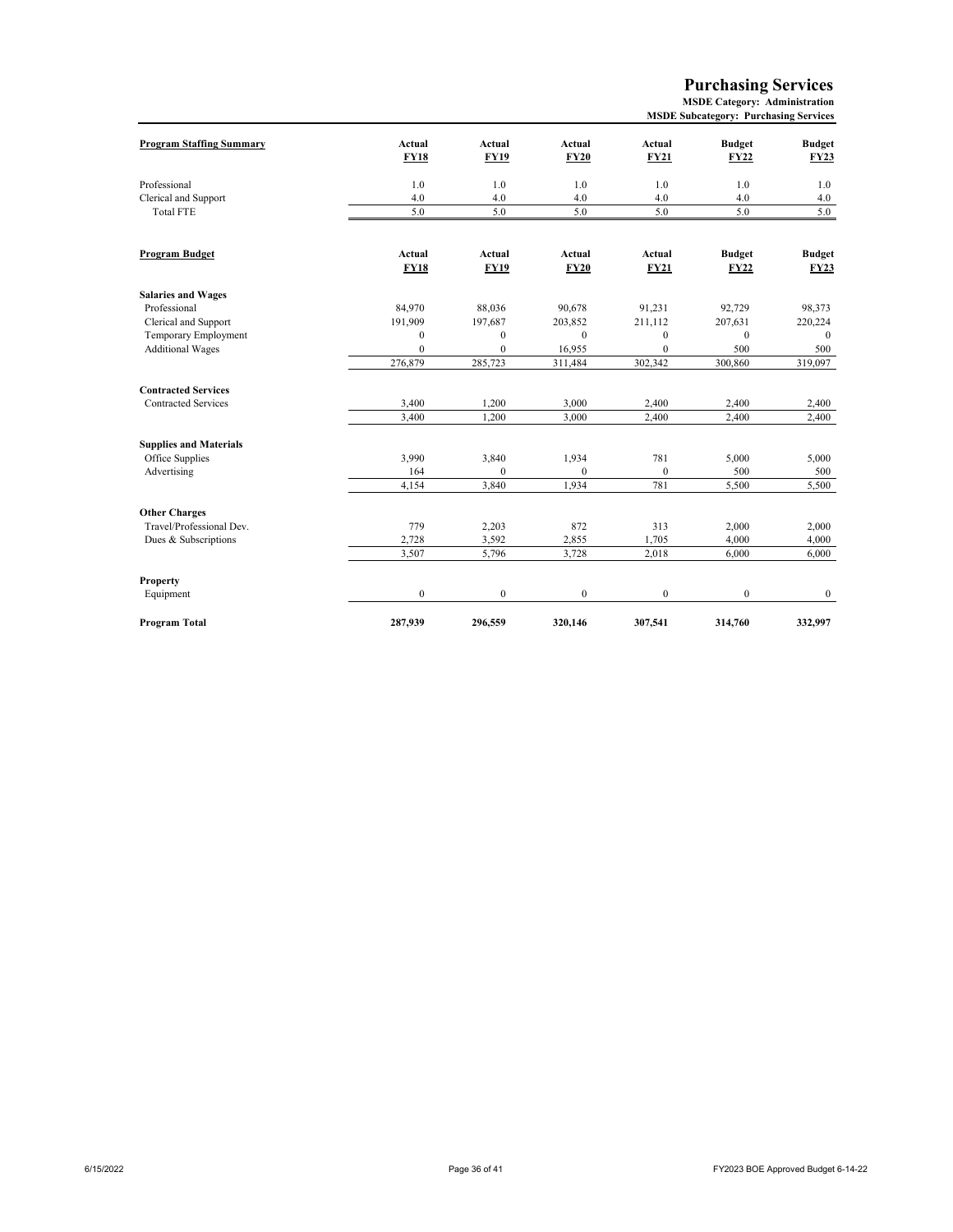**Printing Services**

**MSDE Category: Administration**

|                                 |              | мэрт эпосалдогу. Типинд, гионянид, ана рирнеанид эсгүлсэ |             |              |               |               |  |
|---------------------------------|--------------|----------------------------------------------------------|-------------|--------------|---------------|---------------|--|
| <b>Program Staffing Summary</b> | Actual       | Actual                                                   | Actual      | Actual       | <b>Budget</b> | <b>Budget</b> |  |
|                                 | <b>FY18</b>  | <b>FY19</b>                                              | <b>FY20</b> | <b>FY21</b>  | <b>FY22</b>   | <b>FY23</b>   |  |
|                                 |              |                                                          |             |              |               |               |  |
| Clerical and Support            | 2.0          | 2.0                                                      | 2.0         | 2.0          | 2.0           | 2.0           |  |
| Technical                       | 3.0<br>5.0   | 3.0<br>5.0                                               | 3.0         | 3.0<br>5.0   | 3.0<br>5.0    | 3.0<br>5.0    |  |
| <b>Total FTE</b>                |              |                                                          | 5.0         |              |               |               |  |
| <b>Program Budget</b>           | Actual       | Actual                                                   | Actual      | Actual       | <b>Budget</b> | <b>Budget</b> |  |
|                                 | <b>FY18</b>  | <b>FY19</b>                                              | <b>FY20</b> | <b>FY21</b>  | <b>FY22</b>   | <b>FY23</b>   |  |
| <b>Salaries and Wages</b>       |              |                                                          |             |              |               |               |  |
| Clerical and Support            | 97,388       | 94,057                                                   | 95,297      | 88,978       | 96,380        | 102,235       |  |
| Technical                       | 142,823      | 88,264                                                   | 116,885     | 119,011      | 122,820       | 130,304       |  |
| Temporary Employment            | $\mathbf{0}$ | $\Omega$                                                 | $\Omega$    | $\mathbf{0}$ | $\theta$      | $\theta$      |  |
| <b>Additional Wages</b>         | 21,271       | 26,915                                                   | 50,238      | 9,369        | 12,000        | 12,000        |  |
|                                 | 261,482      | 209,237                                                  | 262,420     | 217,359      | 231,200       | 244,539       |  |
| <b>Contracted Services</b>      |              |                                                          |             |              |               |               |  |
| <b>Printing Services</b>        | 8,130        | 7,235                                                    | 4,118       | 776          | 10.000        | 10,000        |  |
| <b>Equipment Rental</b>         | 414,033      | 422,914                                                  | 441,749     | 129,686      | 480,000       | 305,000       |  |
| Service/Maint. Contracts        | 22,389       | 26,519                                                   | 26,858      | 229,822      | 25,000        | 200,000       |  |
| <b>Equipment Repair</b>         | 5,060        | 1,500                                                    | 642         | 1,155        | 2,000         | 2,000         |  |
|                                 | 449,611      | 458,169                                                  | 473,367     | 361,439      | 517,000       | 517,000       |  |
| <b>Supplies and Materials</b>   |              |                                                          |             |              |               |               |  |
| Office Supplies                 | 774          | 1,788                                                    | 1,583       | 497          | 1,000         | 1,000         |  |
| <b>Printing Supplies</b>        | 92,054       | 85,758                                                   | 75,727      | 45,348       | 80,000        | 80,000        |  |
| Graphics                        | 3,559        | 2,559                                                    | 2,559       | $\mathbf{0}$ | 2,000         | 2,000         |  |
|                                 | 96,388       | 90,105                                                   | 79,869      | 45,845       | 83,000        | 83,000        |  |
| Property                        |              |                                                          |             |              |               |               |  |
| Equipment                       | 2,839        | 23,158                                                   | 191,584     | 5,617        | 10.000        | 10,000        |  |
| Program Total                   | 810,320      | 780,669                                                  | 1,007,240   | 630,260      | 841,200       | 854,539       |  |

**MSDE Subcategory: Printing, Publishing, and Duplicating Services**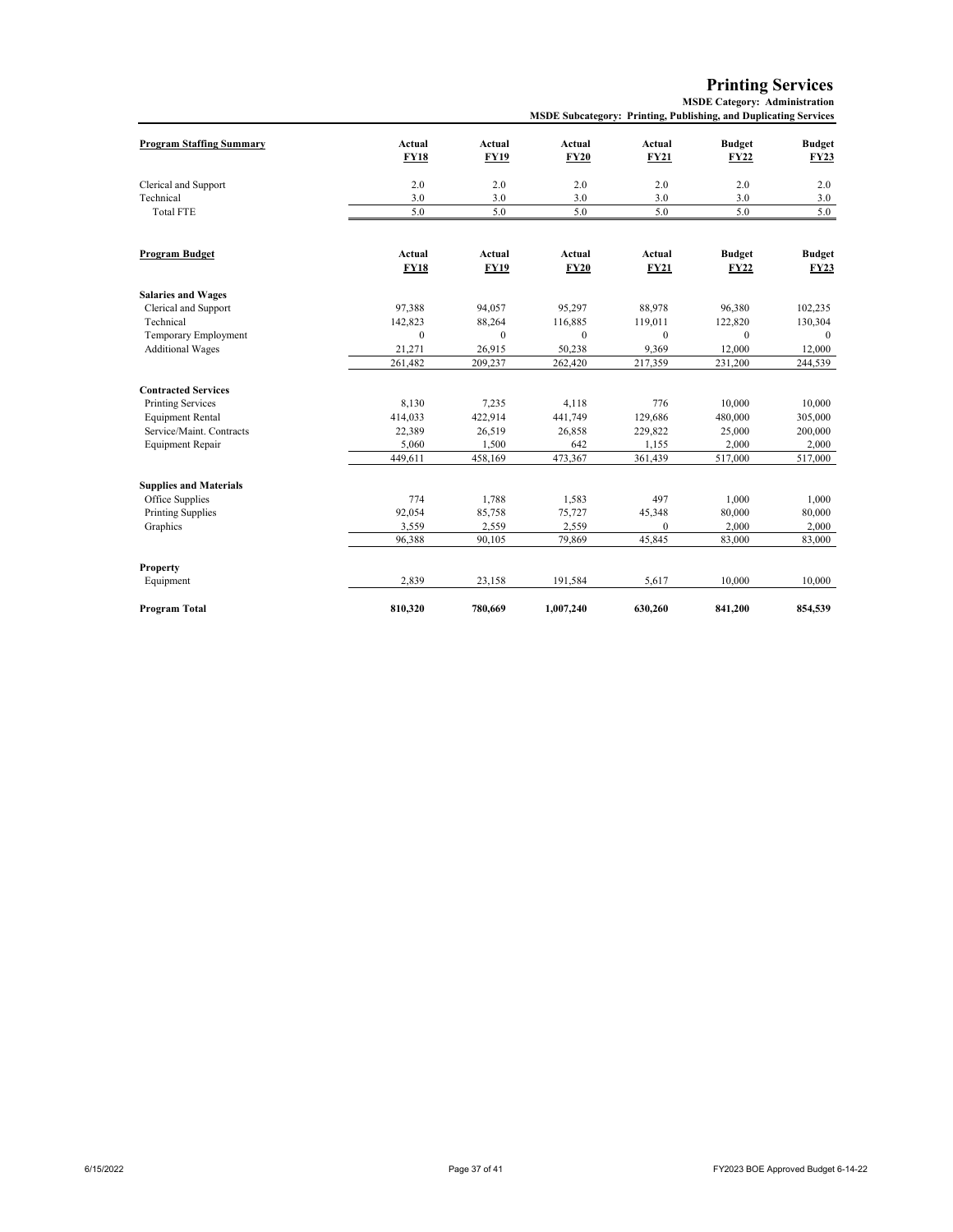# **Community Relations and Public Engagement Services**

**MSDE Category: Administration MSDE Subcategory: Information Services**

| <b>Program Staffing Summary</b>    | <b>Actual</b><br><b>FY18</b> | Actual<br><b>FY19</b> | Actual<br><b>FY20</b> | Actual<br><b>FY21</b>        | <b>Budget</b><br><b>FY22</b> | <b>Budget</b><br><b>FY23</b> |
|------------------------------------|------------------------------|-----------------------|-----------------------|------------------------------|------------------------------|------------------------------|
| Professional                       | 1.0                          | 1.0                   | 1.0                   | 3.0                          | 3.0                          | 3.0                          |
| Clerical and Support               | 1.0                          | 1.0                   | 1.0                   | 0.0                          | 0.0                          | 0.0                          |
| Technical                          | 1.0                          | 1.0                   | 1.0                   | 0.0                          | 0.0                          | 0.0                          |
| <b>Total FTE</b>                   | 3.0                          | 3.0                   | 3.0                   | 3.0                          | 3.0                          | 3.0                          |
|                                    |                              |                       |                       |                              |                              |                              |
| <b>Program Budget</b>              | <b>Actual</b><br><b>FY18</b> | Actual<br><b>FY19</b> | Actual<br><b>FY20</b> | <b>Actual</b><br><b>FY21</b> | <b>Budget</b><br><b>FY22</b> | <b>Budget</b><br><b>FY23</b> |
|                                    |                              |                       |                       |                              |                              |                              |
| <b>Salaries and Wages</b>          |                              |                       |                       |                              |                              |                              |
| Professional                       | 106,511                      | 81,407                | 83,849                | 221,574                      | 233,107                      | 253,216                      |
| Clerical and Support               | 46,925                       | 48,416                | 48,926                | $\boldsymbol{0}$             | $\mathbf{0}$                 | $\mathbf{0}$                 |
| Technical                          | 52,441                       | 54,153                | 55,145                | $\mathbf{0}$                 | $\mathbf{0}$                 | $\Omega$                     |
| <b>Additional Pay</b>              | 3,027                        | 739                   | 2,921                 | 205                          | $\mathbf{0}$                 | $\mathbf{0}$                 |
|                                    | 208,903                      | 184,716               | 190,841               | 221,778                      | 233,107                      | 253,216                      |
| <b>Contracted Services</b>         |                              |                       |                       |                              |                              |                              |
| Video & Marketing                  | 16,689                       | 26,452                | 28,251                | 18,029                       | 10,000                       | 10,000                       |
| Printing                           | 19,900                       | 23,112                | 25,146                | 108                          | 23,000                       | 23,000                       |
| <b>Contracted Services</b>         | 92,702                       | 92,532                | 92,747                | 110,966                      | 92,000                       | 112,000                      |
|                                    | 129,291                      | 142,096               | 146,143               | 129,103                      | 125,000                      | 145,000                      |
| <b>Supplies and Materials</b>      |                              |                       |                       |                              |                              |                              |
| <b>Public Information Supplies</b> | 4,123                        | 2,978                 | 294                   | 22,382                       | 4,000                        | 4,000                        |
| Celebration of Excel./Sp. Events   | 4,641                        | 4,025                 | $\boldsymbol{0}$      | 7,388                        | 4,000                        | 4,000                        |
| Systemwide Apprec./Recog.          | 11,851                       | 6,122                 | 12,933                | 10,225                       | 8,000                        | 8,000                        |
|                                    | 20,615                       | 13,125                | 13,227                | 39,995                       | 16,000                       | 16,000                       |
|                                    |                              |                       |                       |                              |                              |                              |
| <b>Other Charges</b>               |                              |                       |                       |                              |                              |                              |
| Travel/Professional Dev.           | $\mathbf{0}$                 | 681                   | 471                   | $\mathbf{0}$                 | 500                          | 500                          |
| Dues & Subscriptions               | 487                          | 848                   | 670                   | 1,099                        | 550                          | 550                          |
|                                    | 487                          | 1,529                 | 1,141                 | 1,099                        | 1,050                        | 1,050                        |
| Property                           |                              |                       |                       |                              |                              |                              |
| Equipment                          | 3,536                        | 6,077                 | 7,671                 | 16,890                       | $\mathbf{0}$                 | $\mathbf{0}$                 |
| Program Total                      | 362,832                      | 347,542               | 359,022               | 408,865                      | 375,157                      | 415,266                      |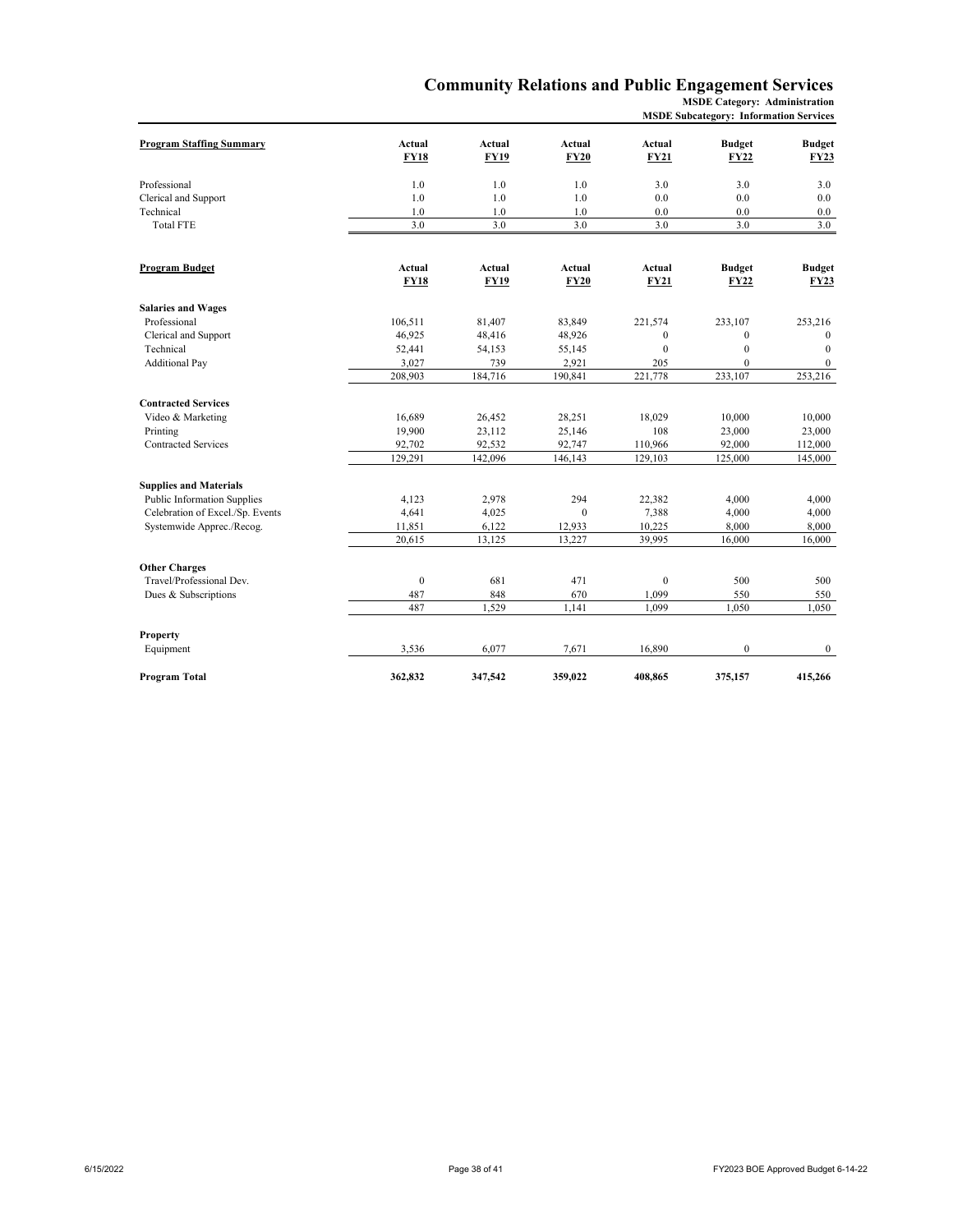# **Human Resource Services**

| <b>MSDE Subcategory: Human Resource Services</b> |  |  |  |
|--------------------------------------------------|--|--|--|
|--------------------------------------------------|--|--|--|

| <b>Program Staffing Summary</b>    | <b>Actual</b>    | <b>Actual</b> | Actual      | Actual           | <b>Budget</b>    | <b>Budget</b>    |
|------------------------------------|------------------|---------------|-------------|------------------|------------------|------------------|
|                                    | <b>FY18</b>      | <b>FY19</b>   | <b>FY20</b> | <b>FY21</b>      | <b>FY22</b>      | <b>FY23</b>      |
| Professional                       | 4.0              | 4.0           | 5.0         | 5.0              | 5.0              | 5.0              |
| Clerical and Support               | 7.8              | 7.8           | 9.0         | 9.0              | 9.0              | 9.0              |
| <b>Total FTE</b>                   | 11.8             | 11.8          | 14.0        | 14.0             | 14.0             | 14.0             |
|                                    |                  |               |             |                  |                  |                  |
| Program Budget                     | Actual           | Actual        | Actual      | Actual           | <b>Budget</b>    | <b>Budget</b>    |
|                                    | <b>FY18</b>      | <b>FY19</b>   | <b>FY20</b> | <b>FY21</b>      | <b>FY22</b>      | <b>FY23</b>      |
| <b>Salaries and Wages</b>          |                  |               |             |                  |                  |                  |
| Professional                       | 338,737          | 402,306       | 490,406     | 504,914          | 511,642          | 542,801          |
| Clerical and Support               | 413,775          | 414,671       | 456,476     | 494,860          | 485,367          | 500,524          |
| Temporary Employment               | 440              | 280           | 164         | $\mathbf{0}$     | $\mathbf{0}$     | $\theta$         |
| <b>Additional Wages</b>            | 12,423           | 15,295        | 33,782      | 14,881           | 12,000           | 12,000           |
|                                    | 765,375          | 832,552       | 980,829     | 1,014,655        | 1,009,009        | 1,055,325        |
| <b>Contracted Services</b>         |                  |               |             |                  |                  |                  |
| Consultants                        | 53,672           | 20,267        | 7,587       | 517              | 10,000           | 10,000           |
| Physical Exams                     | 4,923            | 2,508         | 4,339       | 2,625            | 4,000            | 4,000            |
| Heptavax Vaccine                   | 238              | $\mathbf{0}$  | $\theta$    | $\mathbf{0}$     | 500              | 500              |
| Criminal Investigation             | 10,377           | 17,204        | 32,734      | 6,319            | 25,000           | 25,000           |
| Service/Maint. Contracts           | 4,116            | 19,176        | 14,149      | 15,204           | 25,000           | 25,000           |
| Interpreters                       | $\mathbf{0}$     | $\mathbf{0}$  | 3,044       | 7,843            | $\boldsymbol{0}$ | $\mathbf{0}$     |
| Other Contracted Services          | $\mathbf{0}$     | 118           | 408         | $\mathbf{0}$     | $\overline{0}$   | $\mathbf{0}$     |
|                                    | 73,326           | 59,273        | 62,262      | 32,508           | 64,500           | 64,500           |
| <b>Supplies and Materials</b>      |                  |               |             |                  |                  |                  |
| Office Supplies                    | 8,053            | 12,456        | 12,653      | 16,763           | 13,000           | 13,000           |
| <b>Employee ID Supplies</b>        | 12,499           | 11,120        | 54,216      | 5,926            | 12,000           | 12,000           |
| Supplies/Mtrls - Staff Development | 1,325            | 1,718         | 1,153       | 1,337            | 2,000            | 2,000            |
| <b>ADA Compliance Materials</b>    | $\boldsymbol{0}$ | $\mathbf{0}$  | 2,216       | 466              | 12,000           | 12,000           |
| Small Computer Equipment           | $\boldsymbol{0}$ | 8,775         | 223         | 6,991            | $\boldsymbol{0}$ | $\mathbf{0}$     |
| Computer Software                  |                  | 1,580         | 1,298       | 240              | $\mathbf{0}$     | $\Omega$         |
| Recruiting                         | 33,148           | 24,640        | 23,545      | 30,080           | 26,000           | 26,000           |
| Advertising                        | 72,024           | 65,053        | 90,458      | 181,343          | 55,000           | 55,000           |
| Food/Meals Expense                 | 442              | 751           | 2,348       | 104              | 1,000            | 1,000            |
|                                    | 127,490          | 126,093       | 188,111     | 243,249          | 121,000          | 121,000          |
| <b>Other Charges</b>               |                  |               |             |                  |                  |                  |
| Travel/Professional Dev.           | 2,081            | 4,859         | 13,674      | 2,600            | 7,500            | 7,500            |
| Recruitment Travel                 | 3,385            | 7,727         | 3,357       | $\boldsymbol{0}$ | 5,000            | 5,000            |
| Dues & Subscriptions               | 4,701            | 6,493         | 3,140       | 3,499            | 7,000            | 7,000            |
|                                    | 10,167           | 19,079        | 20,171      | 6,099            | 19,500           | 19,500           |
|                                    |                  |               |             |                  |                  |                  |
| Property<br>Equipment              | 8,096            | 2,376         | 11,062      | $\boldsymbol{0}$ | $\boldsymbol{0}$ | $\boldsymbol{0}$ |
|                                    |                  |               |             |                  |                  |                  |
| Program Total                      | 984,455          | 1,039,374     | 1,262,435   | 1,296,512        | 1,214,009        | 1,260,325        |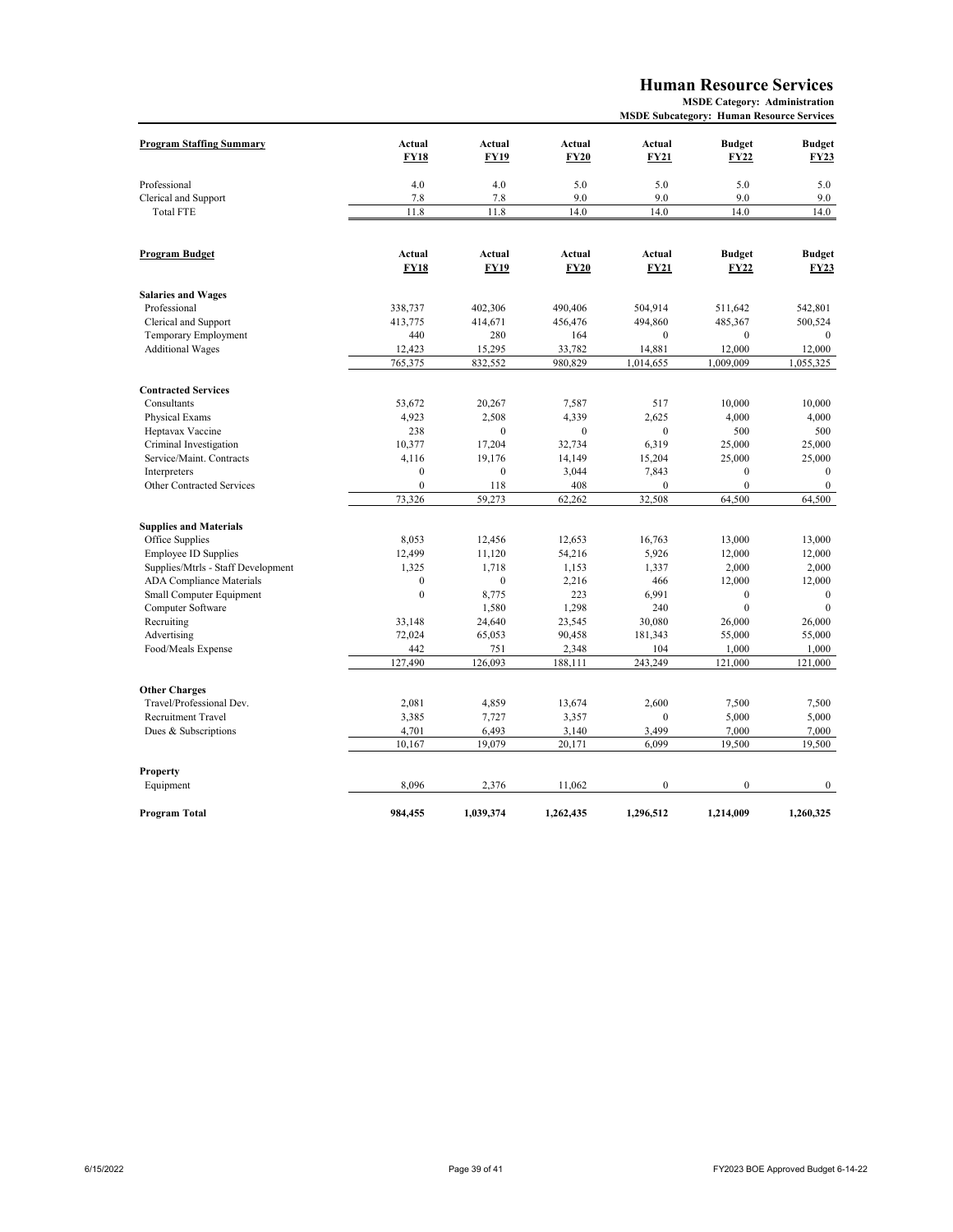## **Employee Benefits Administration**

| <b>Program Staffing Summary</b> | Actual<br><b>FY18</b> | Actual<br><b>FY19</b> | Actual<br><b>FY20</b> | Actual<br><b>FY21</b> | <b>Budget</b><br><b>FY22</b> | <b>Budget</b><br><b>FY23</b> |
|---------------------------------|-----------------------|-----------------------|-----------------------|-----------------------|------------------------------|------------------------------|
| Professional                    | 1.0                   | 1.0                   | 1.0                   | 1.0                   | 1.0                          | 1.0                          |
| Clerical and Support            | 1.5                   | 1.5                   | 1.7                   | 1.7                   | 1.7                          | 1.7                          |
| <b>Total FTE</b>                | 2.5                   | 2.5                   | 2.7                   | 2.7                   | 2.7                          | 2.7                          |
|                                 |                       |                       |                       |                       |                              |                              |
| Program Budget                  | Actual<br><b>FY18</b> | Actual<br><b>FY19</b> | Actual<br><b>FY20</b> | Actual<br><b>FY21</b> | <b>Budget</b><br><b>FY22</b> | <b>Budget</b><br><b>FY23</b> |
| <b>Salaries and Wages</b>       |                       |                       |                       |                       |                              |                              |
| Professional                    | 92,839                | 93.832                | 97,651                | 97,298                | 99,859                       | 105,937                      |
| Clerical and Support            | 68,358                | 69,762                | 58,991                | 65,794                | 70,512                       | 67,338                       |
| Temporary Employment            | $\mathbf{0}$          | $\mathbf{0}$          | $\mathbf{0}$          | $\bf{0}$              | $\mathbf{0}$                 | $\mathbf{0}$                 |
| <b>Additional Wages</b>         | 1.209                 | 278                   | 3,558                 | $\mathbf{0}$          | 500                          | 500                          |
|                                 | 162,406               | 163,873               | 160,199               | 163,093               | 170,871                      | 173,775                      |
| <b>Contracted Services</b>      |                       |                       |                       |                       |                              |                              |
| Consultants                     | 21,802                | 22,420                | 23,164                | 19,723                | 24,000                       | 24,000                       |
|                                 | 21,802                | 22,420                | 23,164                | 19,723                | 24,000                       | 24,000                       |
| <b>Supplies and Materials</b>   |                       |                       |                       |                       |                              |                              |
| Office Supplies                 | 3,928                 | 3,486                 | 10,501                | 7,589                 | 3,500                        | 3,500                        |
|                                 | 3,928                 | 3,486                 | 10,501                | 7,589                 | 3,500                        | 3,500                        |
| <b>Other Charges</b>            |                       |                       |                       |                       |                              |                              |
| Travel/Professional Dev.        | 415                   | 1,235                 | 365                   | 460                   | 500                          | 500                          |
| Dues & Subscriptions            | 640                   | 612                   | 584                   | 458                   | 500                          | 500                          |
|                                 | 1,054                 | 1,847                 | 949                   | 918                   | 1,000                        | 1,000                        |
| Property                        |                       |                       |                       |                       |                              |                              |
| Equipment                       | $\boldsymbol{0}$      | $\mathbf{0}$          | $\mathbf{0}$          | $\boldsymbol{0}$      | $\mathbf{0}$                 | $\mathbf{0}$                 |
| Program Total                   | 189,190               | 191,625               | 194,813               | 191,323               | 199,371                      | 202,275                      |